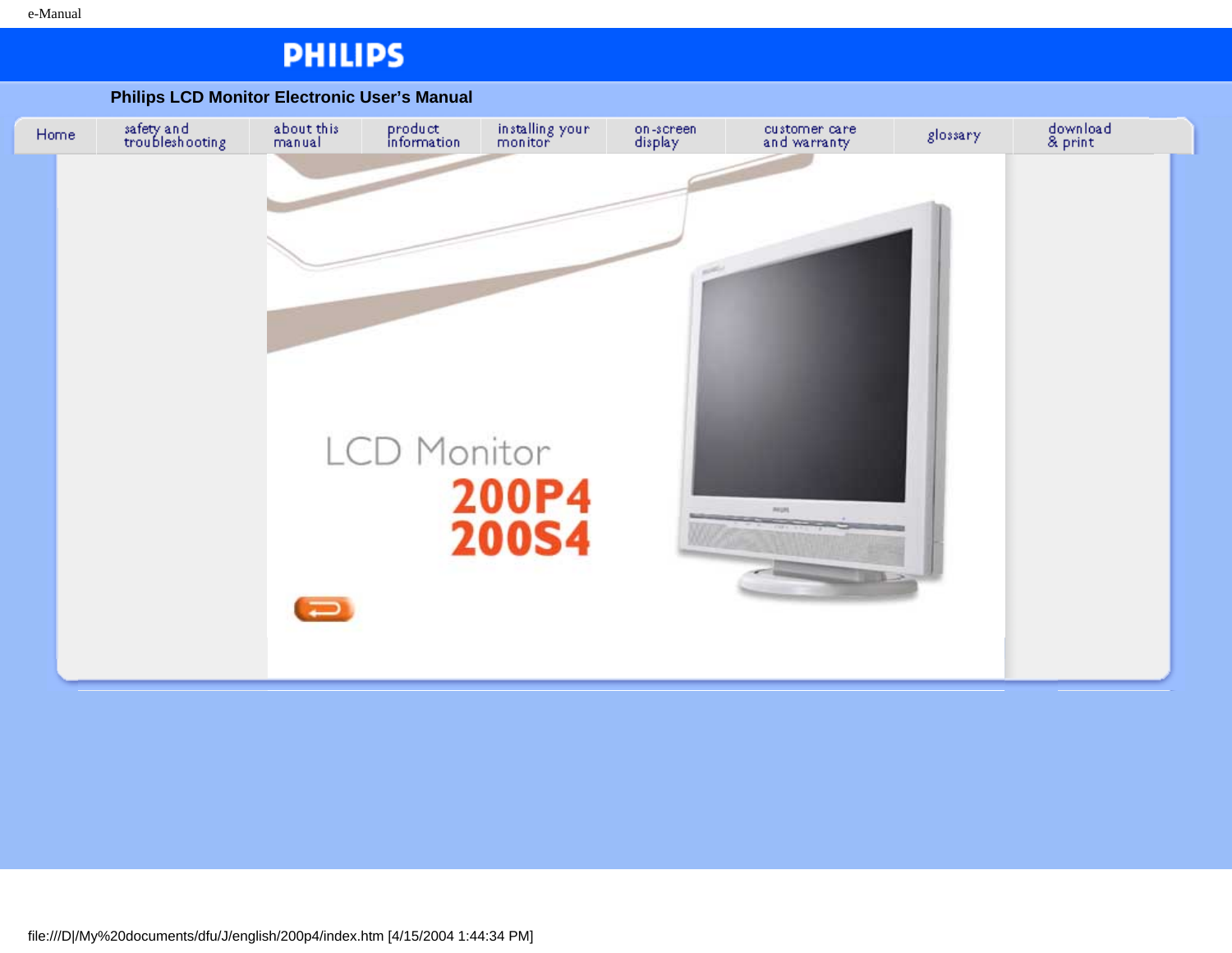## **Safety and Troubleshooting Information**

#### **Safety precautions and maintenance**

[•](#page-1-0) [FAQs](#page-31-0)

<span id="page-1-2"></span><span id="page-1-0"></span>[•Safety](#page-1-0)  **Precautions** 

[and](#page-1-0)

[•](#page-1-0) [Troubleshooting](#page-38-0)

**[Maintenance](#page-1-0)** [•](#page-1-0) [Installation](#page-1-1)  **[Locations](#page-1-1)** 

[•](#page-1-0) [Regulatory](#page-41-0) [Information](#page-41-0) [•](#page-1-0) [Other Related](#page-54-0)  **[Information](#page-54-0)** 



Read and follow these instructions when connecting and using your computer monitor:

- Unplug the monitor if you are not going to use it for an extensive period of time.
- Unplug the monitor if you need to clean it with a slightly damp cloth. The screen may be wiped with a dry cloth when the power is off. However, never use alcohol, solvents or ammonia-based liquids.
- Consult a service technician if the monitor does not operate normally when you have followed the instructions in this manual.
- The casing cover should be opened only by qualified service personnel.
- Keep the monitor out of direct sunlight and away from stoves or any other heat source.
- Remove any object that could fall into the vents or prevent proper cooling of the monitor's electronics.
- Do not block the ventilation holes on the cabinet.
- Keep the monitor dry. To avoid electric shock, do not expose it to rain or excessive moisture.
- When positioning the monitor, make sure the power plug and outlet are easily accessible.
- If turning off the monitor by detaching the power cable or DC power cord, wait for 6 seconds before attaching the power cable or DC power cord for normal operation.
- To avoid the risk of shock or permanent damage to the set, do not expose the monitor to rain or excessive moisture.
- IMPORTANT: Always activate a screen saver program during your application. If a still image in high contrast remains on the screen for an extended period of time, it may leave an 'after-image' or 'ghost image' on front of the screen. This is a well-known phenomenon that is caused by the shortcomings inherent in LCD technology. In most cases, the after-image will disappear gradually over a period of time after the power has been switched off. Be aware, that the afterimage symptom cannot be repaired and is not covered under warranty.

Consult a service technician if the monitor does not operate normally when the operating instructions given in this manual have been followed.

#### [RETURN TO TOP OF THE PAGE](#page-1-2)

### <span id="page-1-1"></span>**Installation Locations**

● Avoid exposure to heat and extreme cold.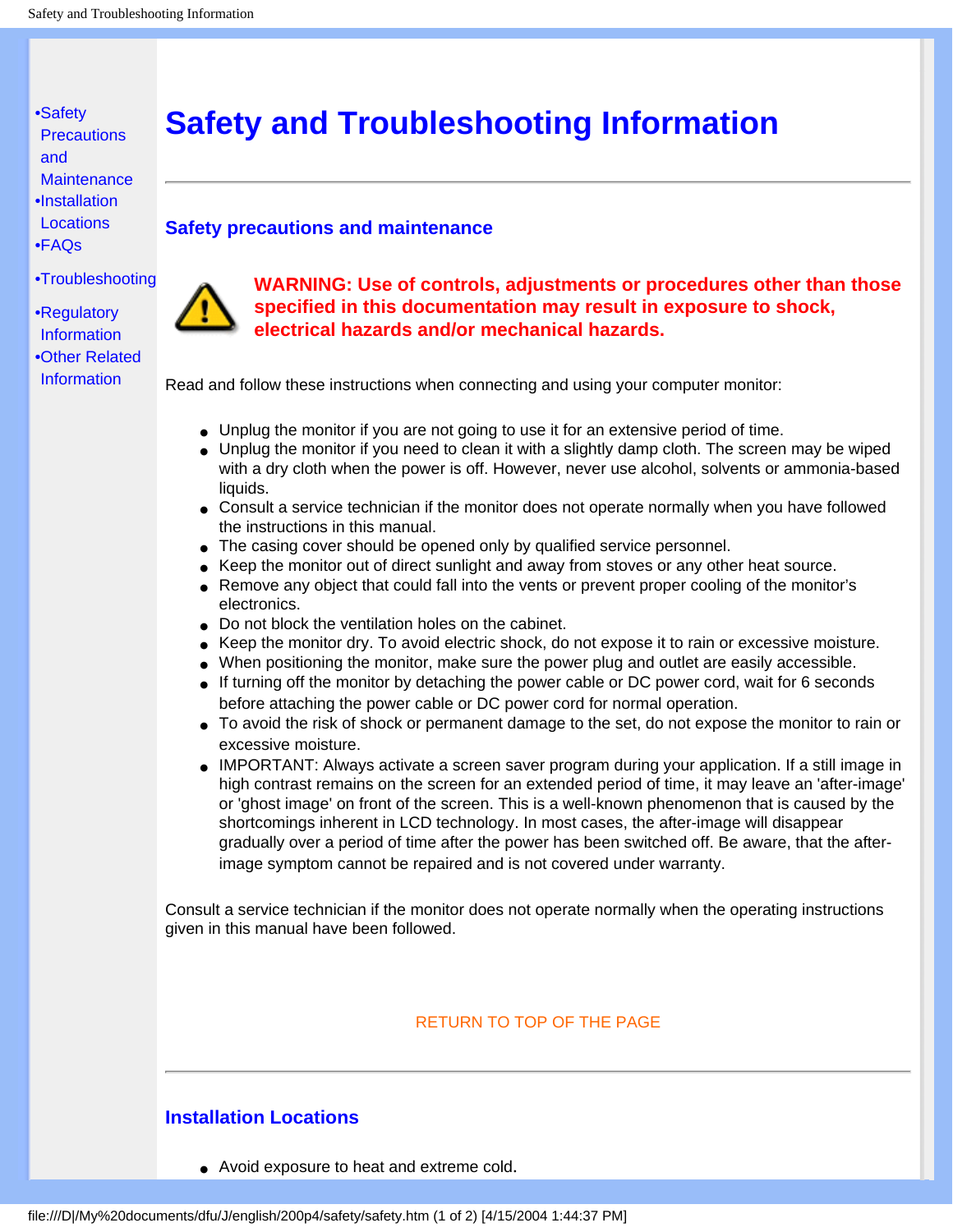- Do not store or use the LCD monitor in locations exposed to heat, direct sunlight or extreme cold.
- Avoid moving the LCD monitor between locations with large temperature differences. Choose a site that falls within the following temperature and humidity ranges.
	- ❍ Temperature: 5-35°C 41-95°F
	- ❍ Humidity: 20-80% RH
- Do not subject the LCD monitor to severe vibration or high impact conditions. Do not place the LCD monitor in the trunk of a car.
- Take care not to mishandle this product by either knocking or dropping it during operation or transportation.
- Do not store or use the LCD monitor in locations where there is a high level of humidity or in dusty environments. Do not allow water or other liquids to spill on or into the LCD monitor.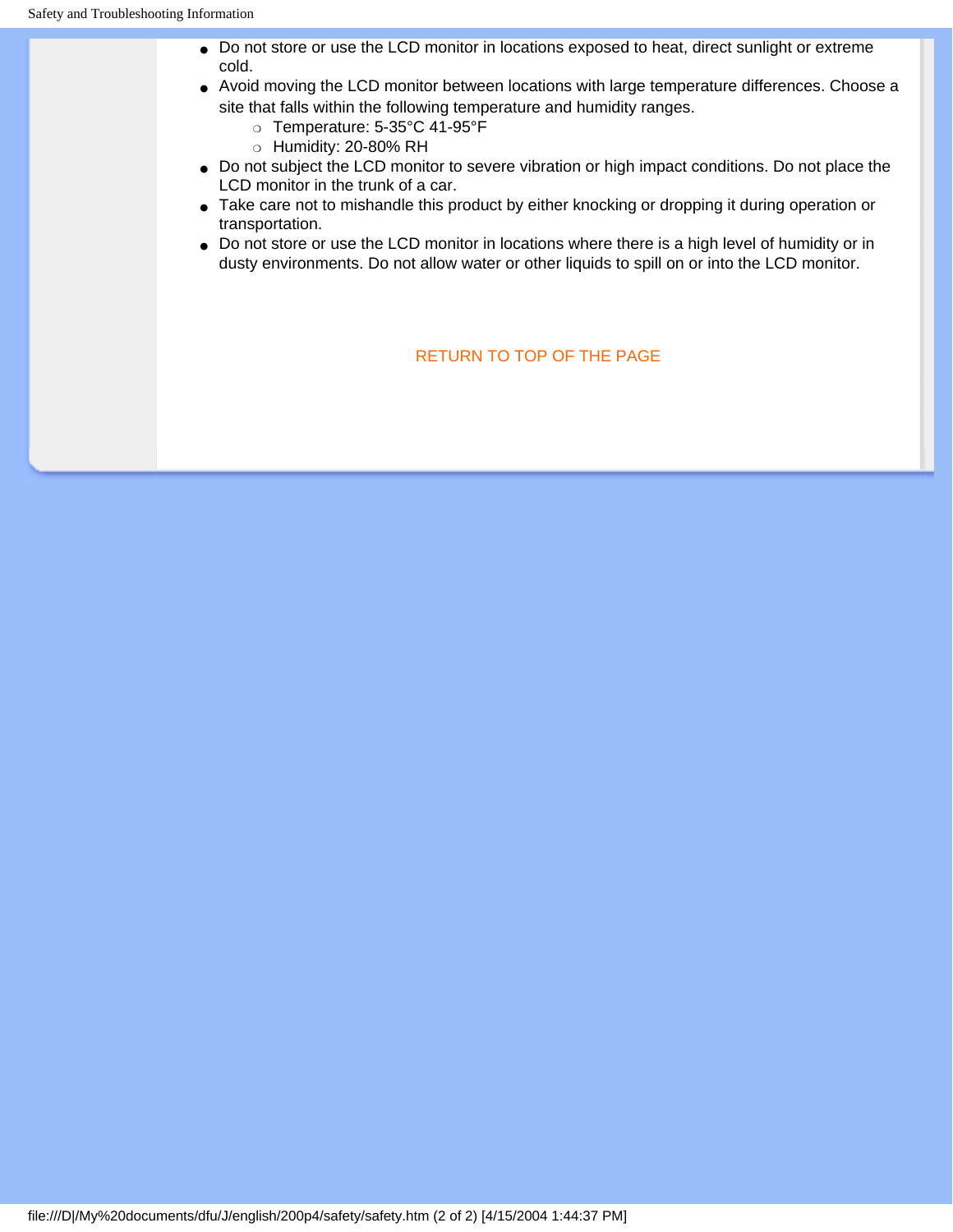## <span id="page-3-0"></span>[•](#page-3-0) [About This](#page-3-1) **About This Manual**

<span id="page-3-3"></span><span id="page-3-1"></span>**[Guide](#page-3-1)** [•](#page-3-0) [Notational](#page-3-2) **[Descriptions](#page-3-2)** 

### **About This Guide**

This electronic user's guide is intended for anyone who uses the Philips LCD Monitor. It describes the LCD monitor's features, setup, operation and other important information. Its contents are identical to the information in our printed version.

It includes the following sections:

- [Safety and Troubleshooting Information](#page-1-0) provides tips and solutions for common problems as well as other related information you may need.
- About This Electronic User's Manual gives an overview of information included, along with notation icon descriptions and other documentation for your reference.
- [Product Information](#page-5-0) gives an overview of the monitor's features as well as the technical specifications for this monitor.
- [Installing Your Monitor](#page-13-0) describes the initial setup process and gives an overview of how to use the monitor.
- [On-Screen Display](#page-16-0) provides information on adjusting the settings on your monitor.
- [Customer Care and Warranty](#page-22-0) contains a list of worldwide Philips Consumer Information Centers along with help desk phone numbers and information on the warranty applicable to your product.
- [Glossary](#page-23-0) defines technical terms.
- [Download and Print Option](#page-28-0) transfers this entire manual to your hard drive for easy reference.

### [RETURN TO TOP OF THE PAGE](#page-3-3)

### <span id="page-3-2"></span>**Notational Descriptions**

The following subsections describe notational conventions used in this document.

#### **Notes, Cautions and Warnings**

Throughout this guide, blocks of text may be accompanied by an icon and printed in bold or italic type. These blocks contain notes, cautions or warnings. They are used as follows: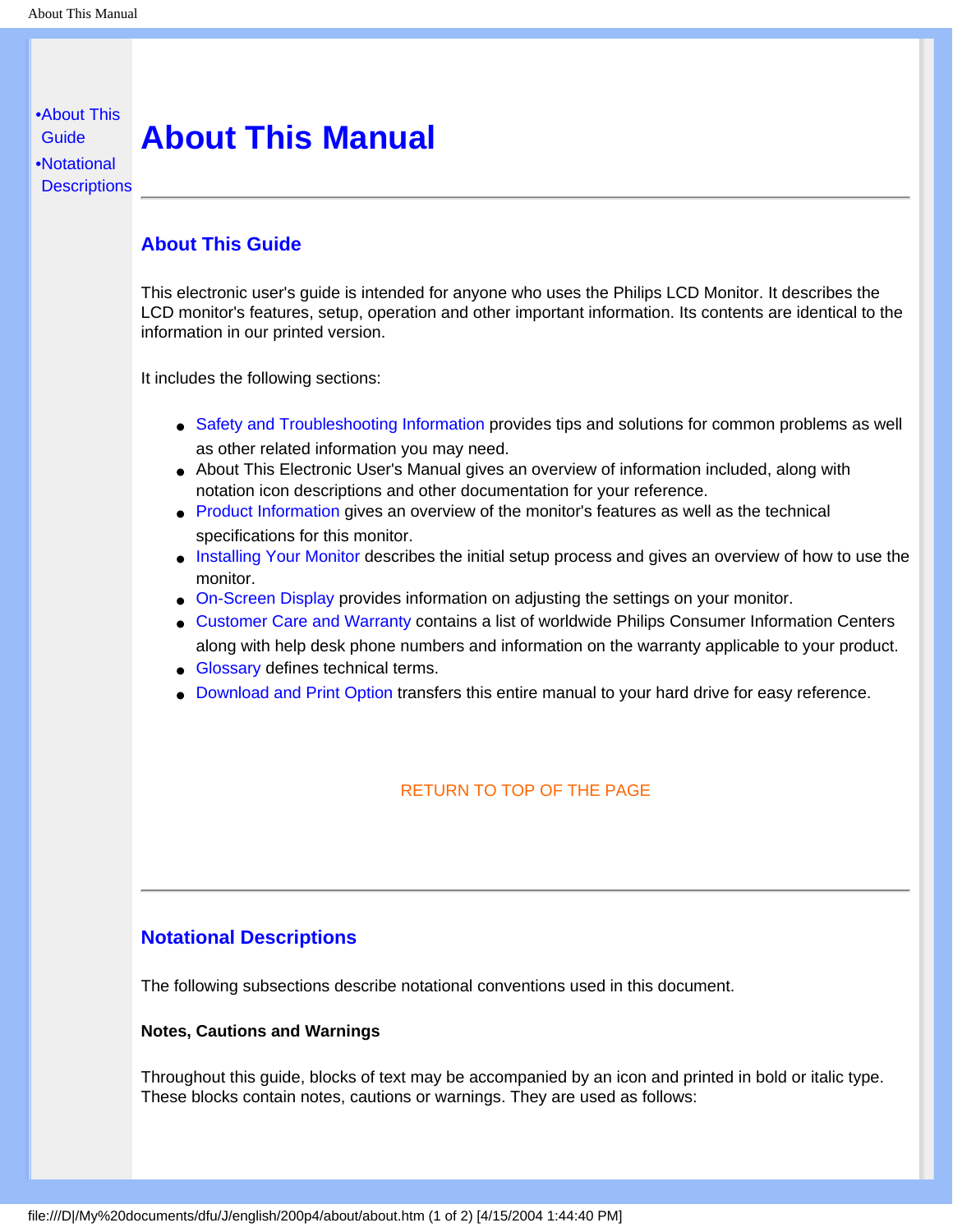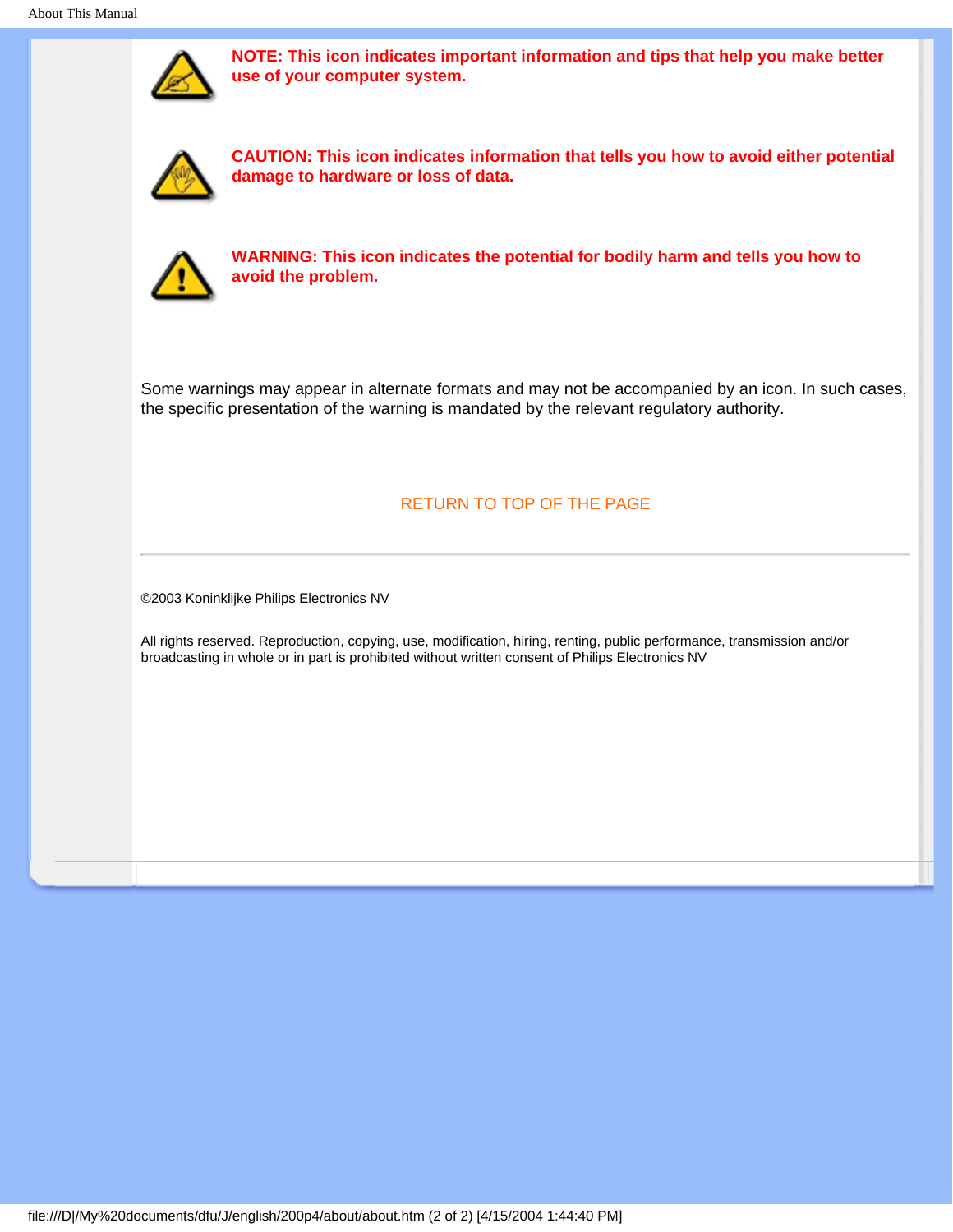#### <span id="page-5-3"></span><span id="page-5-1"></span><span id="page-5-0"></span>[•](#page-5-0) [Product](#page-5-1) **[Features](#page-5-1)** [•](#page-5-0)[Technical](#page-5-2) **[Specifications](#page-5-2)** [•](#page-5-0)[Resolution &](#page-7-0)  [Preset Modes](#page-7-0) [•](#page-5-0)[Philips Pixel](#page-55-0)  [Defect Policy](#page-55-0) [•](#page-5-0)[Automatic](#page-8-0)  [Power Saving](#page-8-0) **BRILLIANCE 200P4** [•](#page-5-0)[Physical](#page-9-0) **[Specification](#page-9-0)** [•Pin](#page-5-0)  **[Assignment](#page-5-0)** [•](#page-5-0)[Product](#page-11-0) [Views](#page-11-0) [•](#page-5-0)[Physical](#page-11-1) [Function](#page-11-1) **Product Information Product Features 200S4** • 20-inch color LCD monitor with excellent display performance • Multiple video input allowing connection of DVI-D digital and VGA analog • Embedded AC power supply ● Front firing speakers with stereo 2x2W RMS stereo sound output • Advanced AUTO adjustment optimizes picture quality ● Adjustable tilt and swivel function ● Picture-in-Picture (PIP) function for displaying both PC and video simultaneously on the screen ● Built in module to provide S-Video & CVBS Video inputs(200P4VS, 200P4VG, 200P4VB models) ● Optional module to provide S-video and CVBS video inputs(200P4SS, 200P4SG, 200P4SB, 200S4SS models) ● Optional super-ergo base for height adjustment • **sRGB** compliant [RETURN TO TOP OF THE PAGE](#page-5-3)

## <span id="page-5-2"></span>**Technical Specifications\***

| <b>LCD PANEL</b>            |                                                                                   |
|-----------------------------|-----------------------------------------------------------------------------------|
| $\cdot$ Type                | <b>TFT LCD</b>                                                                    |
| • Screen size               | 20.1" / 51cm                                                                      |
| • Pixel Pitch               | $0.255 \times 0.255$ mm                                                           |
| • LCD Panel type            | 1600 x 1200 pixels<br>R.G.B. vertical stripe<br>Anti-glare polarizer, hard coated |
| Effective viewing area      | 408 x 306 mm                                                                      |
| • Display Colors            | 8 bits interface (16M colors)                                                     |
| <b>SCANNING</b>             |                                                                                   |
| Vertical refresh rate       | 56Hz-85Hz                                                                         |
| <b>Horizontal Frequency</b> | 30kHz-94kHz (Analog input)                                                        |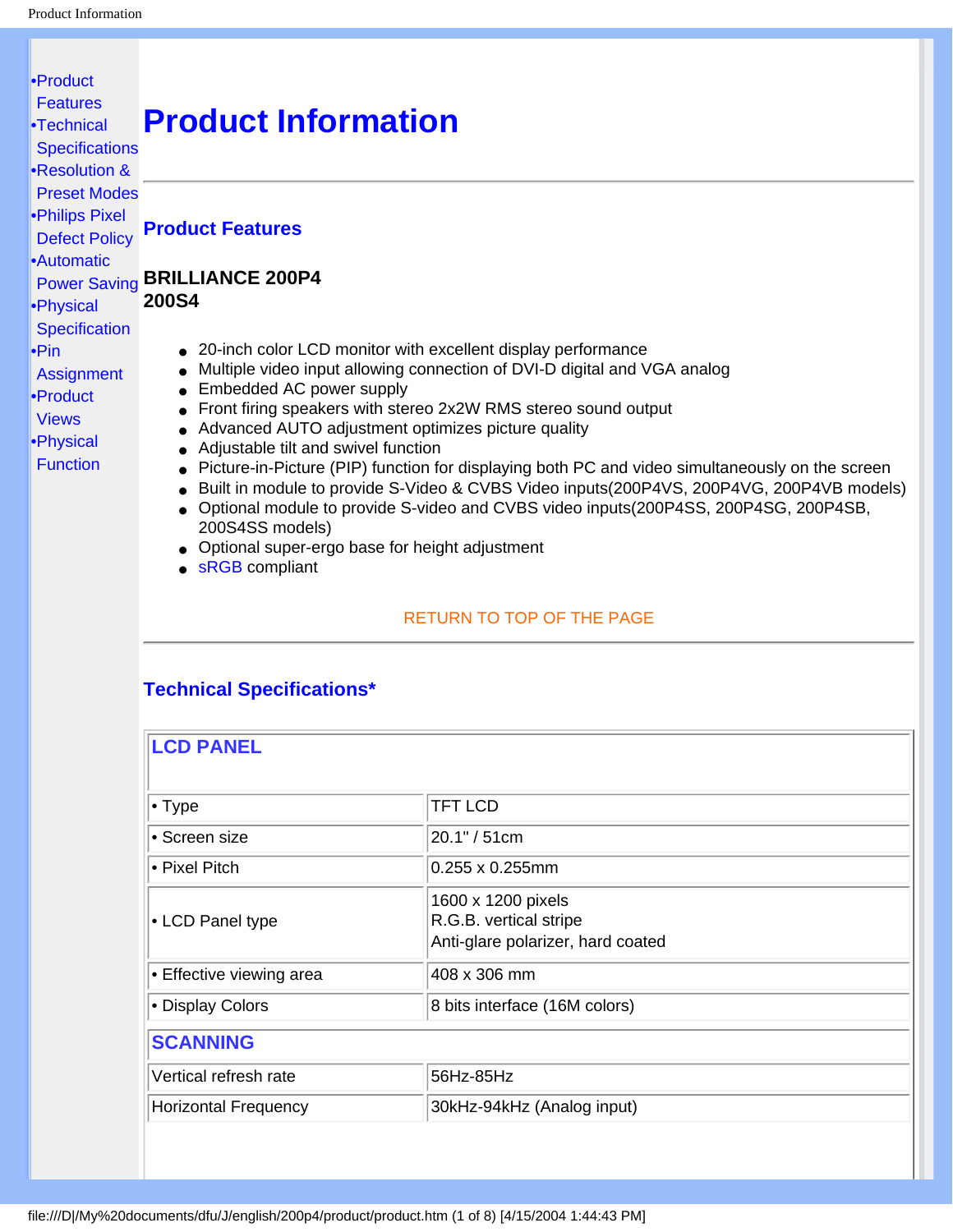| • Video dot rate                                                                                                                                                                                   | <b>165 MHz</b>                                                     |
|----------------------------------------------------------------------------------------------------------------------------------------------------------------------------------------------------|--------------------------------------------------------------------|
| • Input impedance                                                                                                                                                                                  |                                                                    |
| - Video                                                                                                                                                                                            | 75 ohm                                                             |
| - Sync                                                                                                                                                                                             | 2K2 ohm                                                            |
| • Input signal levels                                                                                                                                                                              | 0.7 Vpp                                                            |
| • Sync input signal                                                                                                                                                                                | Separate sync<br>Composite sync<br>Sync on green                   |
| • Sync polarities                                                                                                                                                                                  | Positive and negative                                              |
| • S-Video                                                                                                                                                                                          | Y input 1.0Vpp, C input 0.3Vpp, 75ohm input impedance              |
| • CVBS                                                                                                                                                                                             | Composite, 1.0Vpp, 75 ohm input impedance                          |
| D-Sub (Analog)<br>•Video interface<br>DVI-D (Digital)                                                                                                                                              |                                                                    |
|                                                                                                                                                                                                    |                                                                    |
| <b>AUDIO-IN</b>                                                                                                                                                                                    |                                                                    |
|                                                                                                                                                                                                    | 0.7 Vpp                                                            |
|                                                                                                                                                                                                    | 20mW x 2, 32 $\Omega$                                              |
|                                                                                                                                                                                                    | 3.5mm mini jack                                                    |
|                                                                                                                                                                                                    | 4W Stereo Audio (2W/channel RMSx2, 200Hz-12kHz, 4<br>ohm, THD=10%) |
|                                                                                                                                                                                                    |                                                                    |
|                                                                                                                                                                                                    | 200P4: 400:1 (typ.)<br>200S4: 350:1 (typ.)                         |
|                                                                                                                                                                                                    | 250 cd/m <sup>2</sup> (typ.)                                       |
| • Input signal level<br>• Headphone out signal level<br>• Input signal connector<br>• Loudspeaker<br><b>Optical characteristics</b><br>• Contrast ratio:<br>• Brightness:<br>• Peak contrast angle | 6 o'clock                                                          |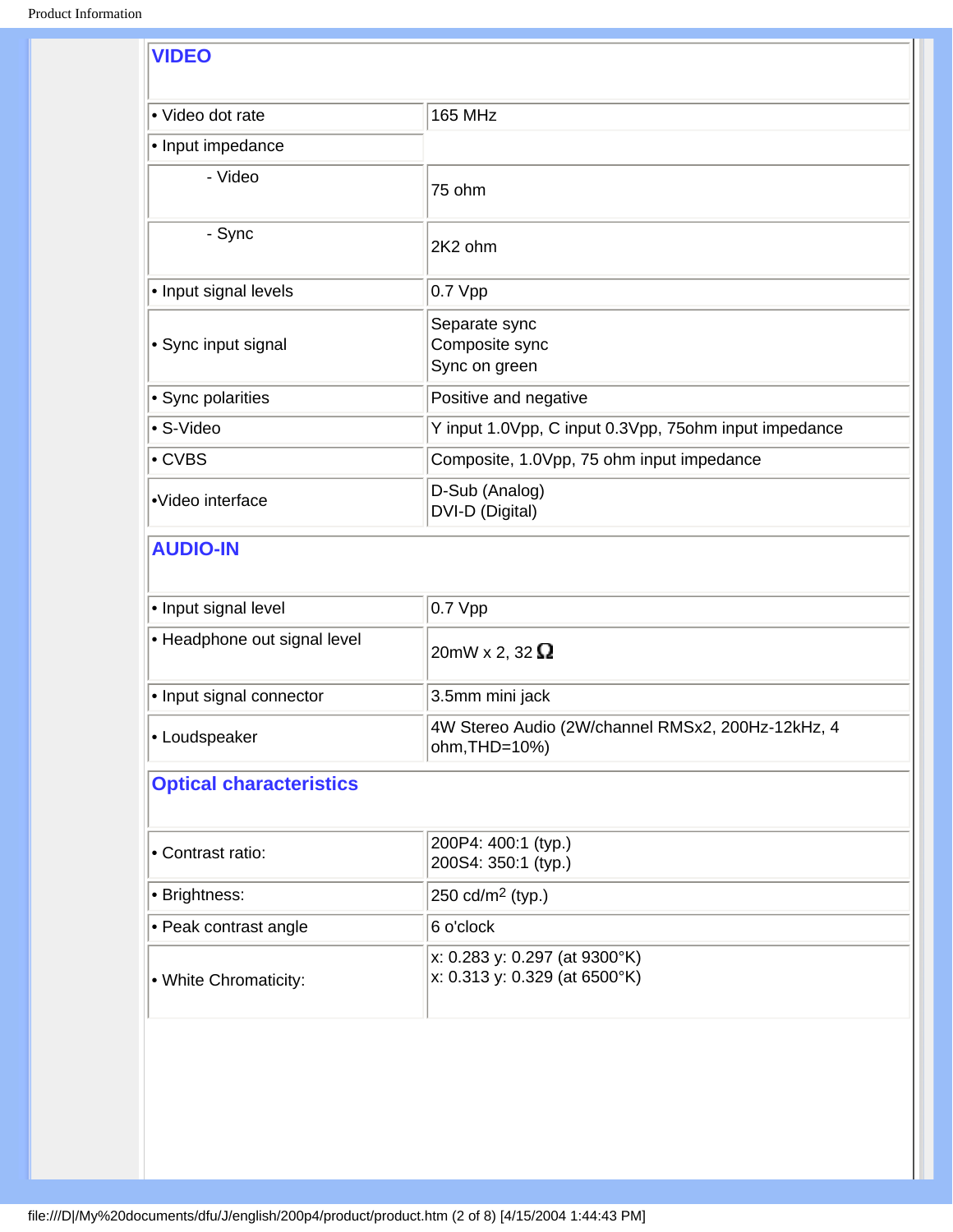| l• Viewing Angle: | 200P4:<br>Upper $\geq$ 88° (typ.)<br>Lower $\geq$ 88° (typ.)<br>Left $\geq$ 88° (typ.)<br>Right $\geq$ 88° (typ.)                 |
|-------------------|-----------------------------------------------------------------------------------------------------------------------------------|
| (C/R > 10)        | 200S4:<br>Upper $\geq 80^\circ$ (typ.)<br>Lower $>80^\circ$ (typ.)<br>Left $\geq 80^\circ$ (typ.)<br>Right $\geq 80^\circ$ (typ.) |
| • Response time   | 200P4: 16 ms (typ.)<br>200S4: 20 ms (typ.)                                                                                        |

#### <span id="page-7-1"></span>**sRGB**

sRGB is a standard for ensuring correct exchange of colors between different devices (e.g. digital cameras, monitors, printers, scanners, etc.)

Using a standard unified color space, sRGB will help represent pictures taken by an sRGB compatible device correctly on your sRGB enabled Philips monitors. In that way, the colors are calibrated and you can rely on the correctness of the colors shown on your screen.

Important with the use of sRGB is that the brightness and contrast of your monitor is fixed to a predefined setting as well as the color gamut. Therefore it is important to select the sRGB setting in the monitor's OSD.

To do so, open the OSD by pressing the OK button on the front of your monitor. Use the down button to go to Adjust Color and press OK again. Then move the down button to go to sRGB and press OK again.

Exit this OSD.

After this, please do not change the brightness or contrast setting of your monitor. If you change either of these, the monitor will exit the sRGB mode and go to a color temperature setting of 6500K.

For more information on sRGB, please visit: [www.srgb.com](http://www.srgb.com/)

*\* This data is subject to change without notice.*

### [RETURN TO TOP OF THE PAGE](#page-5-3)

## <span id="page-7-0"></span>**Resolution & Preset Modes**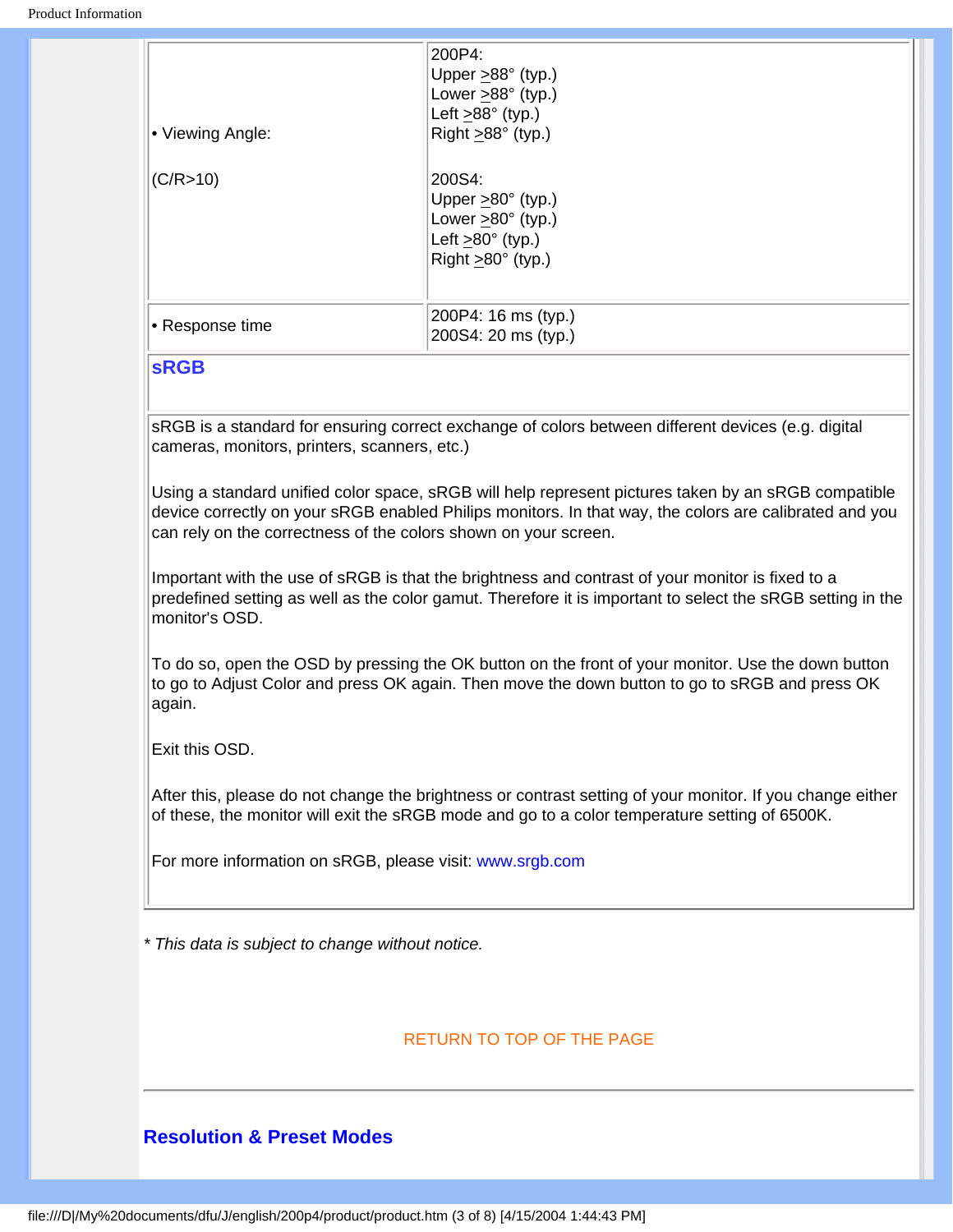|           | 1600 x 1200 at 60Hz (analog input) |
|-----------|------------------------------------|
| • Maximum | 1600 x 1200 at 60Hz(digtal input)  |

• Recommended 1600 x 1200 at 60Hz \* at DVI digital input

#### **37 user definable modes**

#### **15 factory preset modes:**

| H. freq (kHz) | <b>Resolution</b> | V. freq (Hz)     |
|---------------|-------------------|------------------|
| 31.5          | 640*350           | 70 (IBM VGA 10h) |
| 31.5          | 720*400           | 70               |
| 31.5          | 640*480           | 60               |
| 37.5          | 640*480           | 75               |
| 35.2          | 800*600           | 56               |
| 37.9          | 800*600           | 60               |
| 46.9          | 800*600           | 75               |
| 48.4          | 1024*768          | 60               |
| 60.0          | 1024*768          | 75               |
| 69.0          | 1152*870          | 75               |
| 63.9          | 1280*1024         | 60               |
| 80.0          | 1280*1024         | 75               |
| 75.0          | 1600*1200         | 60               |
| 33.8          | 1080i             | 60               |
| 45.0          | 720p              | 60               |

(Interlace mode is not applicable except 1080i)

#### [RETURN TO TOP OF THE PAGE](#page-5-3)

## <span id="page-8-0"></span>**Automatic Power Saving**

If you have VESA DPMS compliance display card or software installed in your PC, the monitor can automatically reduce its power consumption when not in use. If an input from a keyboard, mouse or other input device is detected, the monitor will 'wake up' automatically. The following table shows the power consumption and signaling of this automatic power saving feature:

Power Management Definition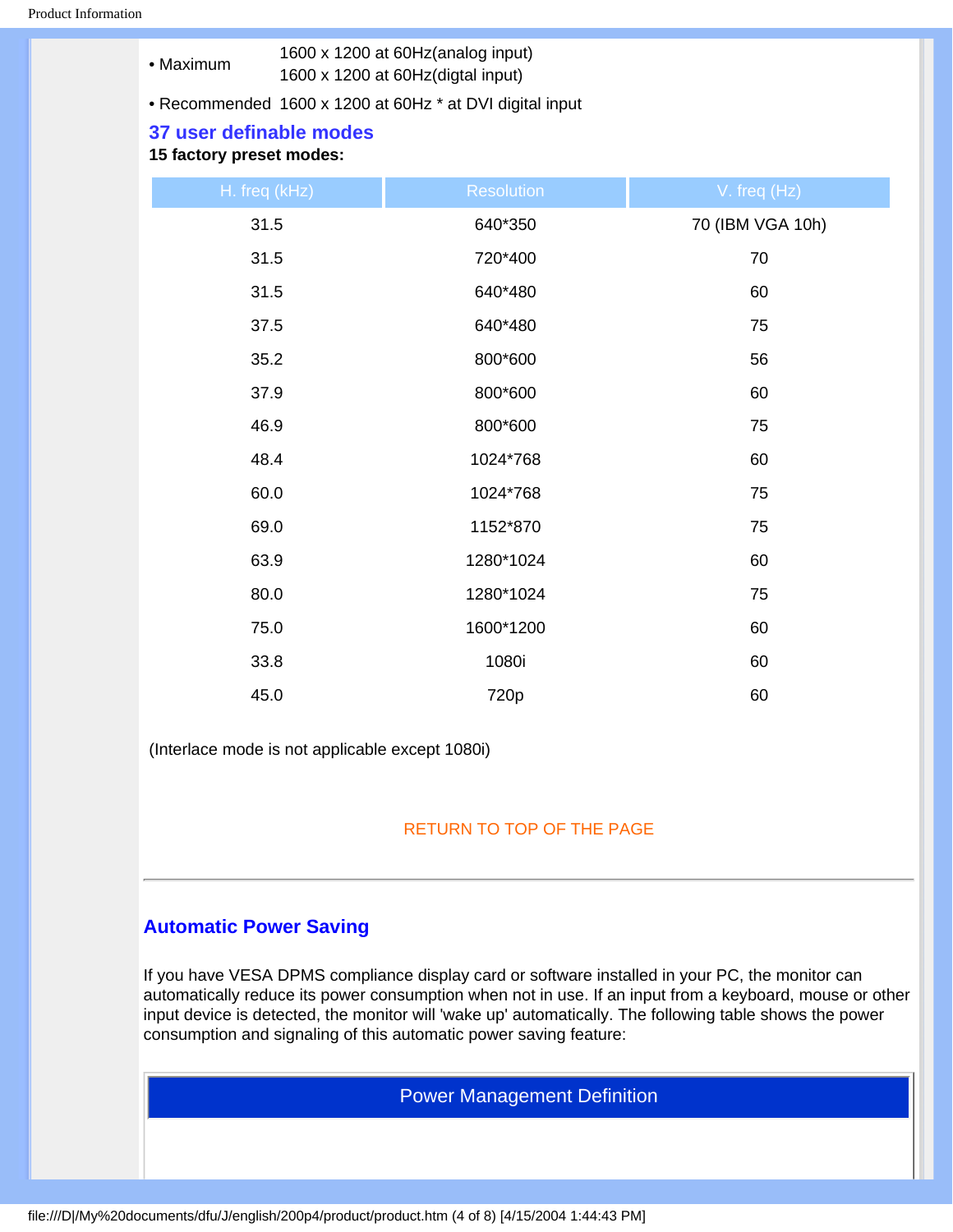| <b>VESA Mode</b> | Video          | H-sync | V-sync | <b>Power Used</b> | <b>LED</b> color |
|------------------|----------------|--------|--------|-------------------|------------------|
| ON               | Active         | Yes    | Yes    | <65W              | Green            |
| <b>OFF</b>       | <b>Blanked</b> | No     | No     | < 1.5W            | Amber            |

This monitor is ENERGY STAR® compliant. As an ENERGY STAR® Partner, PHILIPS has determined that this product meets the ENERGY STAR<sup>®</sup> guidelines for energy efficiency.

#### [RETURN TO TOP OF THE PAGE](#page-5-3)

## <span id="page-9-0"></span>**Physical Specifications**

| • Dimension (WxHxD) | 488 x 459 x220 mm (incl. Pedestal)                                                       |
|---------------------|------------------------------------------------------------------------------------------|
| • Weight            | 7.5 Kg                                                                                   |
| • Tilt / Swivel     | $-5^{\circ} \sim 25^{\circ}/+ -175^{\circ}$                                              |
| • Power supply      | 100 - 240 VAC, 50/60 Hz                                                                  |
| • Power consumption | 50 W* (typ.)                                                                             |
| • Temperature       | 5° C to 35° C (operating)<br>$-20^\circ$ C to 60 $\circ$ C (storage)                     |
| • Relative humidity | 20% to 80%                                                                               |
| • System MTBF       | 50K hrs (excluding CCFL 40K hrs)                                                         |
| • Cabinet color     | 200P4VG/200P4SG: Light Gray<br>200P4VB/200P4SB: Black<br>200P4VS/200P4SS/200S4SS: Silver |

*\* This data is subject to change without notice.*

*\* Resolution 1600x1200, standard size, contrast max., brightness 50%, 9300° K, full white pattern, without audio/USB.*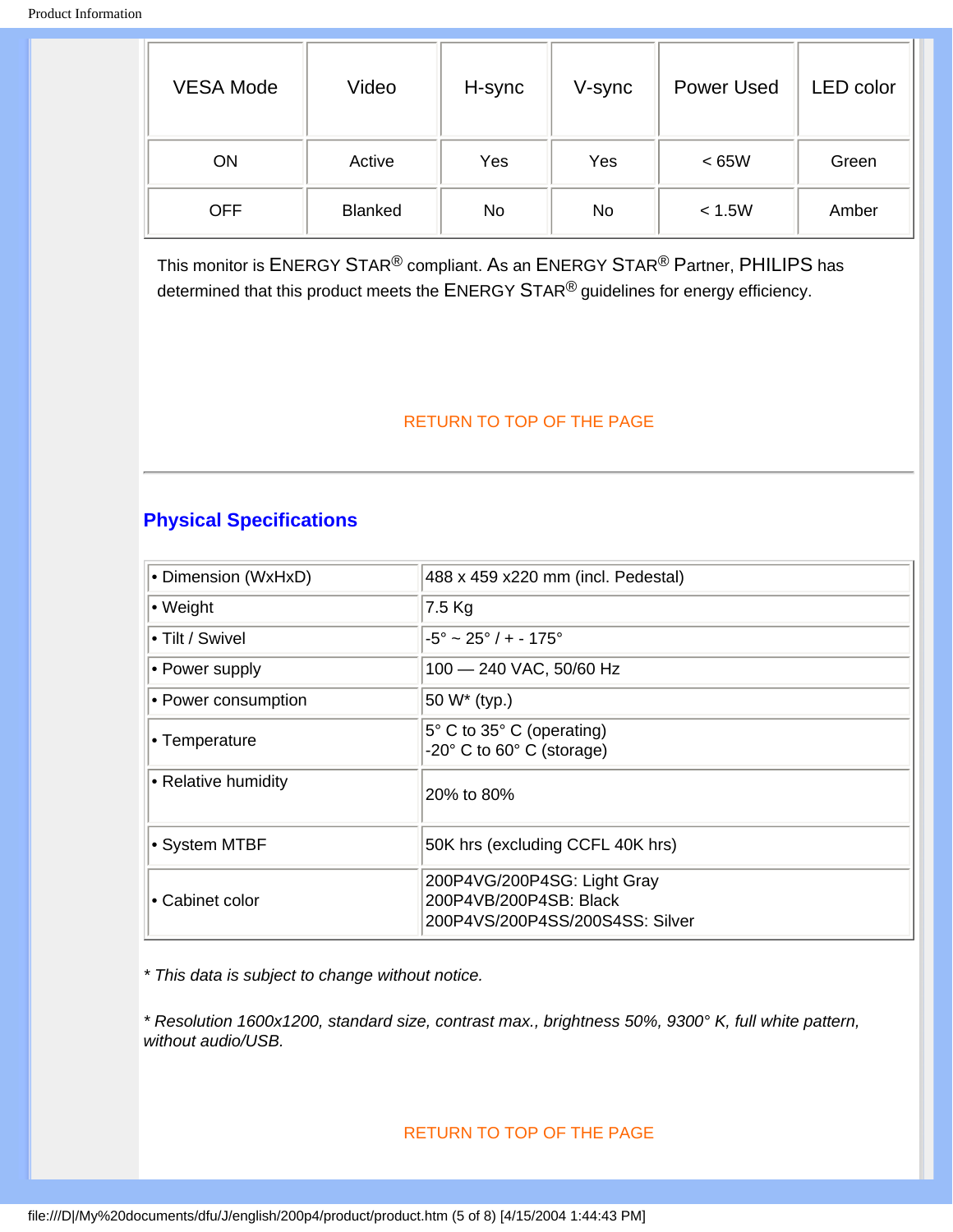## **Pin Assignment**

1. The digital only connector contains 24 signal contacts organized in three rows of eight contacts. Signal pin assignments are listed in the following table:

|                | <b>Pin</b> Signal<br>No. Assignment |    | <b>Pin</b> Signal<br>No. Assignment | Pin <br>No. | Signal<br>Assignment       |
|----------------|-------------------------------------|----|-------------------------------------|-------------|----------------------------|
|                | T.M.D.S. Data2-                     | 9  | T.M.D.S. Data1-                     | 17          | T.M.D.S. Data0-            |
| 2              | T.M.D.S. Data2+                     | 10 | T.M.D.S. Data1+                     | 18          | T.M.D.S. Data0+            |
| 3              | T.M.D.S. Data2/4<br>Shield          | 11 | T.M.D.S. Data1/3<br>Shield          | 19          | T.M.D.S. Data0/5<br>Shield |
| 4              | No connect                          | 12 | No connect                          | 20          | No connect                 |
| 5              | No connect                          | 13 | No connect                          | 21          | No connect                 |
| 6              | <b>DDC Clock</b>                    | 14 | +5V Power                           | 22          | T.M.D.S. Clock<br>Shield   |
| $\overline{7}$ | <b>DDC Data</b>                     | 15 | Ground (for +5V)                    | 23          | T.M.D.S. Clock+            |
| 8              | No connect                          | 16 | Hot Plug Detect                     | 24          | T.M.D.S. Clock-            |

Pin1



2. The 15-pin D-sub connector (male) of the signal cable:



file:///D|/My%20documents/dfu/J/english/200p4/product/product.htm (6 of 8) [4/15/2004 1:44:43 PM]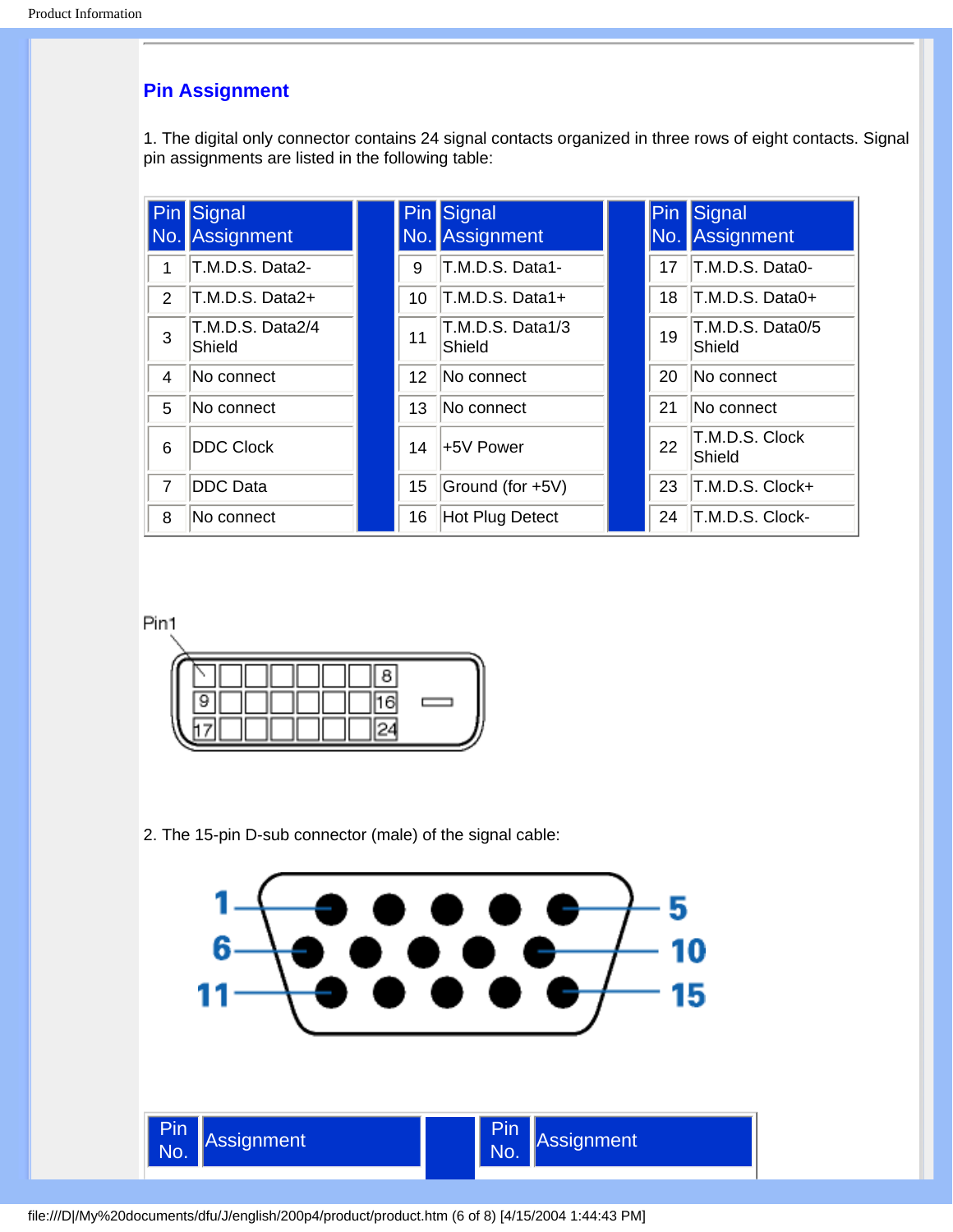| 1              | Red video input       | 9  | $+5V$                  |
|----------------|-----------------------|----|------------------------|
| $\overline{2}$ | Green video input/SOG | 10 | Logic ground           |
| 3              | Blue video input      | 11 | Ground                 |
| 4              | Ground                | 12 | Serial data line (SDA) |
| 5              | No connect            | 13 | H. Sync / H+V          |
| 6              | Red video ground      | 14 | V. Sync (VCLK for DDC) |
| 7              | Green video ground    | 15 | Data clock line (SCL)  |
| 8              | Blue video ground     |    |                        |

## <span id="page-11-0"></span>**Product Views**

Follow the links to see various views of the monitor and its components.

[Front View Product Description](#page-13-1)

[RETURN TO TOP OF THE PAGE](#page-5-3)

<span id="page-11-1"></span>**Physical Function**

**1) Tilt**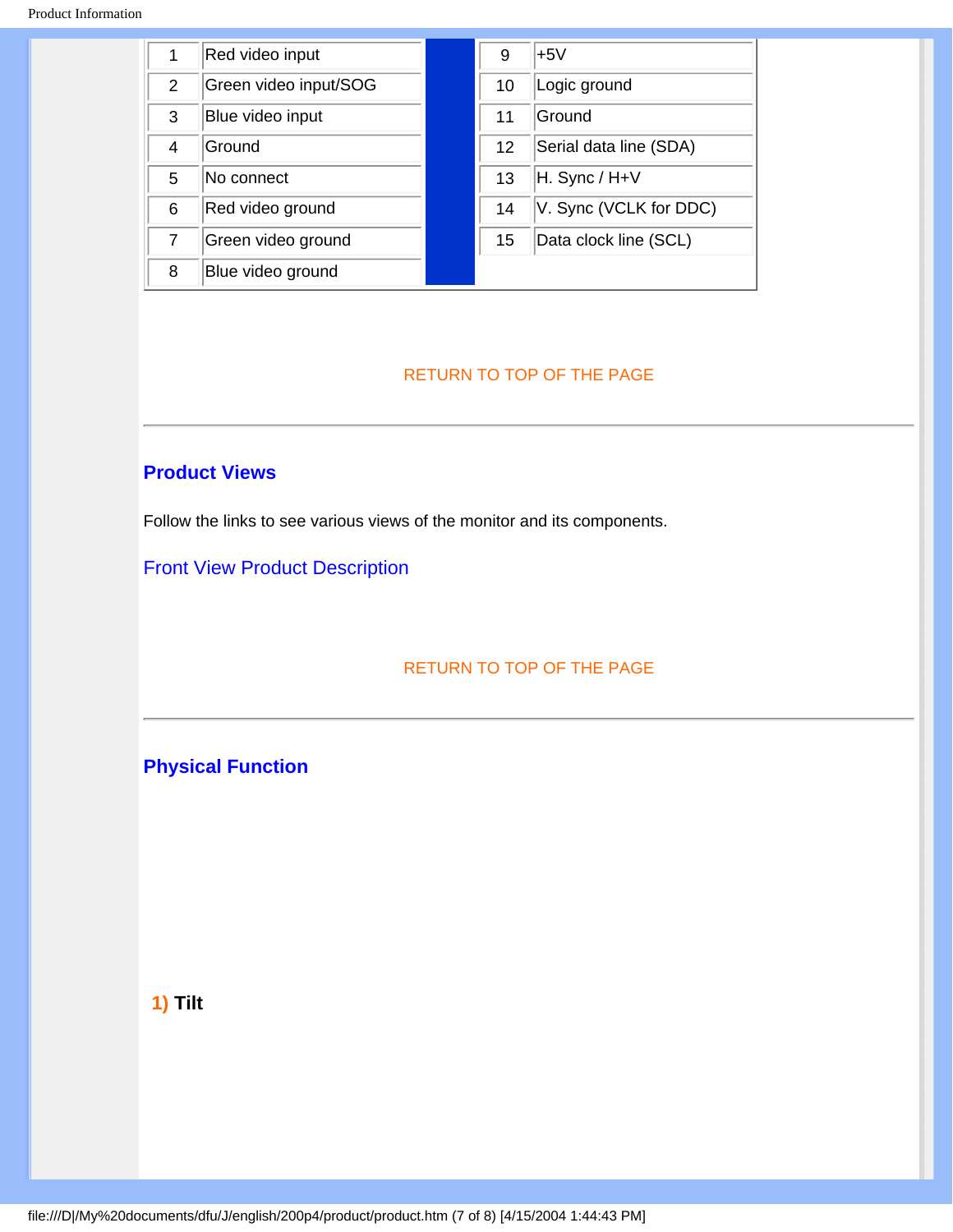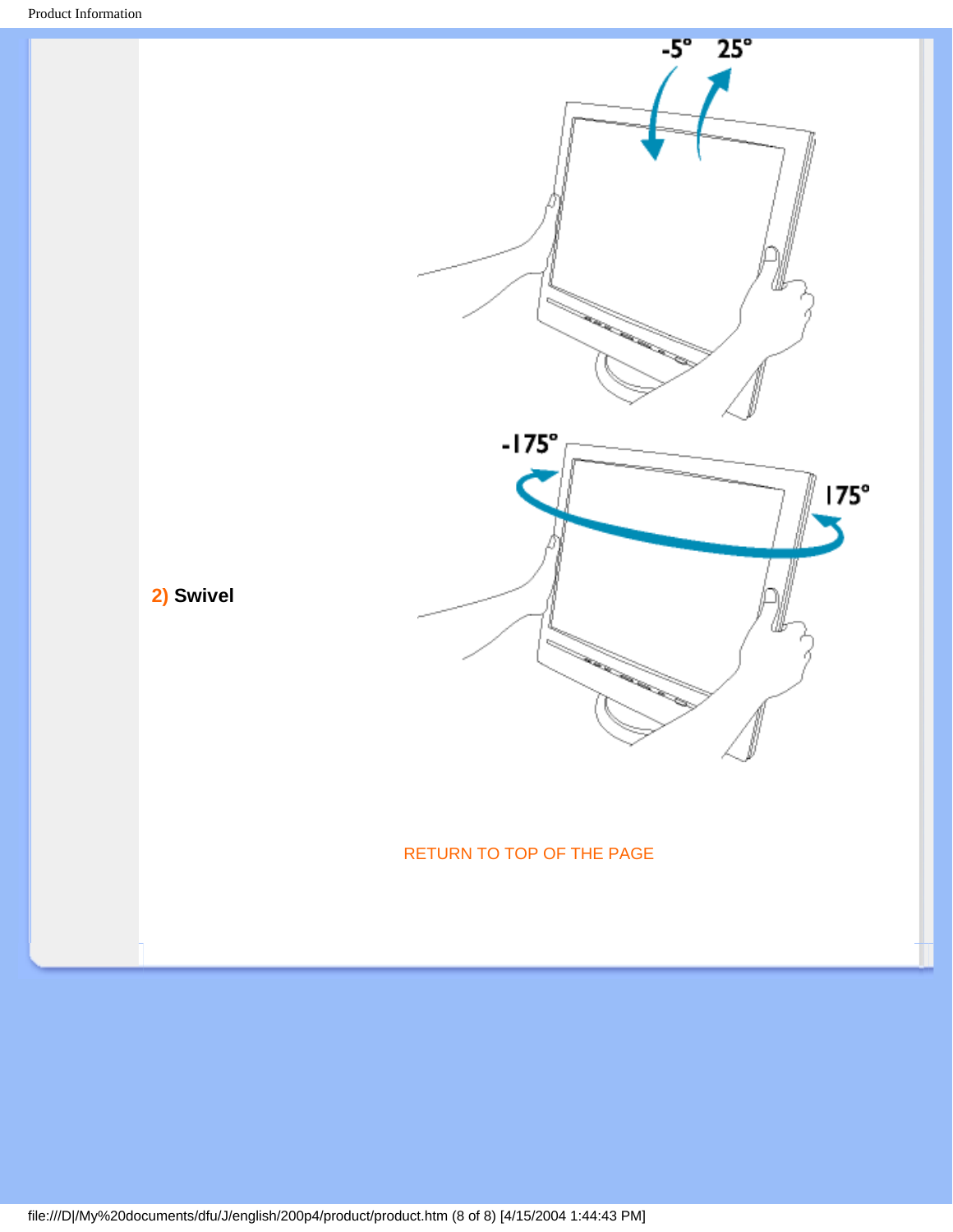<span id="page-13-2"></span><span id="page-13-1"></span><span id="page-13-0"></span>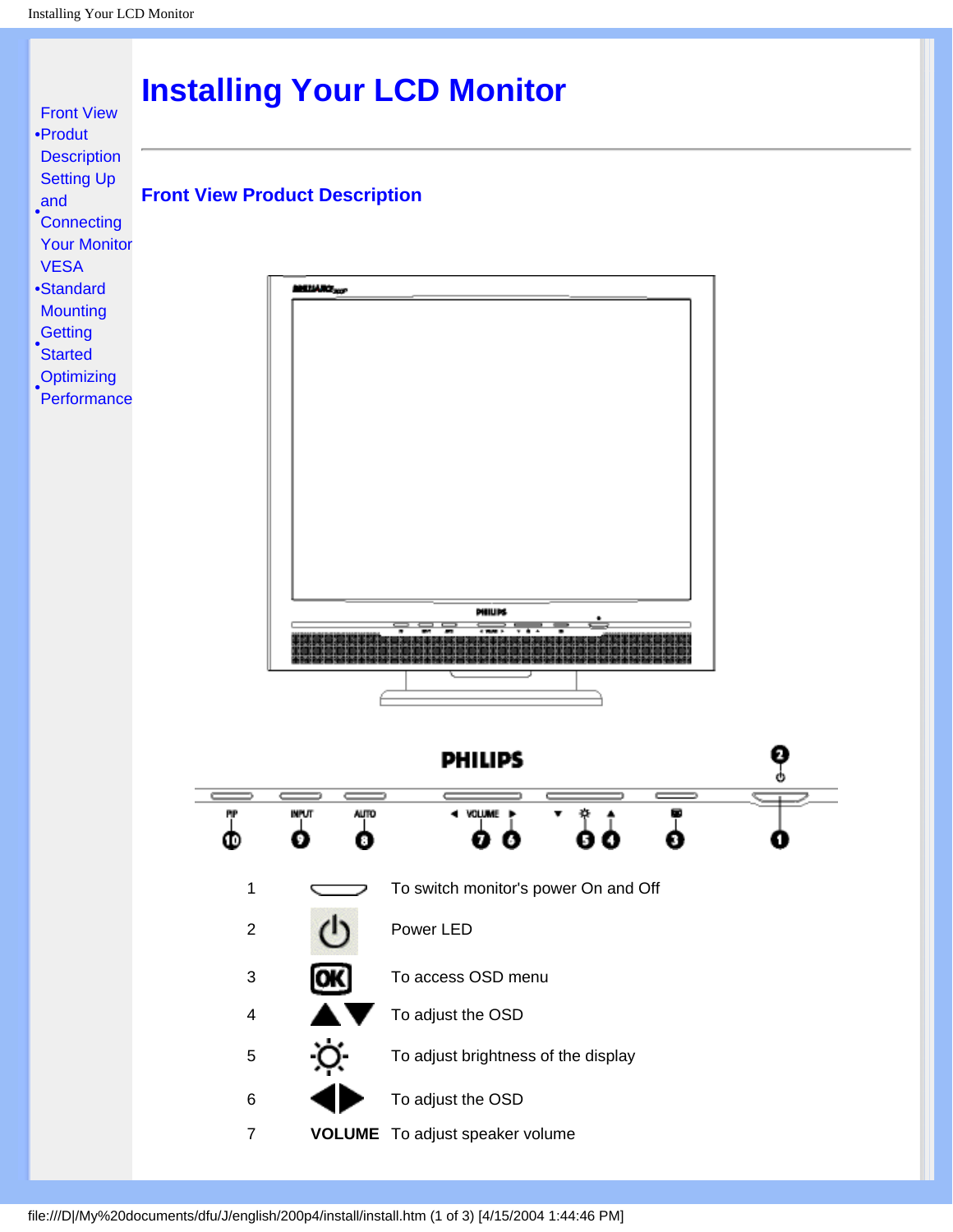| 8  | <b>AUTO</b>     | Automatically adjust the horizontal position, vertical position,<br>phase and clock setting |
|----|-----------------|---------------------------------------------------------------------------------------------|
| 9  | <b>INPUT</b>    | Signal input selection                                                                      |
|    |                 | Activate PIP (Picture in Picture) window (200P4V)                                           |
| 10 | <b>PIP/SIZE</b> | or<br>adjust screen size (200P4S, 200S4S)                                                   |

## **Rear View**



- 1 CVBS video input (for video model 200P4V- only )
- 2 S-Video input (for video model 200P4V- only )
- 3 Earphone jack
- 4 VGA input
- 5 DVI-D input
- 6 Audio R/L input
- 7 PC audio input
- 8 AC power input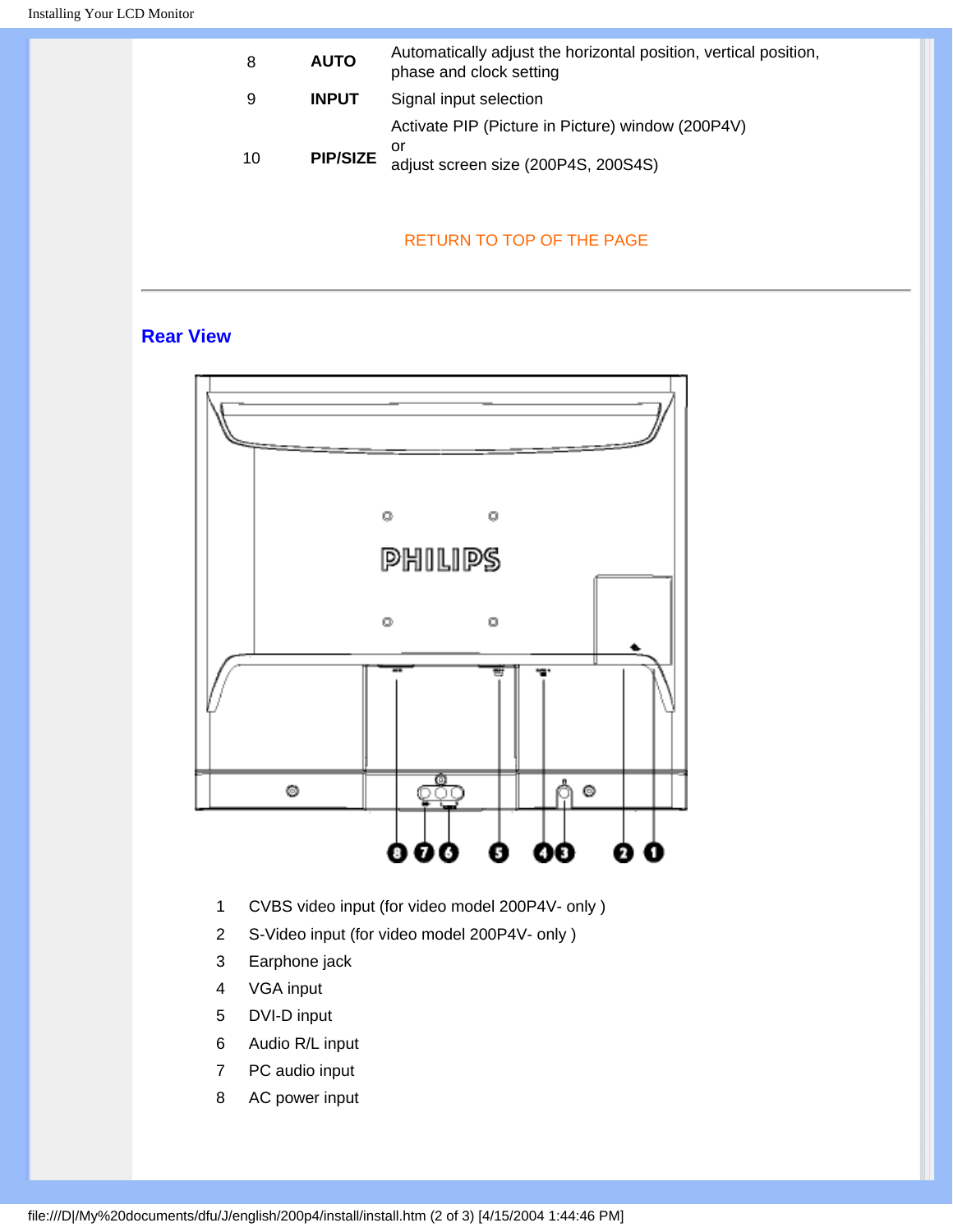## <span id="page-15-0"></span>**Optimizing Performance**

● For best performance, ensure that your display settings are set at 1600x1200@60Hz



*Note: You can check the current display settings by pressing the 'OK' button once. Go into the Product Information. The current display mode is shown on the item called RESOLUTION.*

● You can also install the Flat Panel Adjust (FP Adjust) program, a program for getting the best performance out of your monitor. This is included on this CD. Step-by-step instructions are provided to guide you through the installtion process. Click on the link to know more about this program.

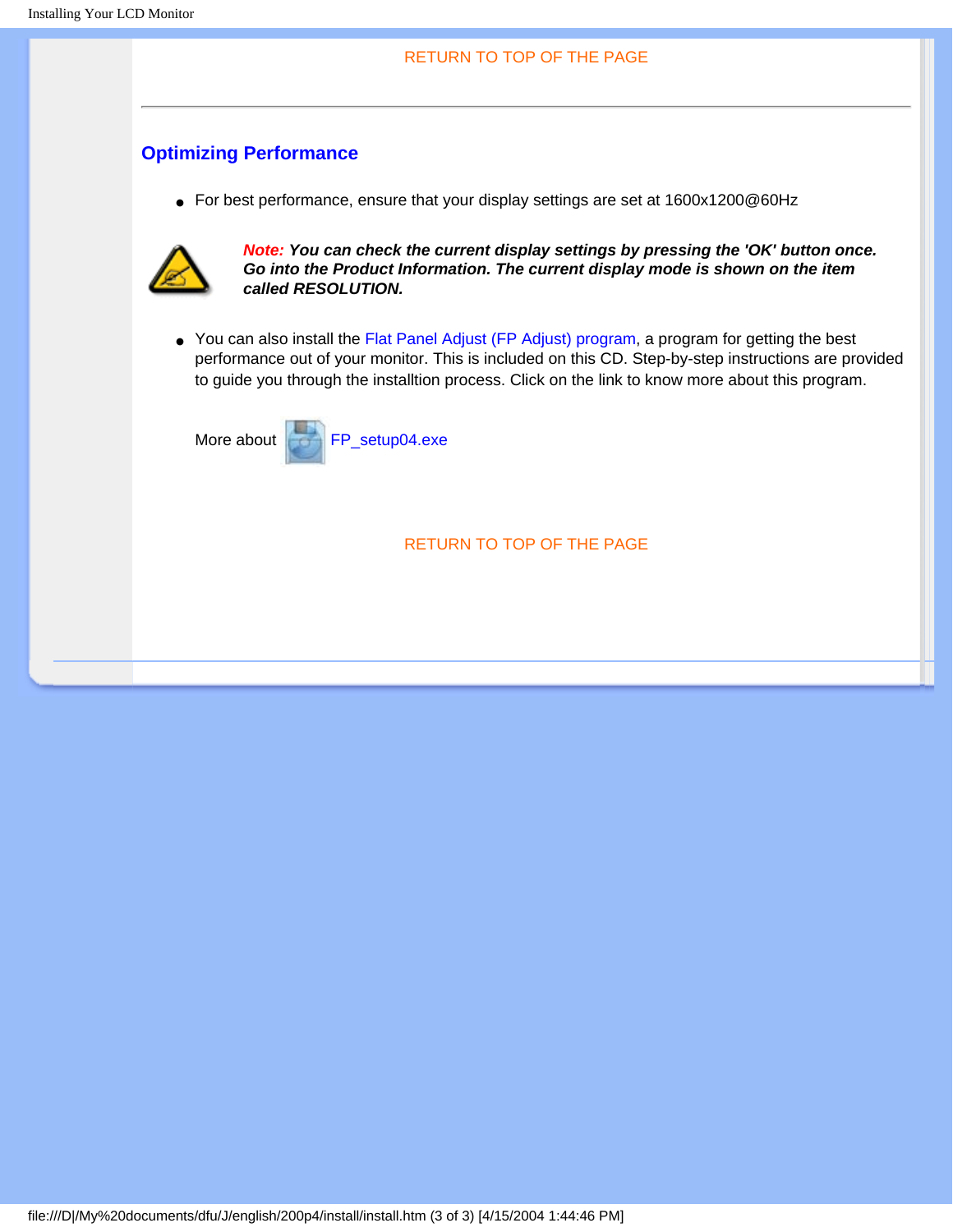<span id="page-16-3"></span><span id="page-16-0"></span>[•](#page-16-0)[Description](#page-16-1)  [of the On-](#page-16-1)**Screen [Display](#page-16-1)** 

[Tree](#page-16-2)

# **On-Screen Display**

## <span id="page-16-1"></span>The OSD<br>[•](#page-16-0)Trac **Description of the On Screen Display**

*What is the On-Screen Display?*

This is a feature in all Philips LCD monitors. It allows an end user to adjust screen performance of the monitors directly through an on-screen instruction window. The user interface provides user-friendliness and ease-of-use when operating the monitor.

*Basic and simple instruction on the control keys.*

When you press the **CK** button on the front control of your monitor, the On-Screen Display (OSD) Main Controls window will pop up and you can then start making adjustments to your monitor's various features. Use the  $\blacktriangleright$  or the  $\blacktriangleright$  keys to make your adjustments.



## <span id="page-16-2"></span>**The OSD Tree**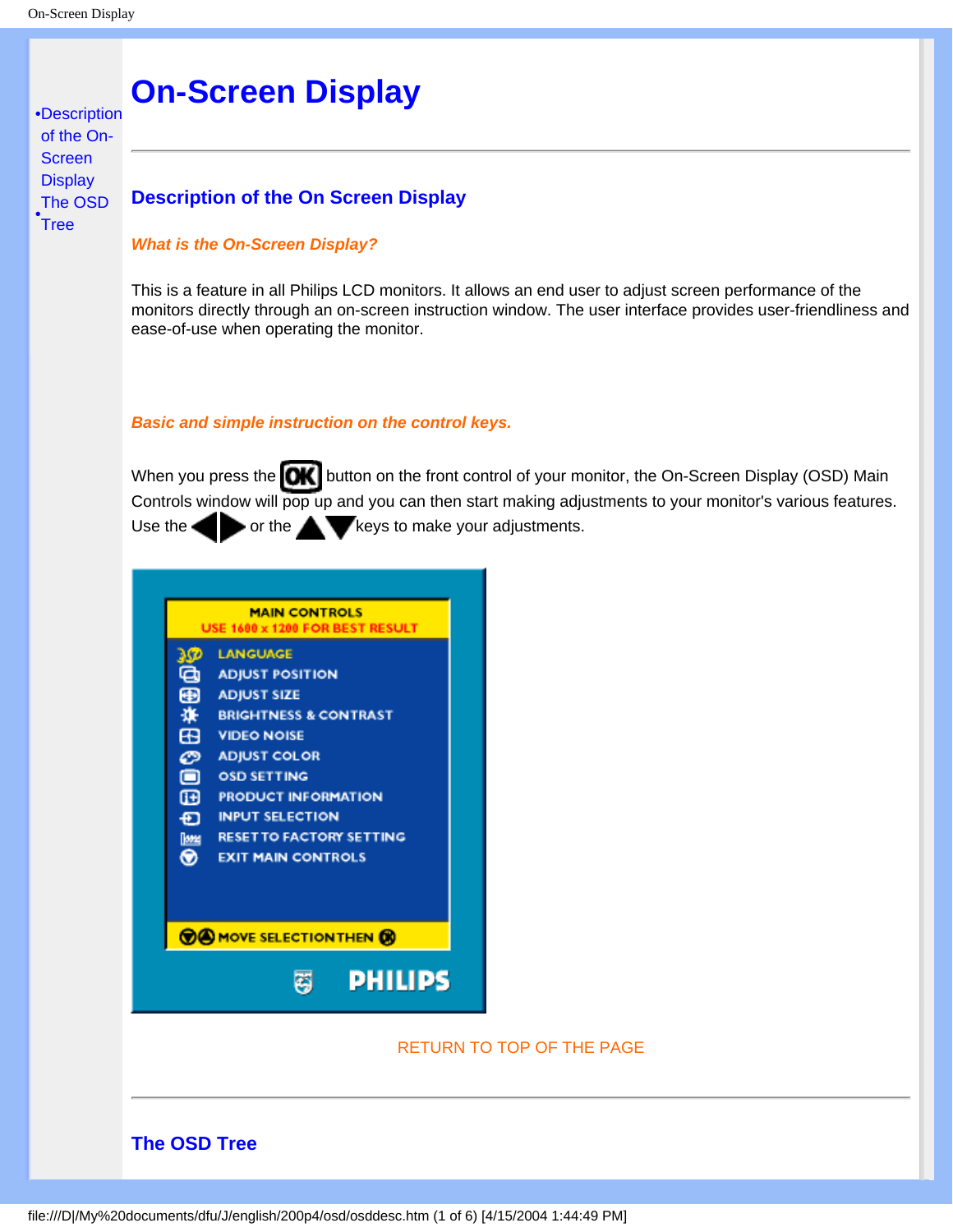Below is an overall view of the structure of the On-Screen Display. You can use this as a reference when you want to work your way around the different adjustments later on.

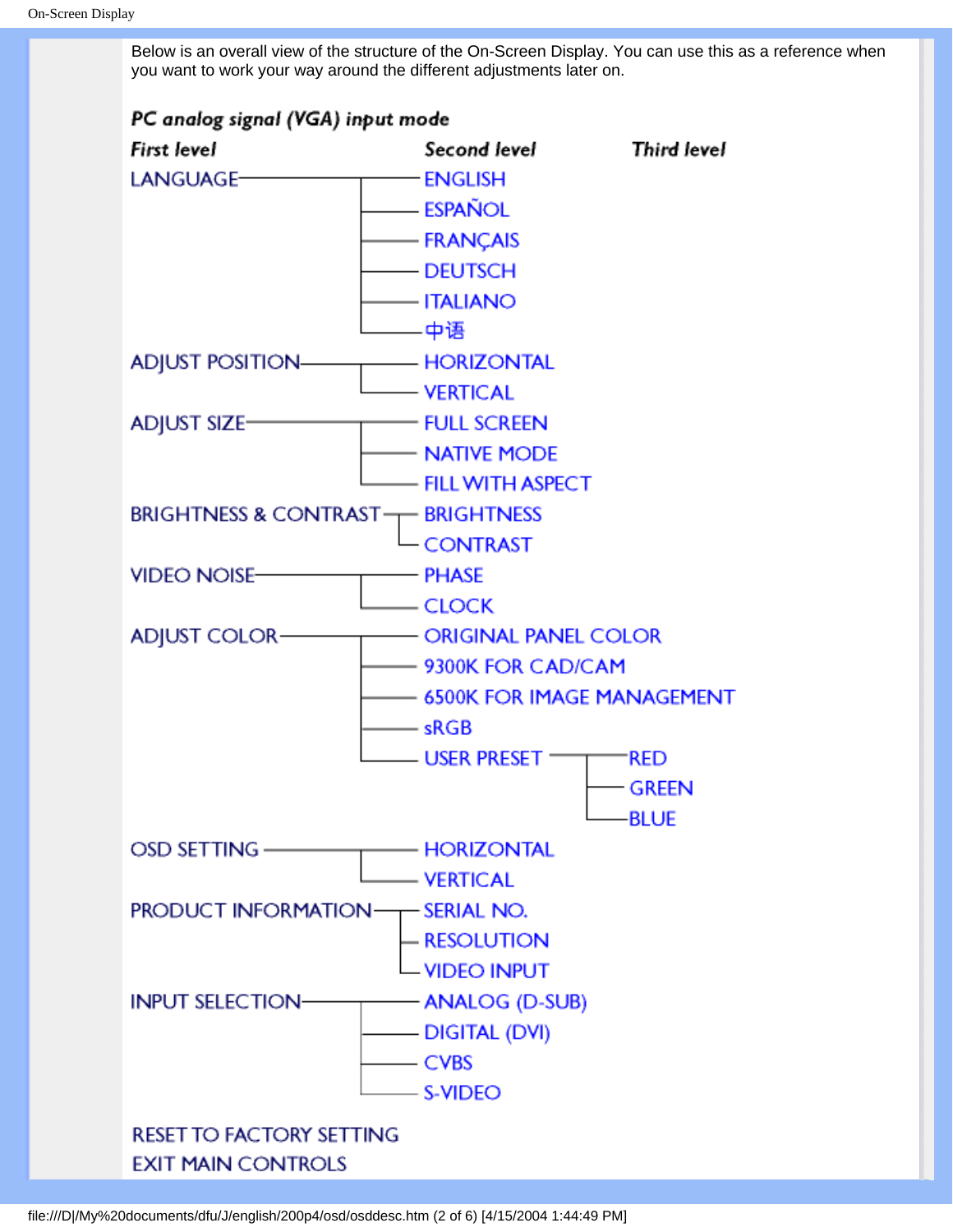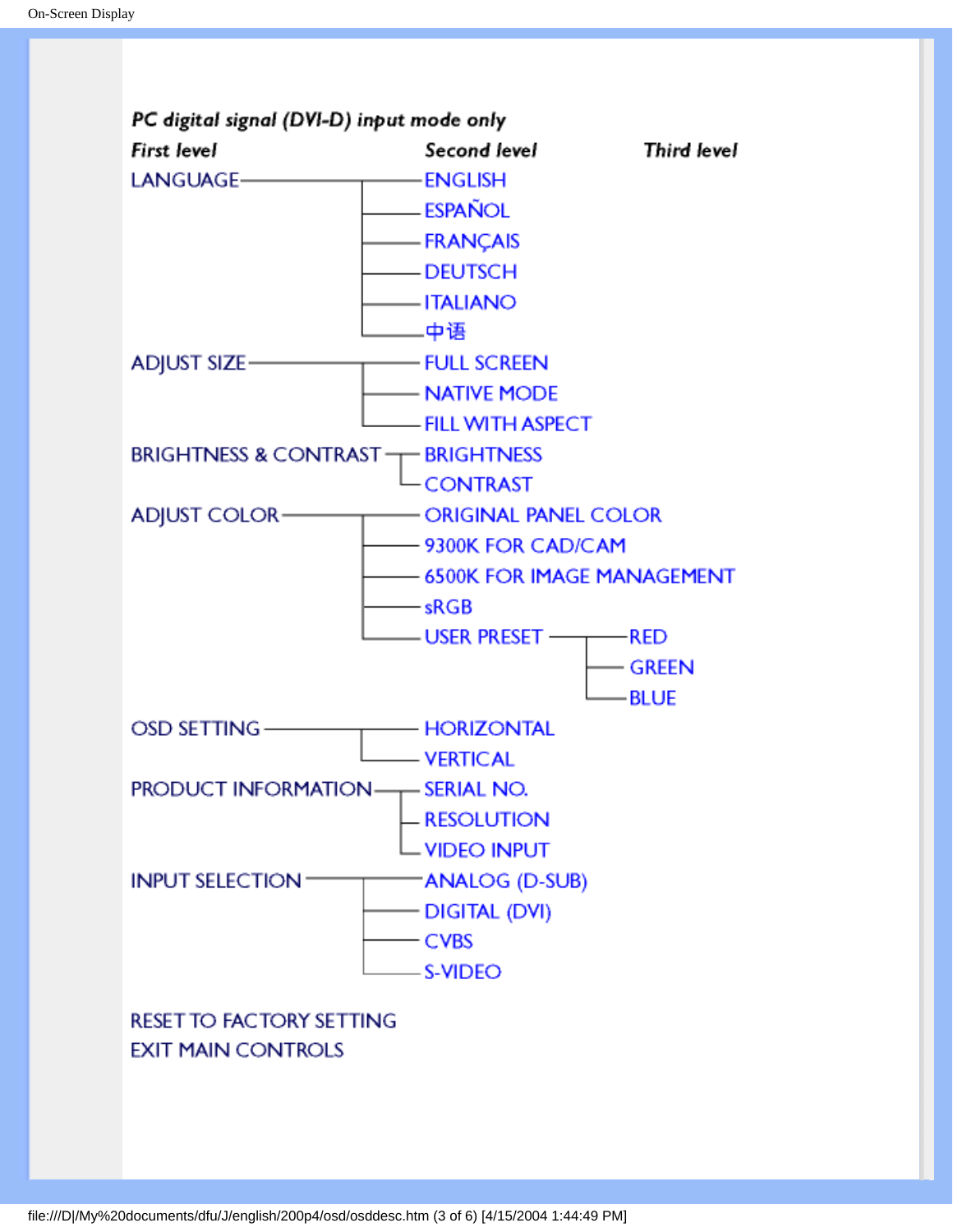

file:///D|/My%20documents/dfu/J/english/200p4/osd/osddesc.htm (4 of 6) [4/15/2004 1:44:49 PM]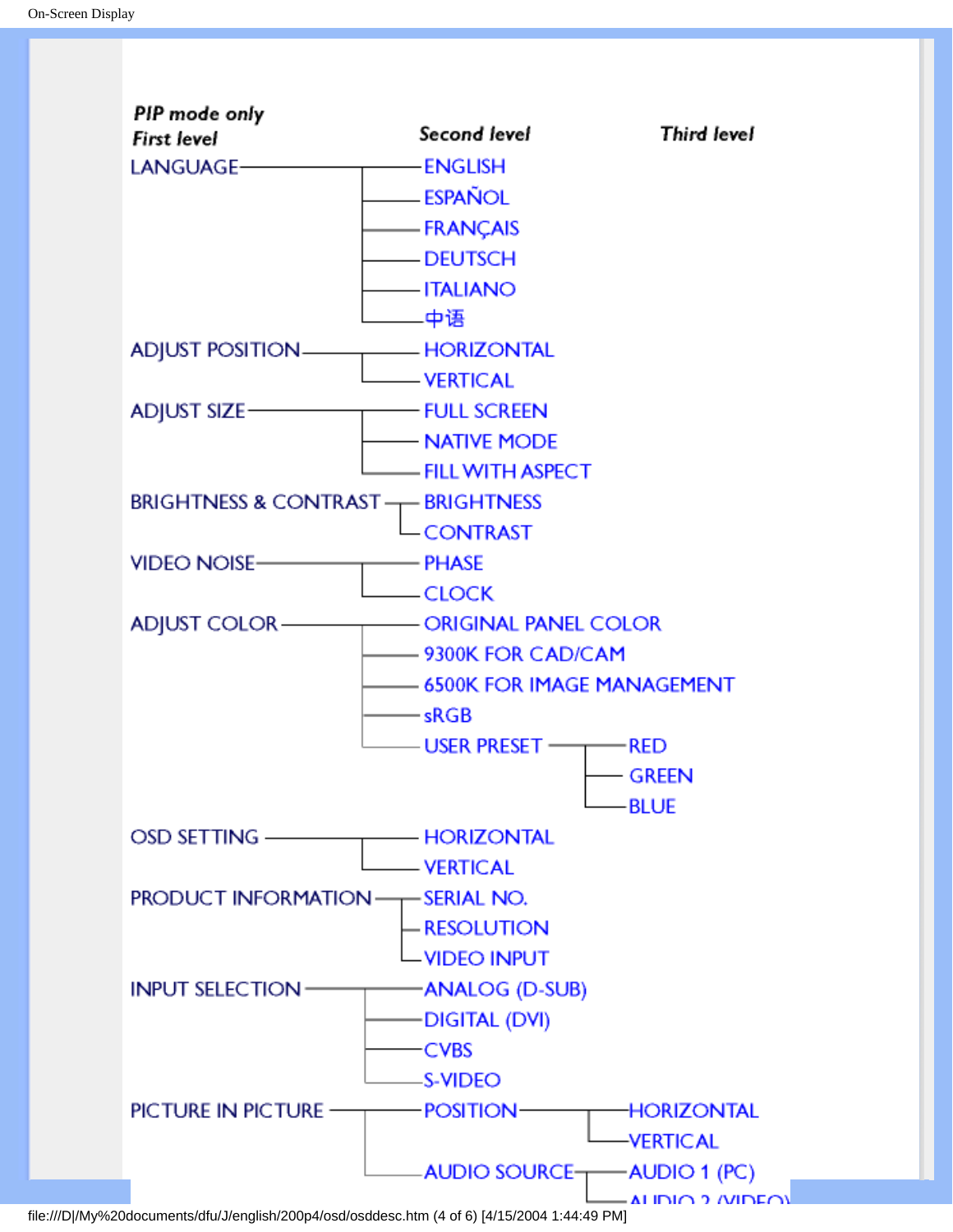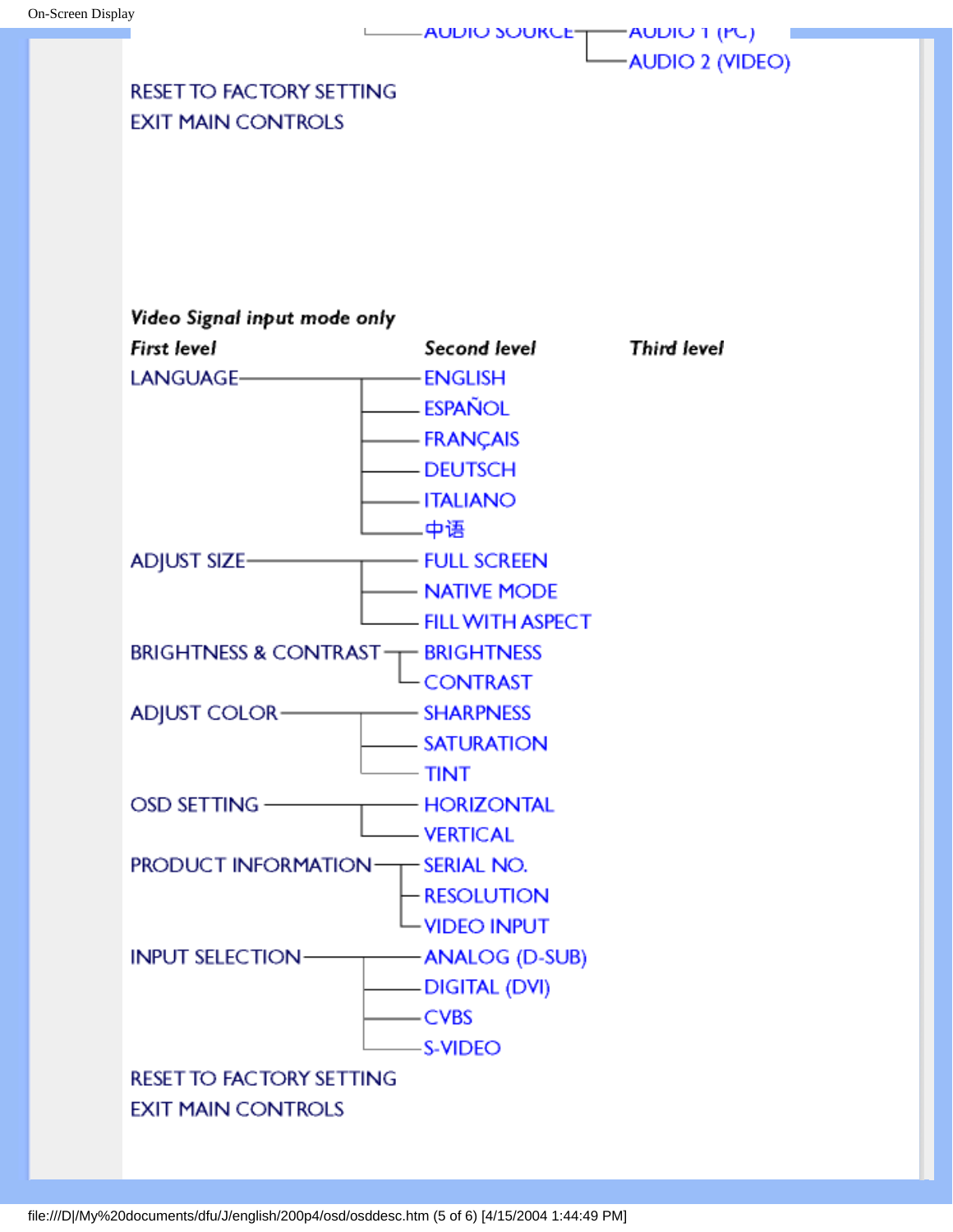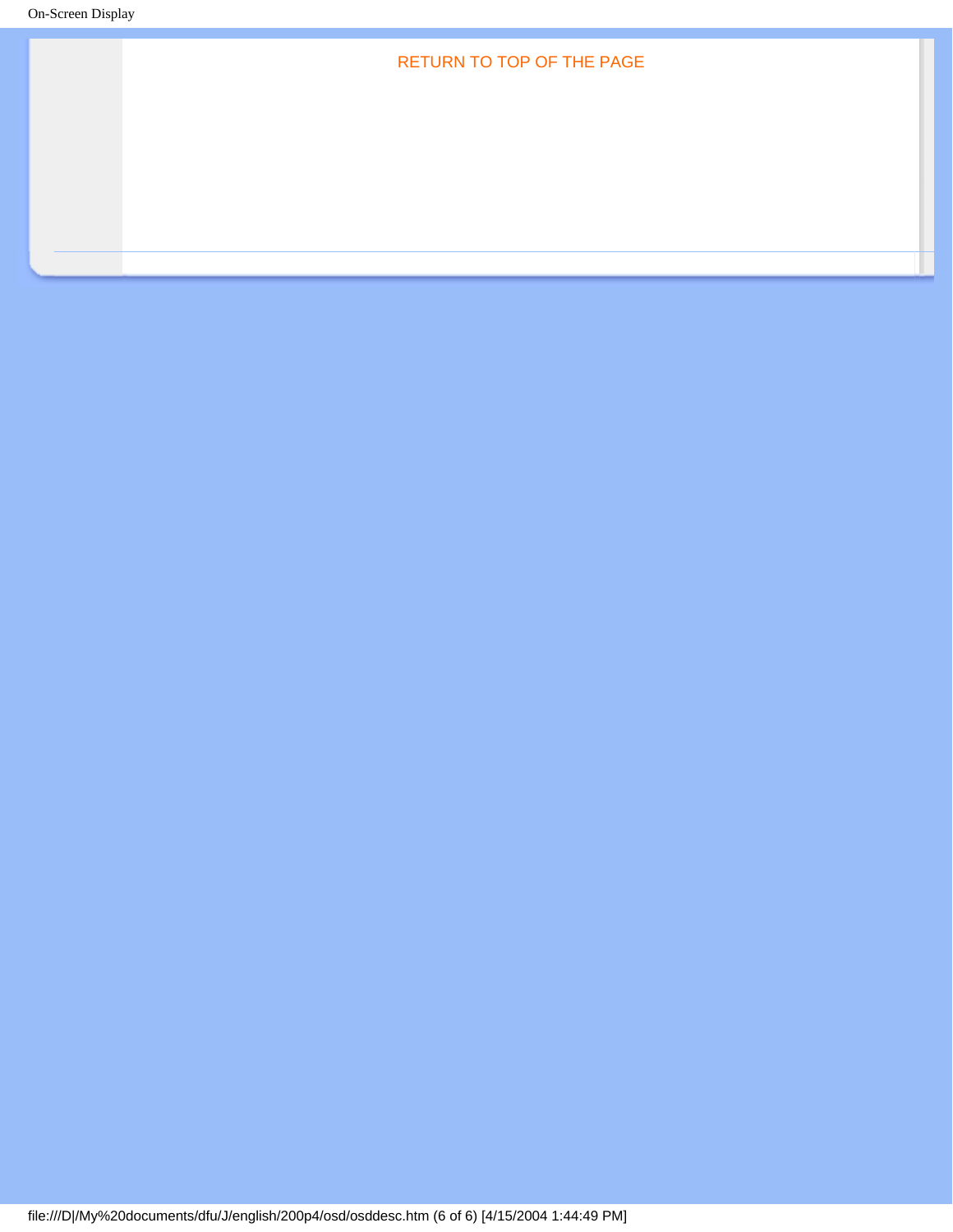## <span id="page-22-0"></span>**Customer Care & Warranty**

PLEASE SELECT YOUR COUNTRY/AREA TO REVIEW DETAILS OF YOUR WARRANTY **COVERAGE** 

WESTERN EUROPE: [Austria](#page-67-0) • [Belgium](#page-67-0) • [Cyprus](#page-67-0) • [Denmark](#page-67-0) • [France](#page-67-0) • [Germany](#page-67-0) • [Greece](#page-67-0) • [Finland](#page-67-0) • [Ireland](#page-67-0) • [Italy](#page-67-0) • [Luxembourg](#page-67-0) • [the Netherlands](#page-67-0) • [Norway](#page-67-0) • [Portugal](#page-67-0) • [Sweden](#page-67-0) • [Switzerland](#page-67-0) • [Spain](#page-67-0) • [United Kingdom](#page-67-0)

EASTERN EUROPE: [Czech Republic](#page-69-0) • [Hungary](#page-69-0) • [Poland](#page-69-0) • [Russia](#page-69-0) • [Turkey](#page-69-0)

LATIN AMERICA: [Antilles](#page-69-0) • [Argentina](#page-69-0) • [Brasil](#page-69-0) • [Chile](#page-69-0) • [Colombia](#page-69-0) • [Mexico](#page-69-0) • [Paraguay](#page-69-0) • [Peru](#page-69-0) • [Uruguay](#page-69-0) • [Venezuela](#page-69-0)

NORTH AMERICA: [Canada](#page-71-0) • [USA](#page-71-0)

PACIFIC: [Australia](#page-69-0) • [New Zealand](#page-69-0)

ASIA: [Bangladesh](#page-69-0) • [China](#page-69-0) • [Hong Kong](#page-69-0) • [India](#page-69-0) • [Indonesia](#page-69-0) • [Japan](#page-69-0) • [Korea](#page-69-0) • [Malaysia](#page-69-0) • [Pakistan](#page-69-0) • [Philippines](#page-69-0) • [Singapore](#page-69-0) • [Taiwan](#page-69-0) • [Thailand](#page-69-0)

AFRICA: [Morocco](#page-69-0) • [South Africa](#page-69-0)

MIDDLE EAST: [Dubai](#page-69-0) • [Egypt](#page-69-0)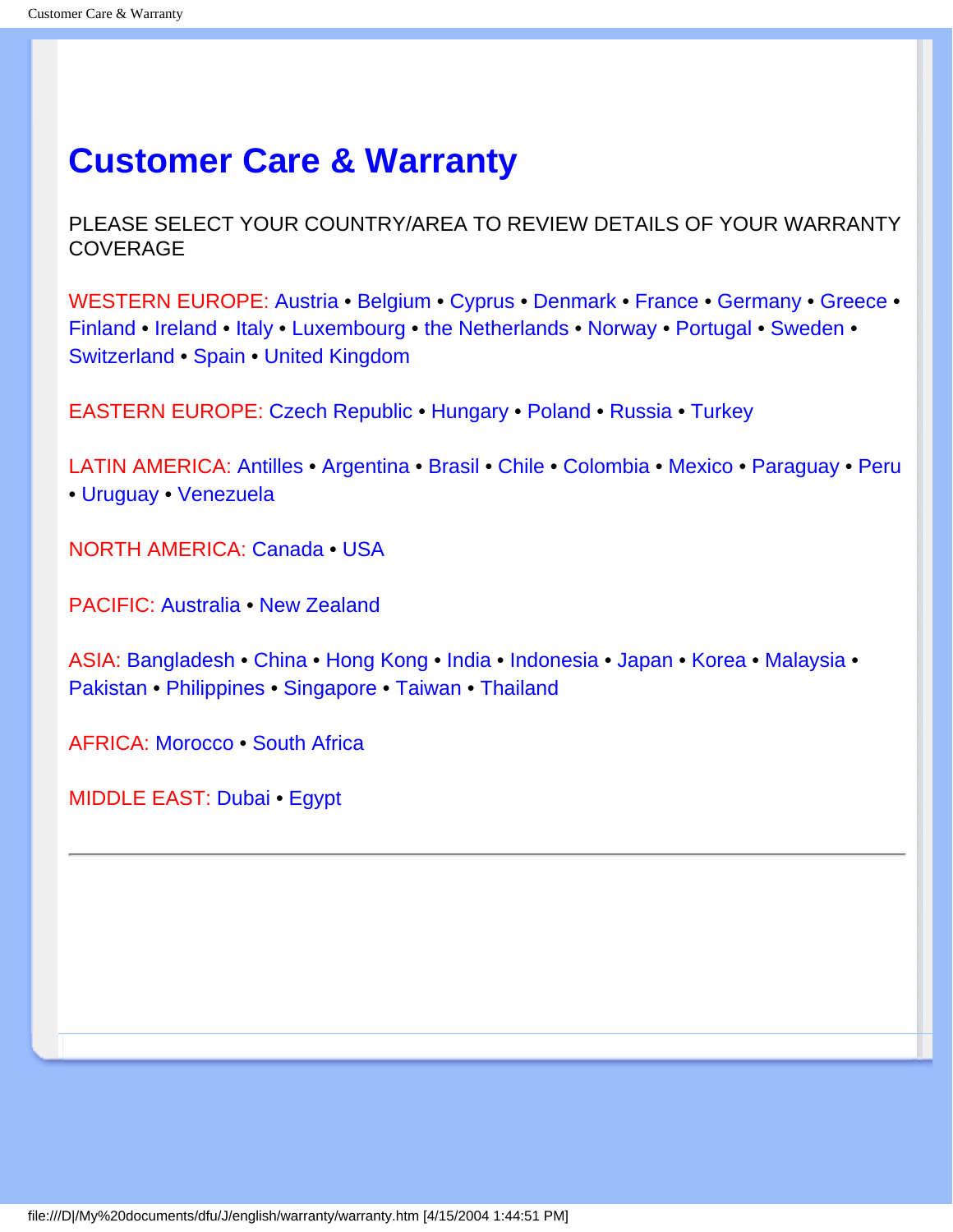## <span id="page-23-0"></span>**Glossary**

## A B C D E F G H I J K L M N O P Q R S T U V W X Y Z

## **C**

## *Color temperature*

A way of describing the color of a radiating source in terms of the temperature (in degrees Kelvin) of a black body radiating with the same dominant frequency as the source.

Most Philips monitors offer the possibility of setting the color temperature to any desired value.

## RETURN TO TOP OF THE PAGE

## **D**

## *D-SUB*

Your monitor comes with a D-Sub cable.

## *Digital Visual Interface (DVI)*

The Digital Visual Interface (DVI) specification provides a high-speed digital connection for visual data types that is display technology independent. The interface is primarily focused at providing a connection between a computer and its display device. The DVI specification meets the needs of all segments of the PC industry (workstation, desktop, laptop, etc.) and will enable these different segments to unite around one monitor interface specification.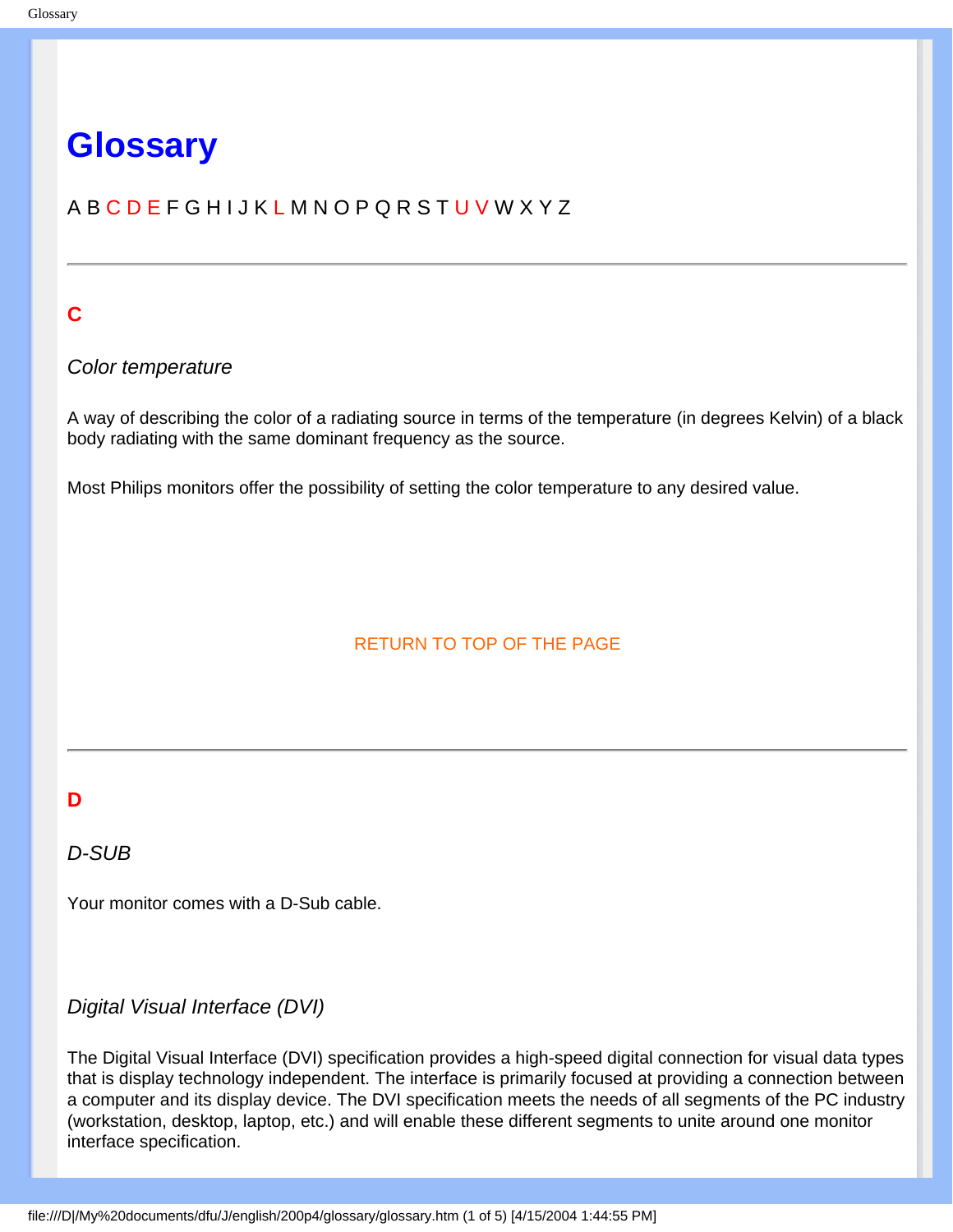## The DVI interface enables:

- 1. Reduce signal loss and video noise in signal due to less signal conversion.
- 2. Independent from display technology, and can be used on LCD, Plasma, LCOS, etc.
- 3. Plug and play through hot plug detection, EDID and DDC2B.
- 4. Digital and Analog support in a single connector (DVI-I only).

## RETURN TO TOP OF THE PAGE

### **E**

## *Energy Star Computers Program*

An energy conservation program launched by the US Environmental Protection Agency (EPA), promotes the manufacture and marketing of energy-efficient office automation equipment. Companies joining this program, must be willing to commit themselves to manufacture one or more products capable of going into a low -power state (< 30 W) either after a period of inactivity, or after a predetermined time selected by the user.

## RETURN TO TOP OF THE PAGE

## **L**

## *LCD Liquid Crystal Display*

An alphanumeric display, using the unique properties of liquid crystal, to form characters. The latest flatpanel displays, contains a matrix of hundreds or thousands of individual LCD cells that generate text and colorful graphics on a screen. They consume little power, though they do require external lighting to make them legible to the user.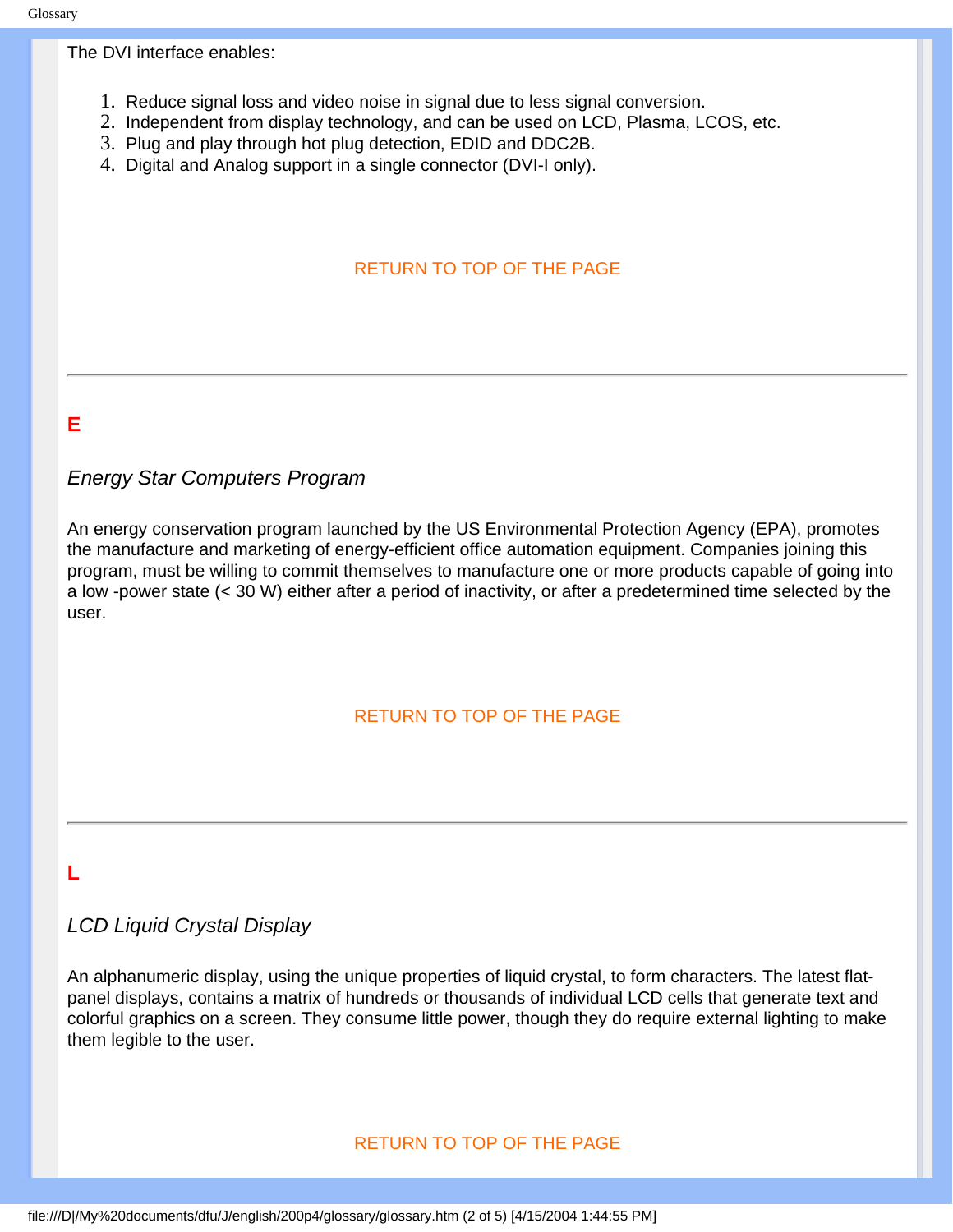## **U**

## *USB or Universal Serial Bus*

A smart plug for PC peripherals. USB automatically determines resources (like driver software and bus bandwidth) required by peripherals. USB makes necessary resources available without user intervention.

- USB eliminates "case anxiety" -- the fear of removing the computer case to install add-on peripherals. USB also eliminates adjustment of complicated IRQ settings when installing new peripherals.
- USB does away with "port gridlock." Without USB, PCs are normally limited to one printer, two Com port devices (usually a mouse and modem), one Enhanced Parallel Port add-on (scanner or video camera, for example) and a joystick. More and more peripherals for multimedia computers arrive on the market every day. With USB, up to 127 devices can run simultaneously on a computer.
- USB permits "hot plug-in." There's no need to shut down, plug in, reboot and run set-up to install peripherals. And no need to go through the reverse process to unplug a device.

In short, USB transforms today's "Plug-and-Pray" into true Plug-and-Play!

#### **Hub**

A Universal Serial Bus device that provides additional connections to the Universal Serial Bus.

Hubs are a key element in the plug-and-play architecture of USB. The Figure shows a typical hub. Hubs serve to simplify USB connectivity from the user's perspective providing low cost and complexity.

Hubs are wiring concentrators and enable the multiple attachment characteristics of USB. Attachment points are referred to as ports. Each hub converts a single attachment point into multiple attachment points. The architecture supports concatenation of multiple hubs.

The upstream port of a hub connects the hub towards the host. Each of the other downstream ports of a hub allows connection to another hub or function. Hubs can detect, attach and detach at each downstream port and enable the distribution of power to downstream devices. Each downstream port can be individually enabled and configured at either full or low speed. The hub isolates low speed ports from full speed signaling.

A hub consists of two portions: the Hub Controller and Hub Repeater. The repeater is a protocol-controlled switch between the upstream port and downstream ports. It also has hardware support for reset and suspend/resume signaling. The controller provides the interface registers to allow communication to/from the host. Hub specific status and control commands permit the host to configure a hub and to monitor and control its ports.

#### **Device**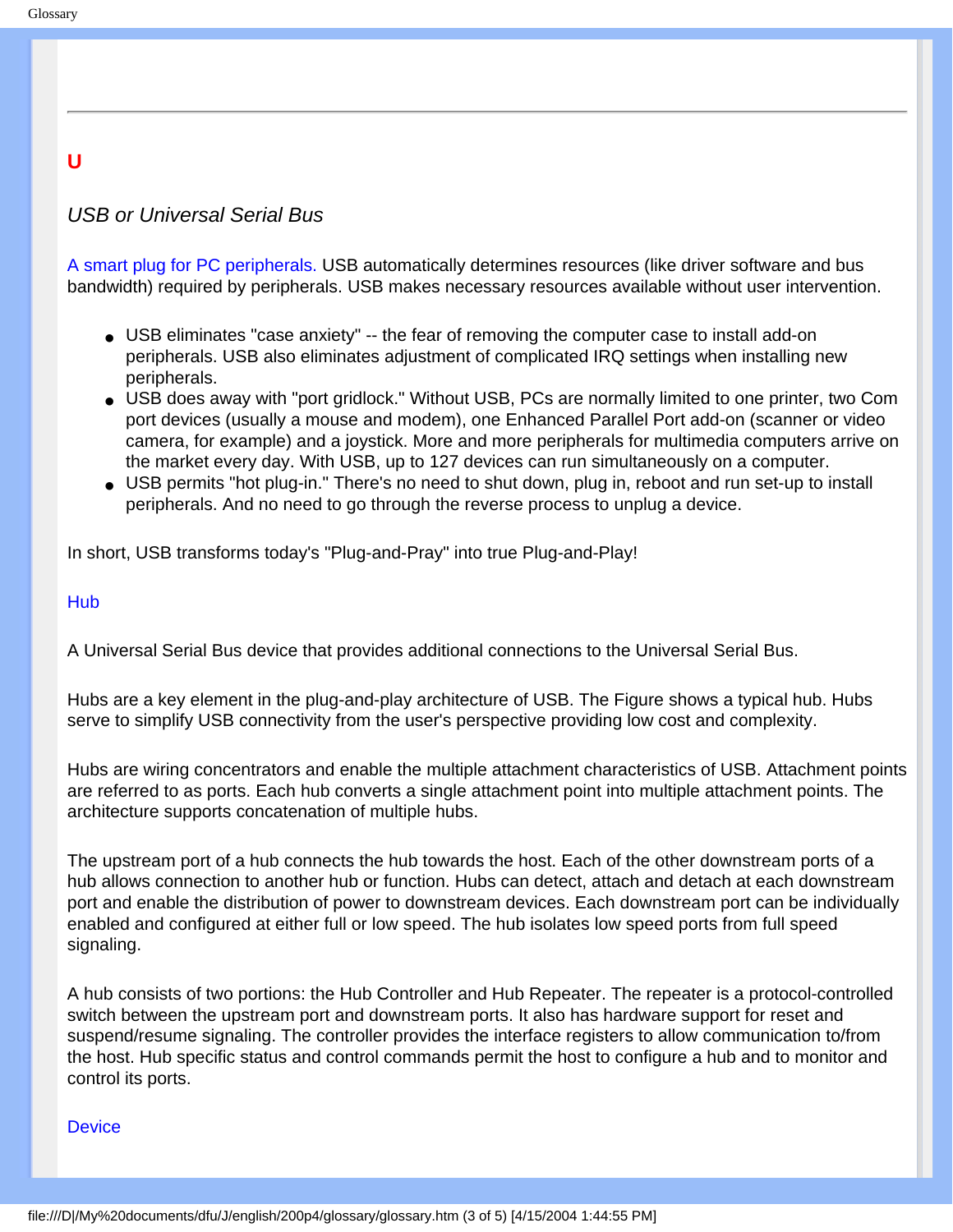A logical or physical entity that performs a function. The actual entity described depends on the context of the reference. At the lowest level, device may refer to a single hardware component, as in a memory device. At a higher level, it may refer to a collection of hardware components that perform a particular function, such as a Universal Serial Bus interface device. At an even higher level, device may refer to the function performed by an entity attached to the Universal Serial Bus; for example, a data/FAX modem device. Devices may be physical, electrical, addressable, and logical.



#### **Downstream**

The direction of data flow from the host or away from the host. A downstream port is the port on a hub electrically farthest from the host that generates downstream data traffic from the hub. Downstream ports receive upstream data traffic.

#### Upstream

The direction of data flow towards the host. An upstream port is the port on a device electrically closest to the host that generates upstream data traffic from the hub. Upstream ports receive downstream data traffic.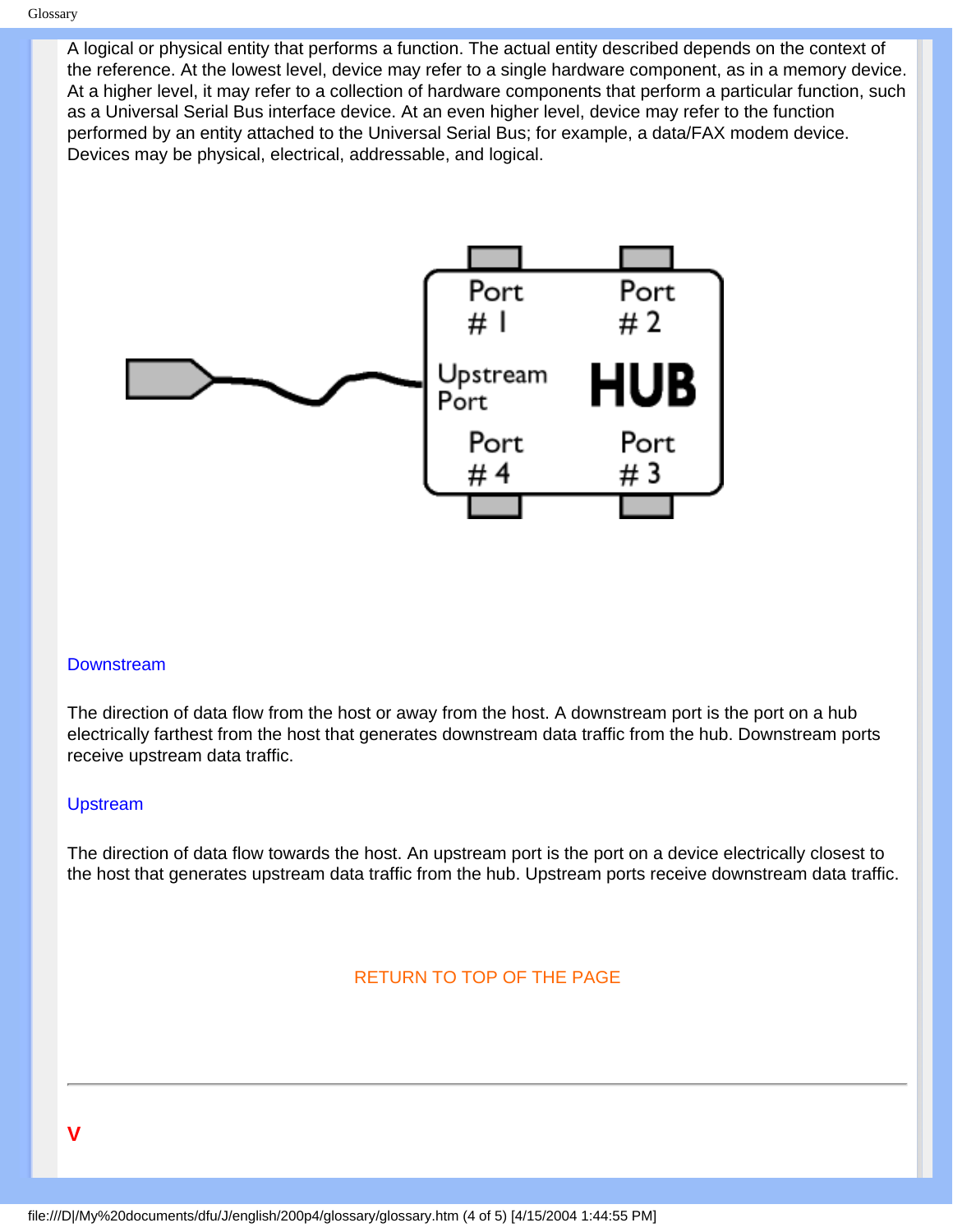## *Vertical refresh rate*

Expressed in Hz, it is the number of frames (complete pictures) written to the screen every second.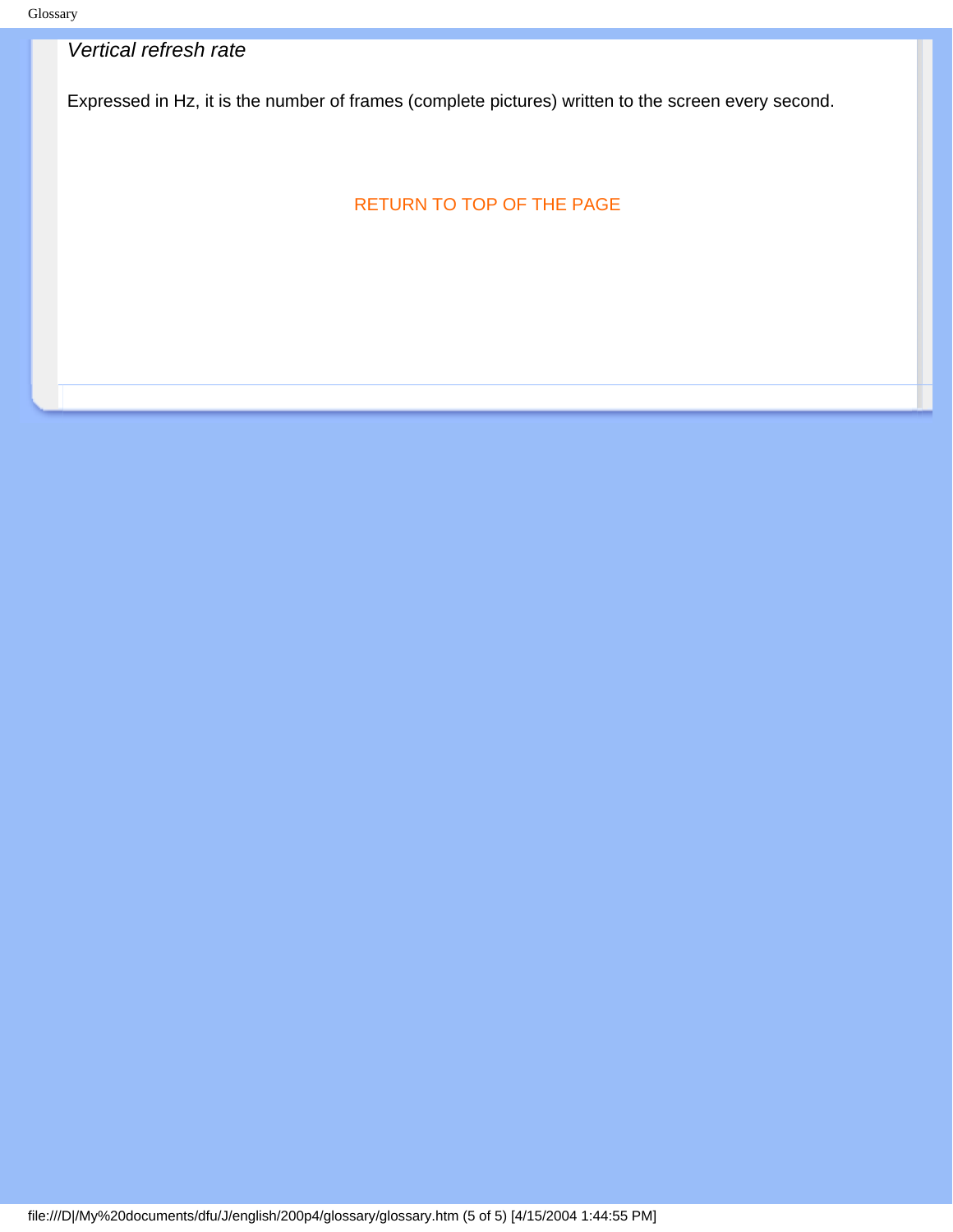<span id="page-28-3"></span><span id="page-28-1"></span><span id="page-28-0"></span>[•](#page-28-0)[Installing](#page-28-1)  [your LCD](#page-28-1)  [monitor](#page-28-1)  [driver](#page-28-1) [•](#page-28-0)[Download](#page-28-2)  [and](#page-28-2) **Printing [Instructions](#page-28-2)** 

[•](#page-28-0) [FPadjust](#page-29-0)  **Installing** 

[Program](#page-29-0)

## **Download and Print**

### **Installing Your LCD monitor driver**

*System requirements:* 

- PC running Windows 95, Windows® 98, Windows® 2000, Windows® Me, Windows® XP or later
- Find your driver ".inf/.icm/.cat" at : /PC/drivers/

**Read the "Driver\_install02.txt" file before installing.** 

<span id="page-28-2"></span>This page provides an option to read the manual in .pdf format. PDF files can be downloaded into your hard disk, then viewed and printed with Acrobat Reader or through your browser.

If you do not have Adobe® Acrobat Reader installed, click on the link to install the application. [Adobe®](file:///D|/My%20documents/dfu/pc/acrobat/ar405eng.exe) [Acrobat Reader for PC](file:///D|/My%20documents/dfu/pc/acrobat/ar405eng.exe) / [Adobe® Acrobat Reader for Mac](file:///D|/My%20documents/dfu/mac/acrobat/Reader%204.05%20Installer).

#### *Download instructions:*

To download the file:

1. Click-and-hold your mouse over the icon below. (Windows® 95/98/2000/Me/XP users right-click)

**Download** 



2. From the menu that appears, choose 'Save Link As...', 'Save Target As...' or 'Download Link to Disk'.

3. Choose where you would like to save the file; click 'Save' (if prompted to save as either 'text' or 'source', choose 'source').

### *Printing instructions:*

To print the manual: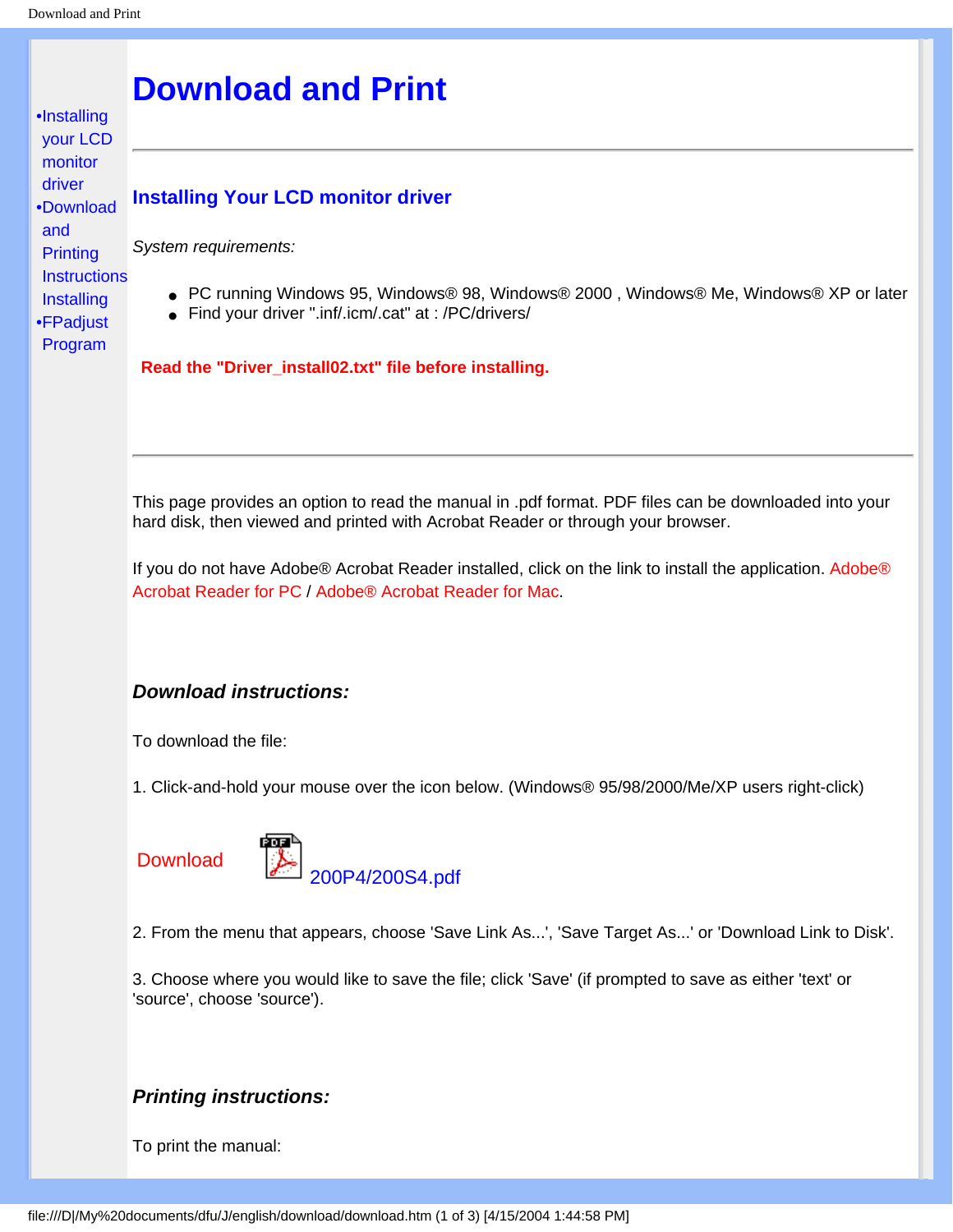1. With the manual file open, follow your printer's instructions and print the pages you need.

#### [RETURN TO TOP OF THE PAGE](#page-28-3)

### <span id="page-29-0"></span>**Installing FPadjust Program**

The FP Adjust program generates alignment patterns which will help you adjust monitor settings such as CONTRAST, BRIGHTNESS, HORIZONTAL & VERTICAL POSITION, PHASE and CLOCK.

*System requirements:* 

● PC running Windows® 95, Windows® 98, Windows® 2000, Windows® Me, Windows® XP or later

#### *To install FPadjust Program:*

- Click on the link or icon to install FPadjustment Program. or
- Click-and-hold your mouse over the icon. (Win95/98/2000/Me/XP users right-click)





- From the menu that appears, choose 'Save Link As...', 'Save Target As...' or 'Download Link to Disk'.
- Choose where you would like to save the file; click 'Save' (if prompted to save as either 'text' or 'source', choose 'source').
- Exit your browser and install the FPadjust Program.

**Read the "FP\_Readme04.txt" file before installing.**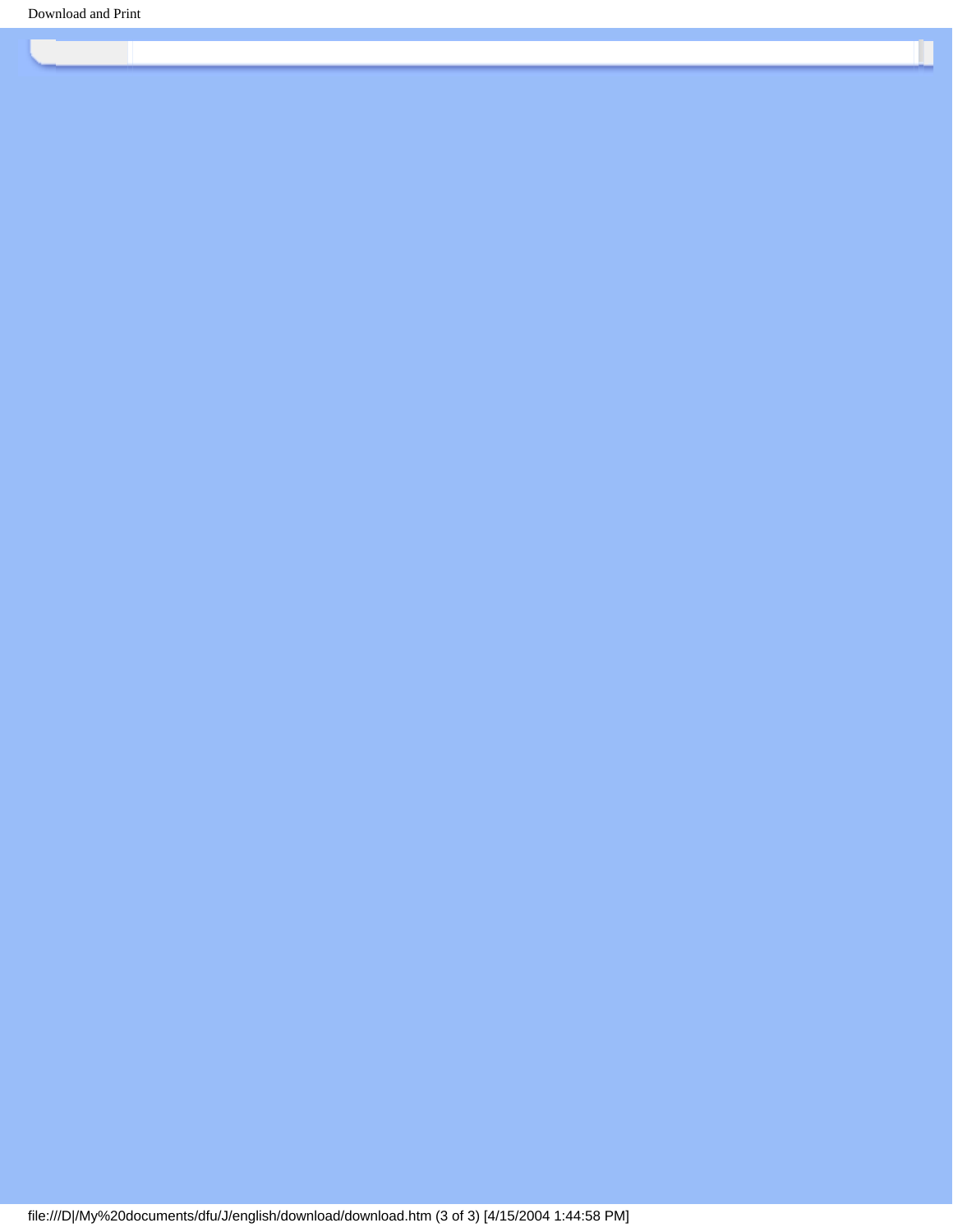#### <span id="page-31-2"></span><span id="page-31-0"></span>[•](#page-31-0) [Safety and](#page-1-0)  **[Troubleshooting](#page-1-0) FAQs (Frequently Asked Questions)**

- [•](#page-31-0) [General FAQs](#page-31-1)
- [•](#page-31-0) [Screen](#page-33-0) **[Adjustments](#page-33-0)**
- <span id="page-31-1"></span>[•](#page-31-0) [Compatibility](#page-34-0) [with Other](#page-34-0)
- **[Peripherals](#page-34-0)** [•](#page-31-0) [LCD Panel](#page-35-0)
- **[Technology](#page-35-0)** [•](#page-31-0) [Ergonomics,](#page-37-0)  [Ecology and](#page-37-0)  **[Safety](#page-37-0)**
- **[Standards](#page-37-0)**
- [•](#page-31-0) [Troubleshooting](#page-38-0)
- [•](#page-31-0) [Regulatory](#page-41-0) [Information](#page-41-0) [•](#page-31-0) [Other Related](#page-54-0) [Information](#page-54-0)

**General FAQs** 

**Q: When I install my monitor what should I do if the screen shows 'Cannot display this video mode'?**

### **A: Recommended video mode for Philips 20": 1600x1200 @60Hz.**

- 1. Unplug all cables, then connect your PC to the monitor that you used previously.
- 2. In the Windows Start Menu, select Settings/Control Panel. In the Control Panel Window, select the Display icon. Inside the Display Control Panel, select the 'Settings' tab. Under the setting tab, in box labeled 'desktop area', move the slidebar to 1600x1200 pixels (20").
- 3. Open 'Advanced Properties' and set the Refresh Rate to 60Hz, then click OK.
- 4. Restart your computer and repeat step 2 and 3 to verify that your PC is set at 1600x1200@60Hz (20").
- 5. Shut down your computer, disconnect your old monitor and reconnect your Philips LCD monitor.
- 6. Turn on your monitor and then turn on your PC.

**Q: What does 'refresh rate' mean in connection with an LCD monitor?**

**A: The refresh rate is of much less relevance for LCD monitors. LCD monitors display a stable, flicker-free image at 60Hz. There is no visible difference between 85Hz and 60Hz.**

**Q: What are the .inf and .icm files on the set-up disk & CD-ROM? How do I install the drivers (.inf and .icm)?**

**A: These are the driver files for your monitor. Follow the instructions in your user manual to install the drivers. Your computer may ask you for monitor drivers (.inf and .icm files) or a driver disk when you first install your monitor. Follow the instructions to insert the driver disk (either floppy or CD-ROM) included in this package. Monitor drivers (.inf and .icm files) will be installed automatically.**

**Q: How do I adjust the resolution?**

**A: Your video card/graphic driver and monitor together determine the available resolutions. You can select the desired resolution under Windows® 95/98 with the 'Display properties/Settings' control panel.**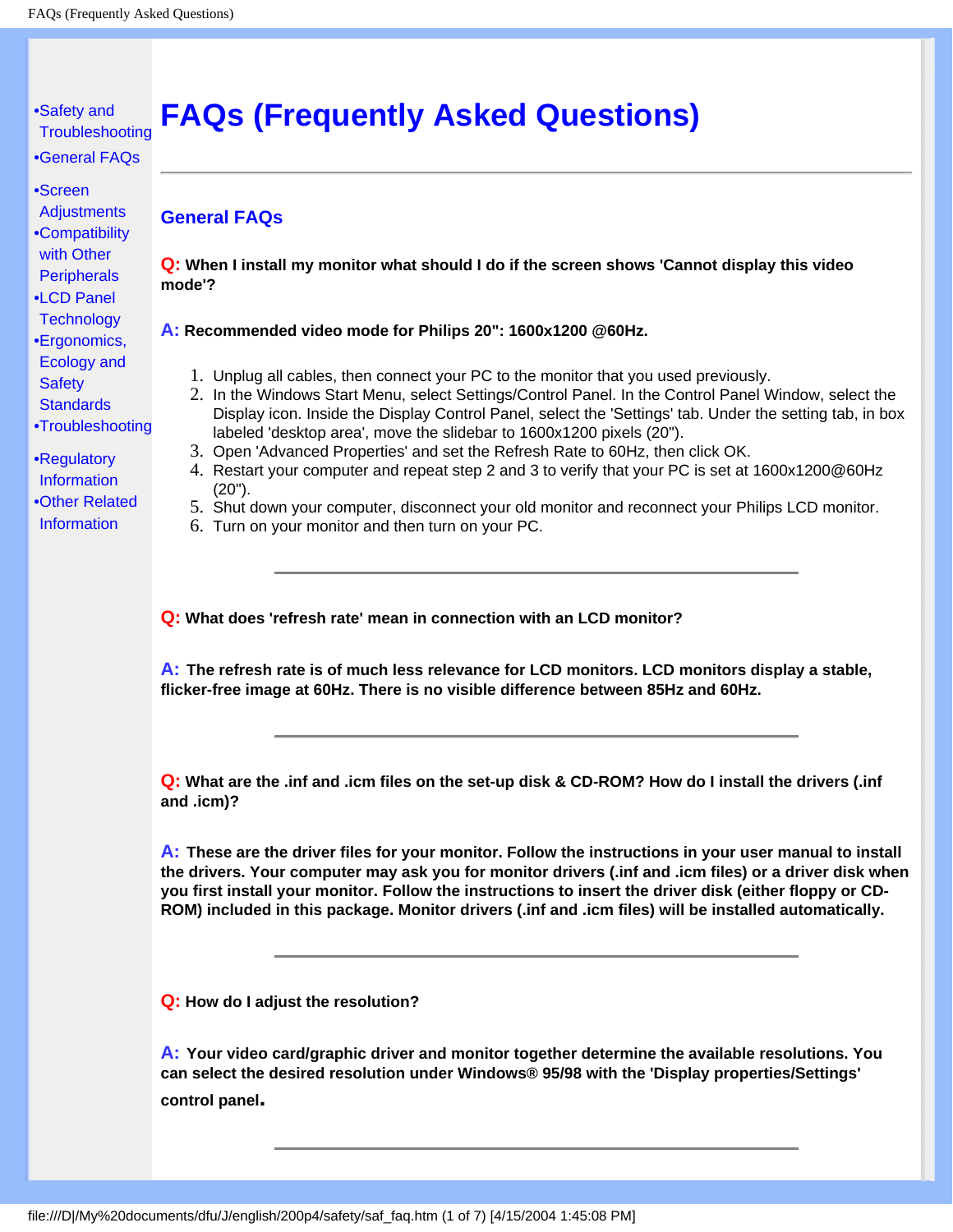**Q: What if I get lost when I am making monitor adjustments?**

**A: Simply press the OSD button, then select 'Reset' to recall all of the original factory settings.**

**Q: What is the Auto function?**

**A: The** *AUTO adjustment* **key restores the optimal screen position, phase and clock settings at the press of a single button – without the need to navigate through OSD menus and control keys.**

**Q: My Monitor has no power (Power LED does not light up). What should I do?**

**A: Make sure the AC power cord is connected to the Monitor.**

**Q: Will the LCD monitor accept an Interlace signal?**

**A: No. If an Interlace signal is used, the screen displays both odd and even horizontal scanning lines at the same time, thus distorting the picture.**

**Q: What does the Refresh Rate mean for LCD?**

**A: Unlike CRT display technology, in which the speed of the electron beam is swept from the top to the bottom of the screen determines flicker, an active matrix display uses an active element (TFT) to control each individual pixel and the refresh rate is therefore not really applicable to LCD technology.** 

**Q: Will the LCD screen be resistant to scratches?**

**A: A protective coating is applied to the surface of the LCD, which is durable to a certain extent (approximately up to the hardness of a 2H pencil). In general, it is recommended that the panel surface is not subject to any excessive shocks or scratches. An optional protective cover with greater scratch resistance is also available.**

**Q: How should I clean the LCD surface?**

**A: For normal cleaning, use a clean, soft cloth. For extensive cleaning, please use isopropyl alcohol. Do not use other solvents such as ethyl alcohol, ethanol, acetone, hexane, etc.**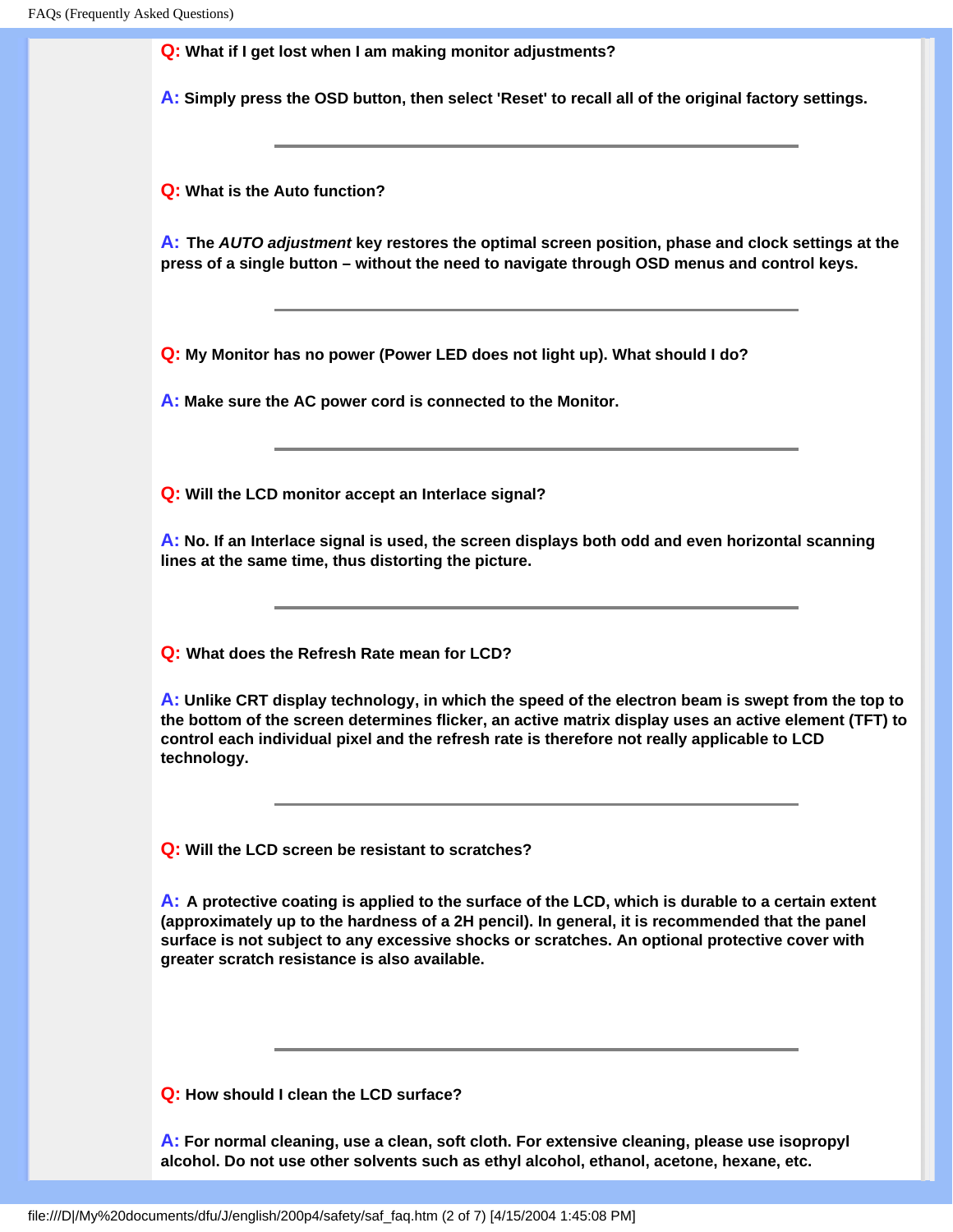**Q: Can the Philips LCD Monitor be mounted on the wall or used as a touch panel?**

**A: Yes. Philips LCD monitors have this optional feature. The standard VESA mount holes on the back cover allows the user to mount the Philips monitor on any VESA standard ARM or accessories. Touch panels are being developed for future applications. Check with your Philips sales representative for more information.**

#### [RETURN TO TOP OF THE PAGE](#page-31-2)

<span id="page-33-0"></span>**Screen Adjustments** 

**Q: What is the FPadjust program on the setup disk and CD-ROM?**

**A: The FPadjust program generates alignment patterns that help you adjust monitor settings such as Contrast, Brightness, Horizontal Position, Vertical Position, Phase and Clock for optimal performance.**

**Q: When I install my monitor, how do I get the best performance from the monitor?**

#### **A:**

- 1. For best performance, make sure your display settings are set at 1600x1200@60Hz for 20". Note: You can check the current display settings by pressing the OSD OK button once. The current display mode is shown in product information in OSD main controls.
- 2. To install the Flat Panel Adjust (FPadjust) program located on the monitor setup CD-ROM, open the CD-ROM and double-click the FP\_setup04.exe icon. This will install FP Adjust automatically and place a shortcut on your desktop.
- 3. Run FPadjust by double clicking the shortcut. Follow the instructions step by step to optimize image performance with your system's video controller.

**Q: How do LCDs compare to CRTs in terms of radiation?**

**A: Because LCDs do not use an electron gun, they do not generate the same amount of radiation at the screen surface.**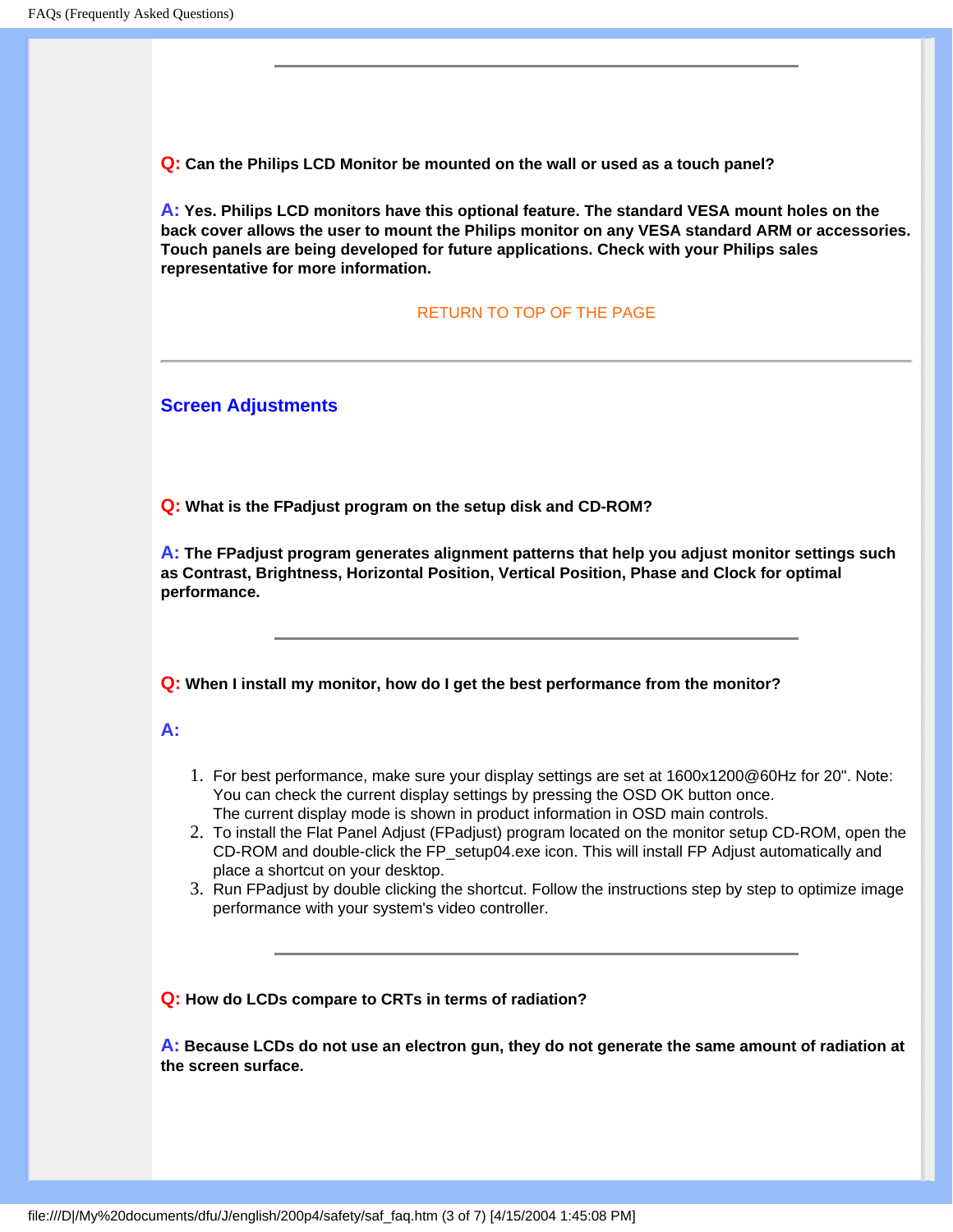#### <span id="page-34-0"></span>**Compatibility with other Peripherals**

**Q: Can I connect my LCD monitor to any PC, workstation or Mac?**

**A: Yes. All Philips LCD monitors are fully compatible with standard PCs, Macs and workstations. You may need a cable adapter to connect the monitor to your Mac system. Please contact your dealer/retailer for more information.**

**Q: Are Philips LCD monitors Plug-and-Play?**

**A: Yes, the monitors are Plug-and-Play compatible with Windows® 95, 98, 2000 and the PC98/99 platforms.**

**Q: What is USB (Universal Serial Bus)?**

**A: Think of USB as a smart plug for PC peripherals. USB automatically determines resources (like driver software and bus bandwidth) required by peripherals. USB makes necessary resources available without user intervention. There are three main benefits of USB. USB eliminates "case anxiety," the fear of removing the computer case to install circuit board cards -- that often requires adjustment of complicated IRQ settings -- for add-on peripherals. USB does away with "port gridlock." Without USB, PCs are normally limited to one printer, two Com port devices (usually a mouse and modem), one Enhanced Parallel Port add-on (scanner or video camera, for example), and a joystick. More and more peripherals for multimedia computers come on the market every day. With USB, up to 127 devices can run simultaneously on one computer. USB permits "hot plug-in." No need to shut down, plug in, reboot and run set up to install peripherals. No need to go through the reverse process to unplug a device. Bottom line: USB transforms today's "Plug-and-Pray" into true Plug-and-Play!**

**Q: What is a USB hub ?** 

**A: A USB hub provides additional connections to the Universal Serial Bus. A hub's upstream port connects a hub to the host, usually a PC. Multiple downstream ports in a hub allows connection to another hub or device, such as a USB keyboard, camera or printer.**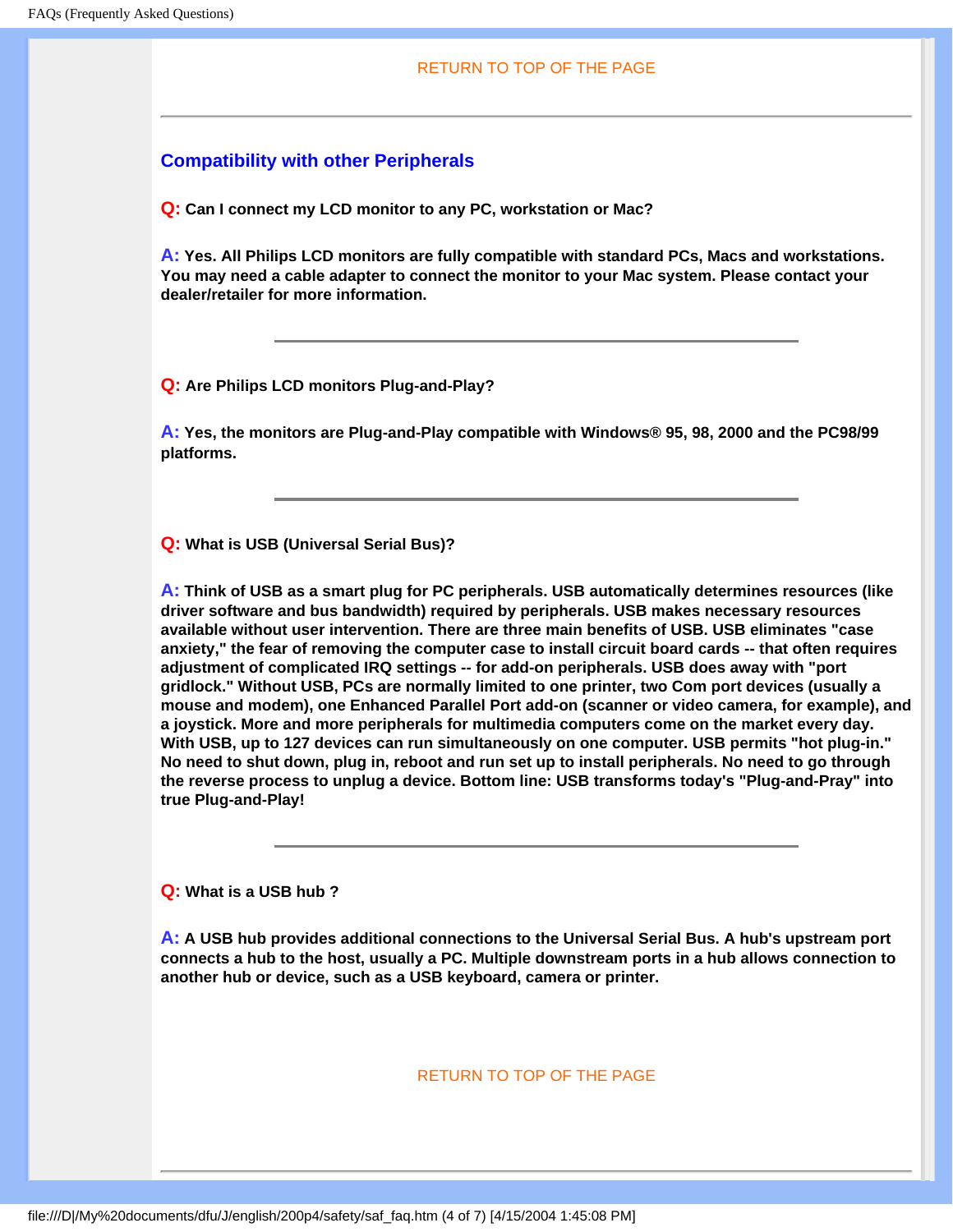## <span id="page-35-0"></span>**LCD Panel Technology**

**Q: What is a Liquid Crystal Display?**

**A: A Liquid Crystal Display (LCD) is an optical device that is commonly used to display ASCII characters and images on digital items such as watches, calculators, portable game consoles, etc. LCD is the technology used for displays in notebooks and other small computers. Like light-emitting diode and gas-plasma technologies, LCD allows displays to be much thinner than cathode ray tube (CRT) technology. LCD consumes much less power than LED and gas-displays because it works on the principle of blocking light rather than emitting it.**

**Q: How are LCDs made?**

**A: LCDs are created from two glass plates separated from each other at a distance of a few microns. The plates are filled with liquid crystal and then sealed together. The top plate is colored with an RGB pattern to make the color filter. Polarizers are then glued to both plates. This combination is sometimes called 'glass' or 'cell.' The LCD cell is assembled into a 'module' by adding the backlight, driver electronics and frame.**

**Q: What is polarization ?**

**A: Polarization is basically directing light to shine in one direction. Light is electromagnetic waves. Electric and magnetic fields oscillate in a direction perpendicular to the propagation of the light beam. The direction of these fields is called the 'polarization direction'. Normal or non-polarized light has fields in several directions; polarized light has a field in only one direction.**

**Q: What differentiates passive matrix LCDs from active matrix LCDs?**

**A: An LCD is made with either a passive matrix or an active matrix display grid. An active matrix has a transistor located at each pixel intersection, requiring less current to control the luminance of a pixel. For this reason, the current in an active matrix display can be switched on and off more frequently, improving the screen refresh time (your mouse pointer will appear to move more smoothly across the screen, for example). The passive matrix LCD has a grid of conductors with pixels located at each intersection in the grid.**

**Q: How does a TFT LCD Panel work?**

**A: On each column and row of the TFT LCD panel, a data source drive and a gate drive are attached, respectively. The TFT drain of each cell is connected to the electrode. The molecular arrangement of liquid crystal elements differ according to whether it is impressed with voltage or not. It varies the**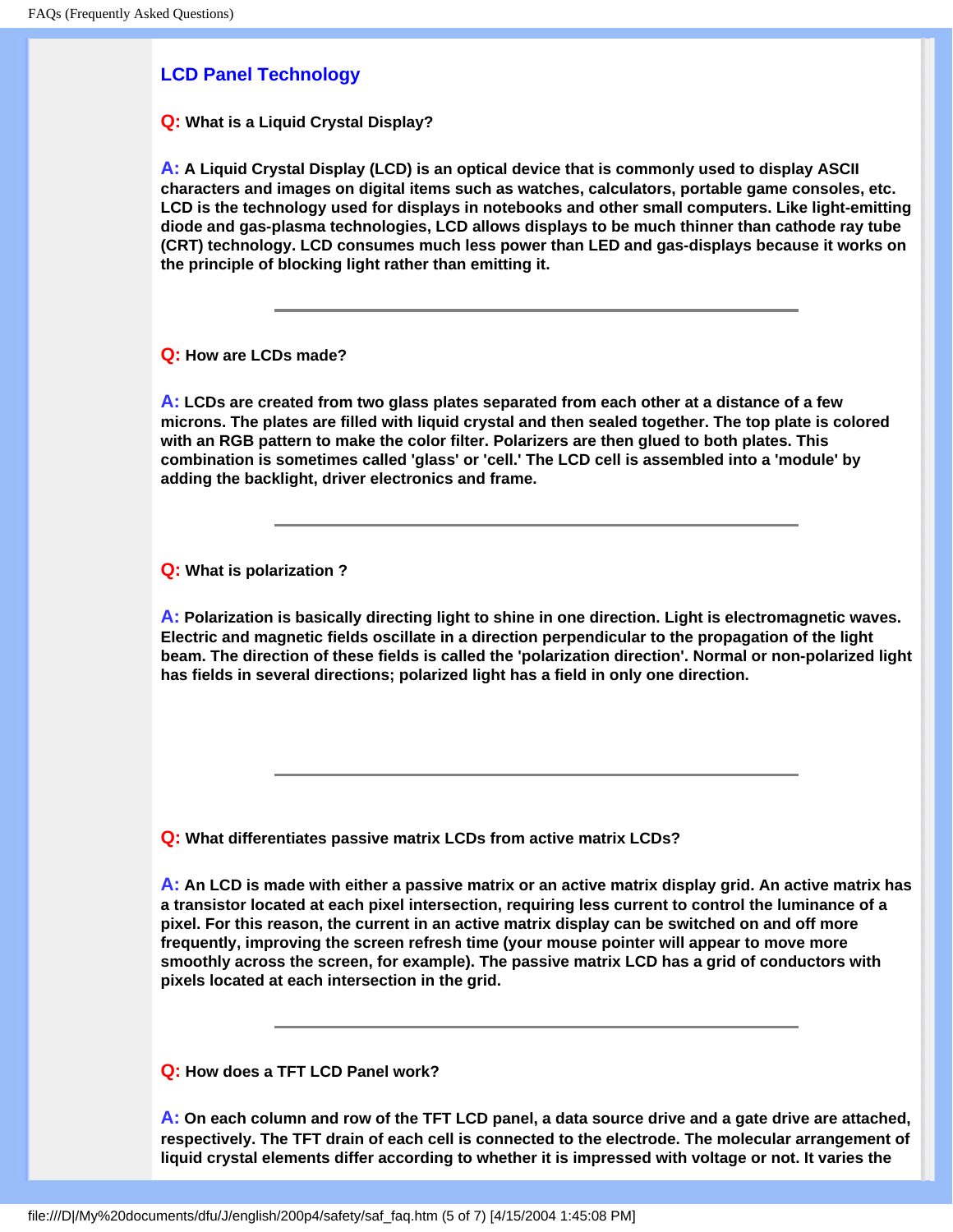**direction of polarized light and the amount of light by letting it through different arrays of liquid crystal elements. When two polarized filters are arranged vertically on a polarized light pole, the light that passes through the upper polarized panel is turned 90 degrees along with the spiral structure of the liquid crystal molecules and goes through the polarized filter at the bottom. When impressed with voltage, liquid crystal molecules are arranged vertically from the original spiral structure and the direction of the light is not turned through 90 degrees. In this case, light that comes through the top polarized panel may not go through the polarized panel at the bottom.**

**: What are the advantages of TFT LCD compared with CRT?**

**A: In a CRT monitor, a gun shoots electrons and general light by colliding polarized electrons on fluorescent glass. Therefore, CRT monitors basically operate with an analog RGB signal. A TFT LCD monitor is a device that displays an input image by operating a liquid crystal panel. The TFT has a fundamentally different structure than a CRT: Each cell has an active matrix structure and independent active elements. A TFT LCD has two glass panels and the space between them is filled with liquid crystal. When each cell is connected with electrodes and impressed with voltage, the molecular structure of the liquid crystal is altered and controls the amount of inlet lighting to display images. A TFT LCD has several advantages over a CRT, since it can be very thin and no flickering occurs because it does not use the scanning method.**

**Q: Why is vertical frequency of 60Hz optimal for an LCD monitor?**

**A: Unlike a CDT monitor, the TFT LCD panel has a fixed resolution. For example, an XGA monitor has 1024x3 (R, G, B) x 768 pixels and a higher resolution may not be available without additional software processing. The panel is designed to optimize the display for a 65MHz dot clock, one of the standards for XGA displays. Since the vertical/horizontal frequency for this dot clock is 60Hz/48kHz, the optimum frequency for this monitor is 60Hz.**

**Q: What kind of wide-angle technology is available? How does it work?**

**A: The TFT LCD panel is an element that controls/displays the inlet of a backlight using the dualrefraction of a liquid crystal. Using the property that the projection of inlet light refracts toward the major axis of the liquid element, it controls the direction of inlet light and displays it. Since the refraction ratio of inlet light on liquid crystal varies with the inlet angle of the light, the viewing angle of a TFT is much narrower than that of a CDT. Usually, the viewing angle refers to the point where the contrast ration is 10. Many ways to widen the viewing angle are currently being developed and the most common approach is to use a wide viewing angle film, which widens the viewing angle by varying the refraction ratio. IPS (In Plane Switching) or MVA (Multi Vertical Aligned) is also used to give a wider viewing angle.** 

**Q: Why is there no flicker on an LCD Monitor?**

**A: Technically speaking, LCDs do flicker, but the cause of the phenomenon is different from that of a CRT monitor -- and it has no impact of the ease of viewing. Flickering in an LCD monitor relates to usually undetectable luminance caused by the difference between positive and negative voltage. On the other hand, CRT flickering that can irritate the human eye occurs when the on/off action of the fluorescent object becomes visible. Since the reaction speed of liquid crystal in an LCD panel is**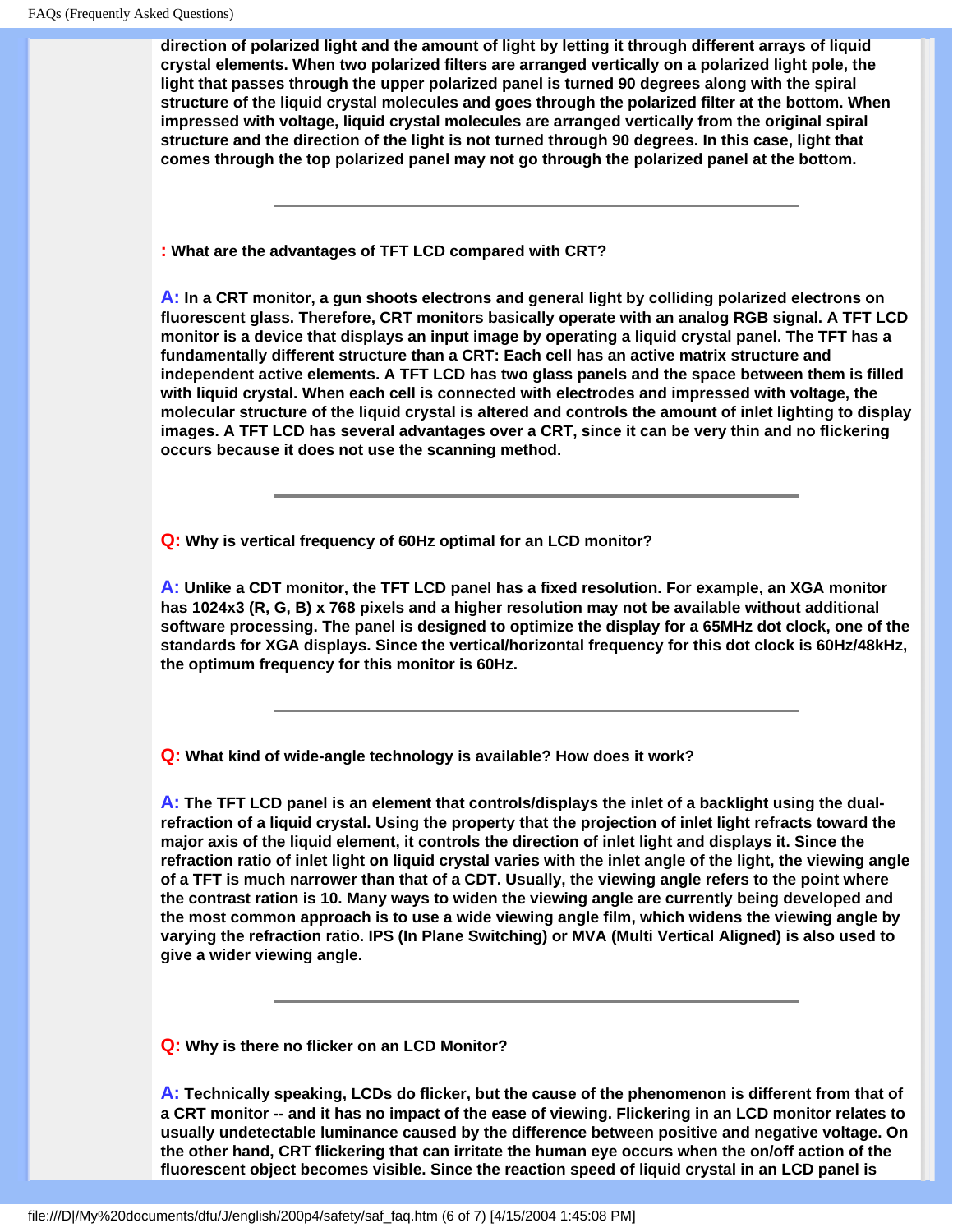**much slower, this troublesome form of flickering is not present in an LCD display.**

**Q: Why is an LCD monitor virtually free of Electro Magnetic Interference?**

**A: Unlike a CRT, an LCD monitor does not have key parts that generate Electro Magnetic Interference, especially magnetic fields. Also, since an LCD display utilizes relatively low power, its power supply is extremely quiet.**

#### **[RETURN TO TOP OF THE PAGE](#page-31-0)**

**Ergonomics, Ecology and Safety Standards**

**Q: What is the CE mark?**

**A: The CE (Conformité Européenne) mark is required to be displayed on all regulated products offered for sale on the European market. This 'CE' mark means that a product complies with the relevant European Directive. A European Directive is a European 'Law' that relates to health, safety, environment and consumer protection, much the same as the U.S. National Electrical Code and UL Standards.**

**Q: Does the LCD monitor conform to general safety standards?**

**A: Yes. Philips LCD monitors conform to the guidelines of MPR-II and TCO 99/03 standards for the control of radiation, electromagnetic waves, energy reduction, electrical safety in the work environment and recyclability. The specification page provides detailed data on safety standards.**

*More information is provided in the [Regulatory Information](#page-41-0) section.*

[RETURN TO TOP OF THE PAGE](#page-31-0)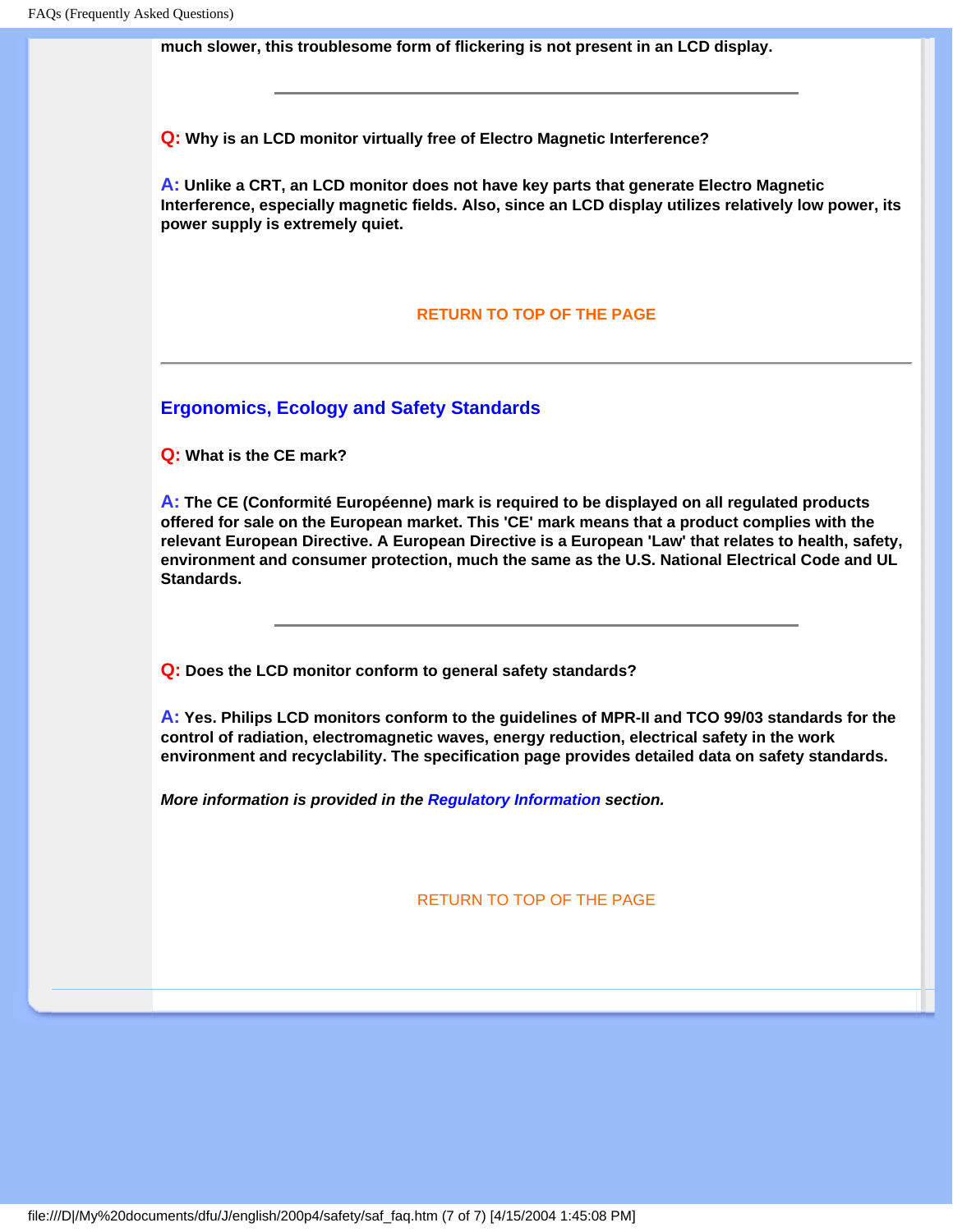#### <span id="page-38-3"></span><span id="page-38-2"></span><span id="page-38-1"></span><span id="page-38-0"></span>**Troubleshooting** [•](#page-38-0) [Safety and](#page-1-0) **[Troubleshooting](#page-1-0)** [•](#page-38-0) [FAQs](#page-31-1) This page deals with problems that can be corrected by the user. If the problem still persists after you have [•](#page-38-0) [Common](#page-38-1) tried these solutions, contact your nearest Philips dealer. [Problems](#page-38-1) [•](#page-38-0) [Imaging](#page-38-2) **Common Problems** [Problems](#page-38-2) [•](#page-38-0) [Regulatory](#page-41-0)  [Information](#page-41-0) Having this problem? Check these items [•](#page-38-0)Other Related [Information](#page-54-0) ● Make sure the power cord is plugged into the power outlet and into the back of the monitor. ● First, ensure that the power button on the No Picture front of the monitor is in the OFF position, (Power LED not lit) then press it to the ON position. • Make sure the computer is turned on. ● Make sure the signal cable is properly No Picture connected to your computer. • Check to see if the monitor cable has bent (Power LED is amber or yellow) pins. • The Energy Saving feature may be activated Screen says **be a matter of the monitor of the monitor** cable is properly connected to your computer. (Also refer to the Quick Set-Up Guide). *FENTION* • Check to see if the monitor cable has bent pins. NO VIDEO INPUT ● Make sure the computer is turned on. • The Auto Function is designed for use on standard Macintosh or IBM-compatible PCs running Microsoft Windows. AUTO button not working properly • It may not work properly if using nonstandard PC or video card. **Imaging Problems** • Press the Auto button. ● Adjust the image position using the Horizontal Position and/or Vertical Position in Display position is incorrect OSD Main Controls. • Check that the signal cable is properly connected to the graphics board or PC. Image vibrates on the screen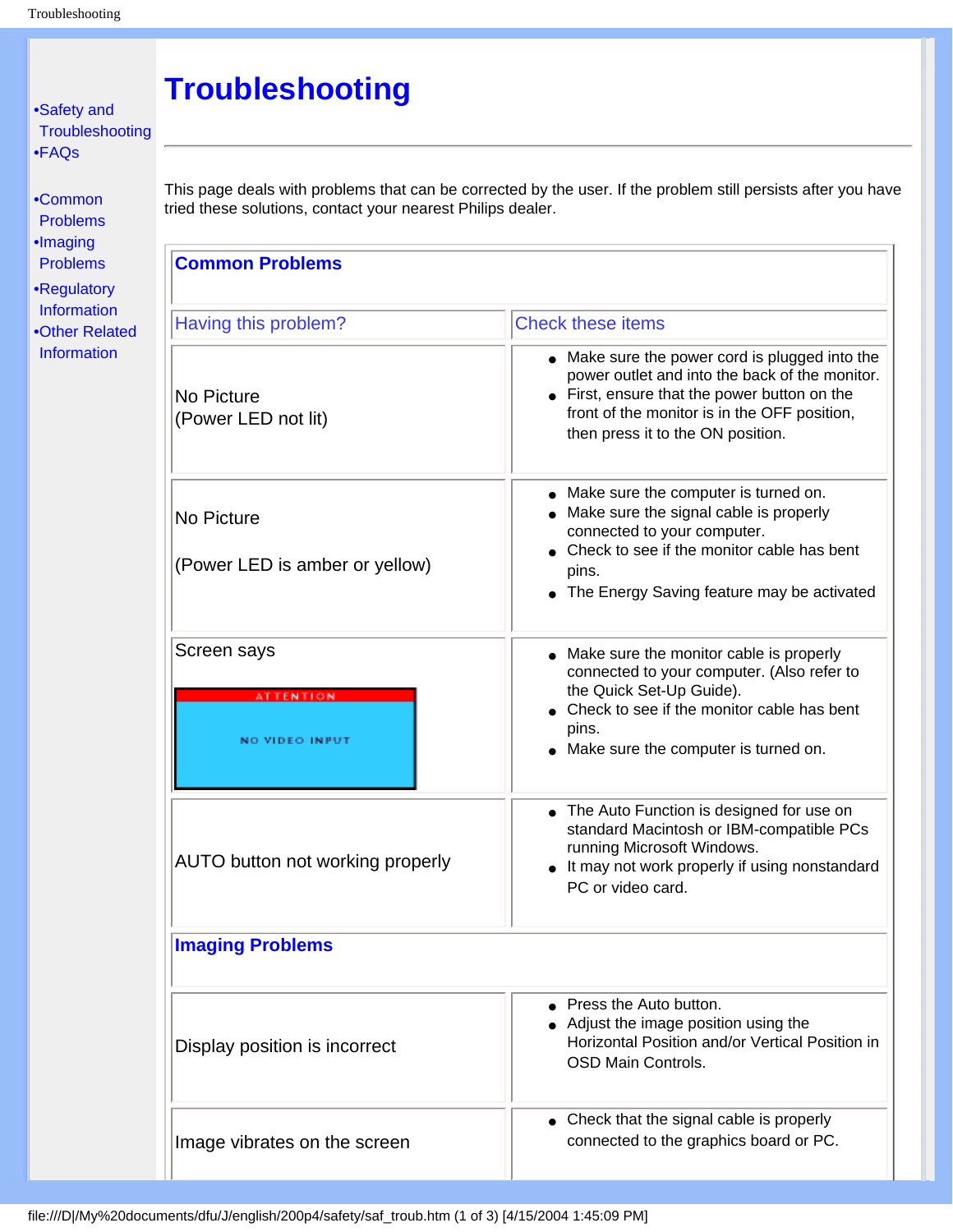| Vertical flicker appears                                       |                                                                                                                                                                                                                 |
|----------------------------------------------------------------|-----------------------------------------------------------------------------------------------------------------------------------------------------------------------------------------------------------------|
|                                                                | Press the Auto button.<br>Eliminate the vertical bars using the Clock<br>Adjustment of VIDEO NOISE in OSD Main<br>Controls.                                                                                     |
| Horizontal flicker appears                                     |                                                                                                                                                                                                                 |
|                                                                | Press the Auto button.<br>Eliminate the horizontal bars using the Phase<br>Adjustment of VIDEO NOISE in OSD Main<br>Controls.                                                                                   |
| The screen is too bright or too dark                           | • Adjust the contrast and brightness on OSD<br>Main Controls. (The backlight of the LCD<br>monitor has a fixed life span. When the<br>screen becomes dark or begins to flicker,<br>please contact your dealer). |
| An after-image appears                                         | • If an image remains on the screen for an<br>extended period of time, it may be imprinted<br>in the screen and leave an after-image. This<br>usually disappears after a few hours                              |
| An after-image remains after the power<br>has been turned off. | This is characteristic of liquid crystal and is<br>not caused by a malfunction or deterioration<br>of the liquid crystal. The after-image will<br>disappear after a peroid of time.                             |
| Green, red, blue, dark, and white dots<br>remains              | • The remaining dots are normal characteristic<br>of the liquid crystal used in today's<br>technology.                                                                                                          |
| distributor.                                                   | For further assistance, refer to the Consumer Information Centers list and contact your local Philips                                                                                                           |
|                                                                | RETURN TO TOP OF THE PAGE                                                                                                                                                                                       |
|                                                                |                                                                                                                                                                                                                 |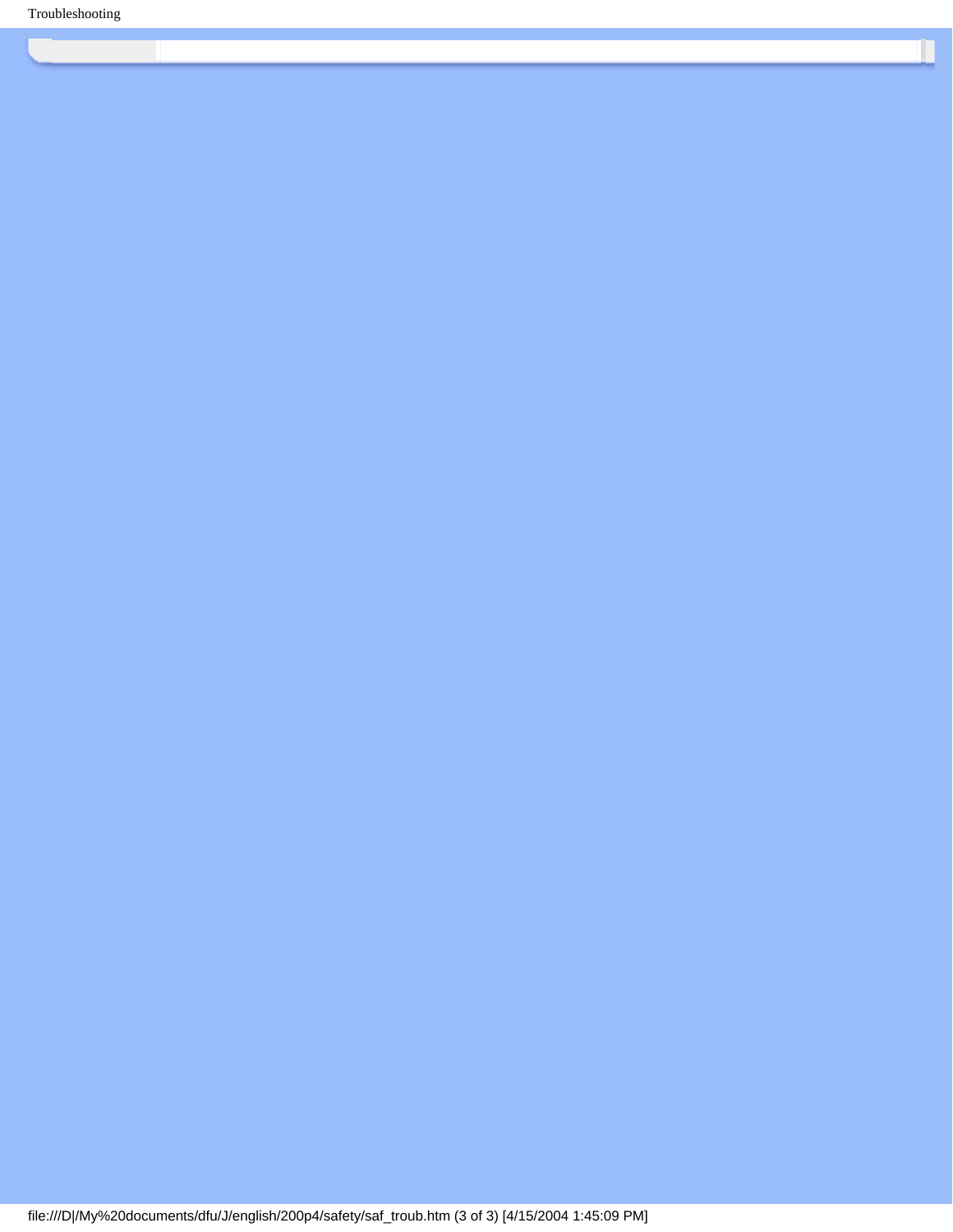- <span id="page-41-0"></span>[•](#page-41-0) TCO'99 Information
- [•](#page-41-0)TCO'99 **Environmental Requirements**
- [•](#page-41-0)TCO'03 Information

[•](#page-41-0)Recycling Information for **Customers** CE Declaration

- of Conformity
- **Declaration** Energy Star
- [•](#page-41-0)Federal **Communications Commission** (FCC) Notice

(U.S. Only)

- [•](#page-41-0)Commission Federale de la **Communication** (FCC Declaration)
- [•](#page-41-0)EN 55022 **Compliance** (Czech Republic Only)
- [•](#page-41-0)VCCI Class 2 Notice (Japan Only)
- [•](#page-41-0)MIC Notice (South Korea Only)
- [•](#page-41-0)Polish Center for Testing and **Certification Notice**
- [•](#page-41-0)North Europe (Nordic Countries) **Information**
- [•](#page-41-0)BSMI Notice (Taiwan Only)
- [•](#page-41-0)Ergonomie Hinweis (nur
- Deutschland) [•](#page-41-0)Philips End-of-Life Disposal

## **Regulatory Information**

#### **TCO '99 Information**



**Congratulations!** You have just purchased a TCO '99 approved and labeled product! Your choice has provided you with a product developed for professional use. Your purchase has also contributed to reducing the burden on the environment and also to the further development of environmentally adapted electronics products.

#### *Why do we have environmentally labeled computers?*

In many countries, environmental labeling has become an established method for encouraging the adaptation of goods and services to the environment. The main problem, as far as computers and other electronics equipment are concerned, is that environmentally harmful substances are used both in the products and during their manufacture. Since it is not so far possible to satisfactorily recycle the majority of electronics equipment, most of these potentially damaging substances sooner or later enter nature.

There are also other characteristics of a computer, such as energy consumption levels, that are important from the viewpoints of both the work (internal) and natural (external) environments. Since all methods of electricity generation have a negative effect on the environment (e.g. acidic and climate-influencing emissions, radioactive waste), it is vital to save energy. Electronics equipment in offices is often left running continuously and thereby consumes a lot of energy.

#### *What does labeling involve?*

This product meets the requirements for the TCO'99 scheme which provides for international and environmental labeling of personal computers. The labeling scheme was developed as a joint effort by the TCO (The Swedish Confederation of Professional Employees), Svenska Naturskyddsforeningen (The Swedish Society for Nature Conservation) and Statens Energimyndighet (The Swedish National Energy Administration).

Approval requirements cover a wide range of issues: environment, ergonomics, usability, emission of electric and magnetic fields, energy consumption and electrical and fire safety.

The environmental demands impose restrictions on the presence and use of heavy metals, brominated and chlorinated flame retardants, CFCs (freons) and chlorinated solvents, among other things. The product must be prepared for recycling and the manufacturer is obliged to have an environmental policy which must be adhered to in each country where the company implements its operational policy.

The energy requirements include a demand that the computer and/or display, after a certain period of inactivity, shall reduce its power consumption to a lower level in one or more stages. The length of time to reactivate the computer shall be reasonable for the user.

Labeled products must meet strict environmental demands, for example, in respect of the reduction of electric and magnetic fields, physical and visual ergonomics and good usability.

Below you will find a brief summary of the environmental requirements met by this product. The complete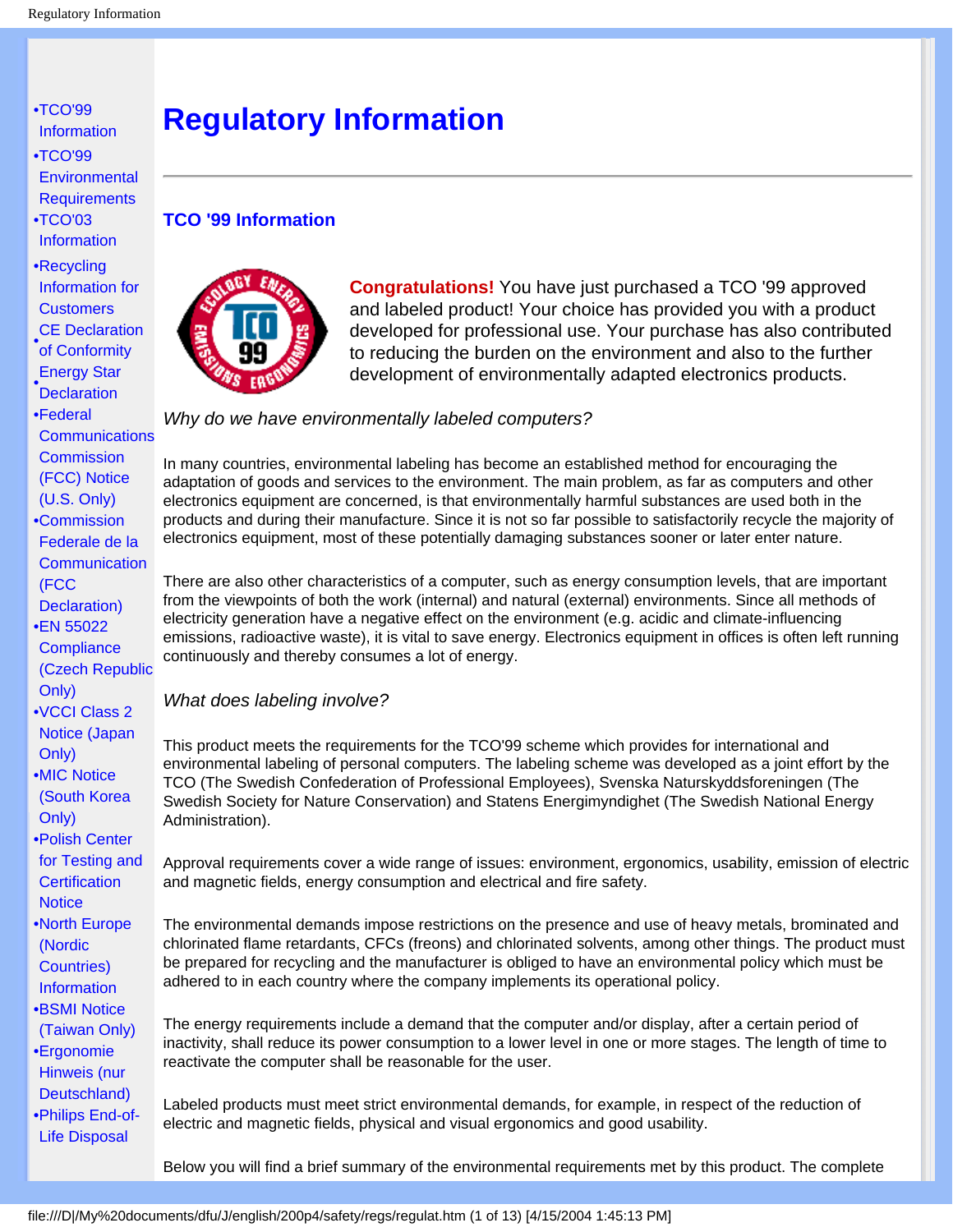#### Regulatory Information

| Information for      | environmental criteria document may be ordered from:                                            |
|----------------------|-------------------------------------------------------------------------------------------------|
| UK only              |                                                                                                 |
| •Troubleshooting     | <b>TCO Development</b>                                                                          |
| <b>Other Related</b> |                                                                                                 |
| <b>Information</b>   |                                                                                                 |
| •Frequently          | SE-114 94 Stockholm, Sweden                                                                     |
| Asked                |                                                                                                 |
| <b>Questions</b>     | Fax: +46 8 782 92 07                                                                            |
| (FAQs)               |                                                                                                 |
|                      | Email (Internet): development@tco.se                                                            |
|                      | Current information regarding TCO'99 approved and labeled products may also be obtained via the |
|                      | Internet, using the address: http://www.tco-info.com/                                           |

#### RETURN TO TOP OF THE PAGE

#### **Environmental Requirements**

#### *Flame retardants*

Flame retardants are present in printed circuit boards, cables, wires, casings and housings. Their purpose is to prevent, or at least to delay the spread of fire. Up to 30% of the plastic in a computer casing can consist of flame retardant substances. Most flame retardants contain bromine or chloride, and those flame retardants are chemically related to another group of environmental toxins, PCBs. Both the flame retardants containing bromine or chloride and the PCBs are suspected of giving rise to severe health effects, including reproductive damage in fish-eating birds and mammals, due to the bio-accumulative\* processes. Flame retardants have been found in human blood and researchers fear that disturbances in fetus development may occur.

The relevant TCO'99 demand requires that plastic components weighing more than 25 grams must not contain flame retardants with organically bound bromine or chlorine. Flame retardants are allowed in the printed circuit boards since no substitutes are available.

#### **Cadmium\*\***

Cadmium is present in rechargeable batteries and in the color-generating layers of certain computer displays. Cadmium damages the nervous system and is toxic in high doses. The relevant TCO'99 requirement states that batteries, the color-generating layers of display screens and the electrical or electronics components must not contain any cadmium.

#### **Mercury\*\***

Mercury is sometimes found in batteries, relays and switches. It damages the nervous system and is toxic in high doses. The relevant TCO'99 requirement states that batteries may not contain any mercury. It also demands that mercury is not present in any of the electrical or electronics components associated with the labeled unit.

#### **CFCs (freons)**

The relevant TCO'99 requirement states that neither CFCs nor HCFCs may be used during the manufacture and assembly of the product. CFCs (freons) are sometimes used for washing printed circuit boards. CFCs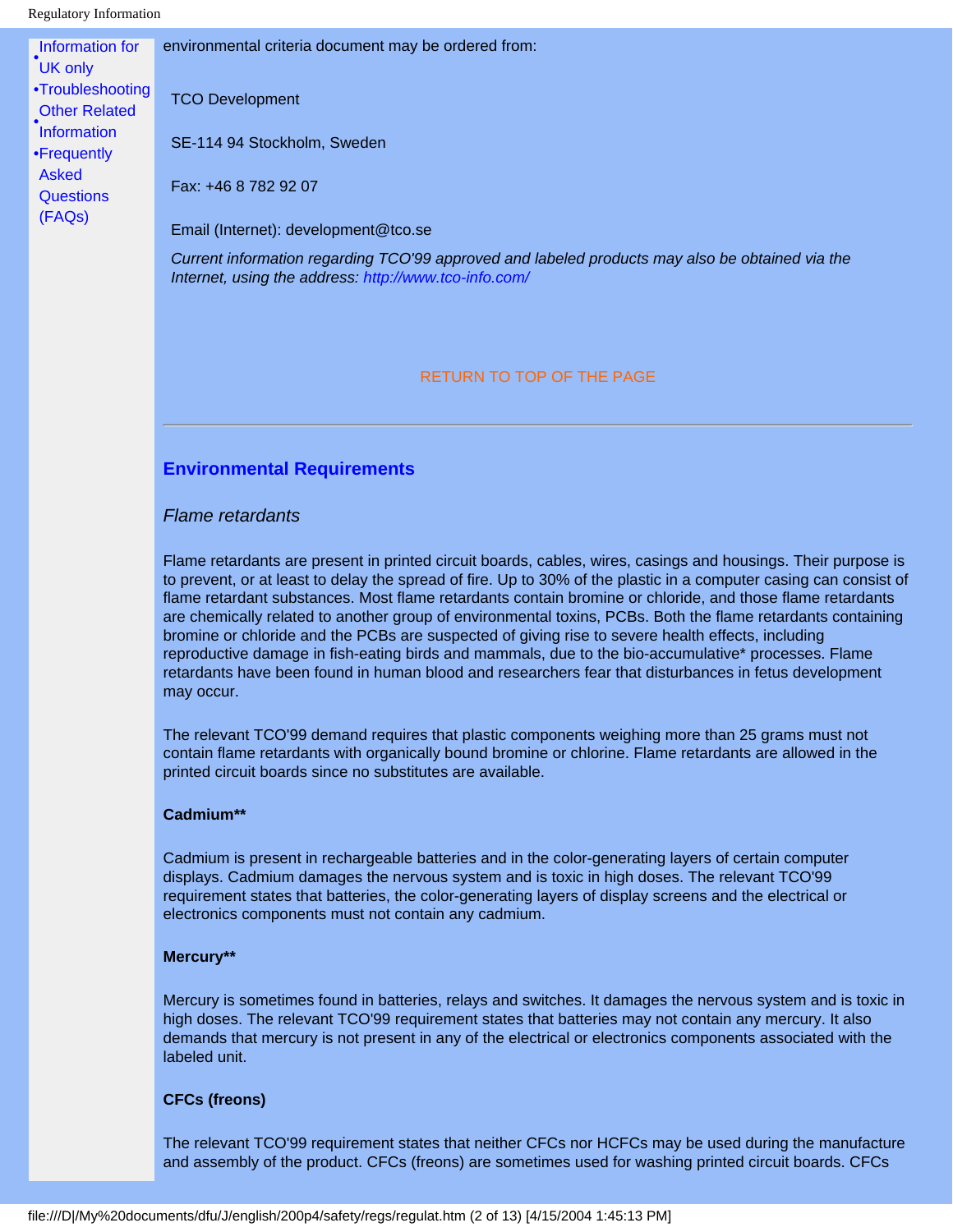break down ozone and thereby damage the ozone layer in the stratosphere, causing increased reception on earth of ultraviolet light with increased risks e.g. skin cancer (malignant melanoma) as a consequence.

#### **Lead\*\***

Lead can be found in picture tubes, display screens, solders and capacitors. Lead damages the nervous system and in higher doses, causes lead poisoning. The relevant TCO'99 requirement permits the inclusion of lead since no replacement has yet been developed.

**\* Bio-accumulative is defined as substances which accumulate within living organisms.** 

**\*\* Lead, Cadmium and Mercury are heavy metals which are bio-accumulative.**

#### RETURN TO TOP OF THE PAGE

#### **TCO'03 Information**

**(Optional, only available for TCO'03 version)**

## **TCODevelopment**



#### **Congratulations!**

The display you have just purchased carries the TCO'03 Displays label. This means that your display is designed, manufactured and tested according to some of the strictest quality and environmental requirements in the world. This makes for a high performance product, designed with the user in focus that also minimizes the impact on our natural environment.

Some of the features of the TCO'03 Display requirements.

#### **Ergonomics**

• Good visual ergonomics and image quality in order to improve the working environment for the user and to reduce sight and strain problems. Important parameters are luminance, contrast, resoluction, reflectance, colour rendition and image stability.

#### **Energy**

- Energy-saving mode after a certain time-beneficial both for the user and the environment
- Electrical safety

#### **Emissions**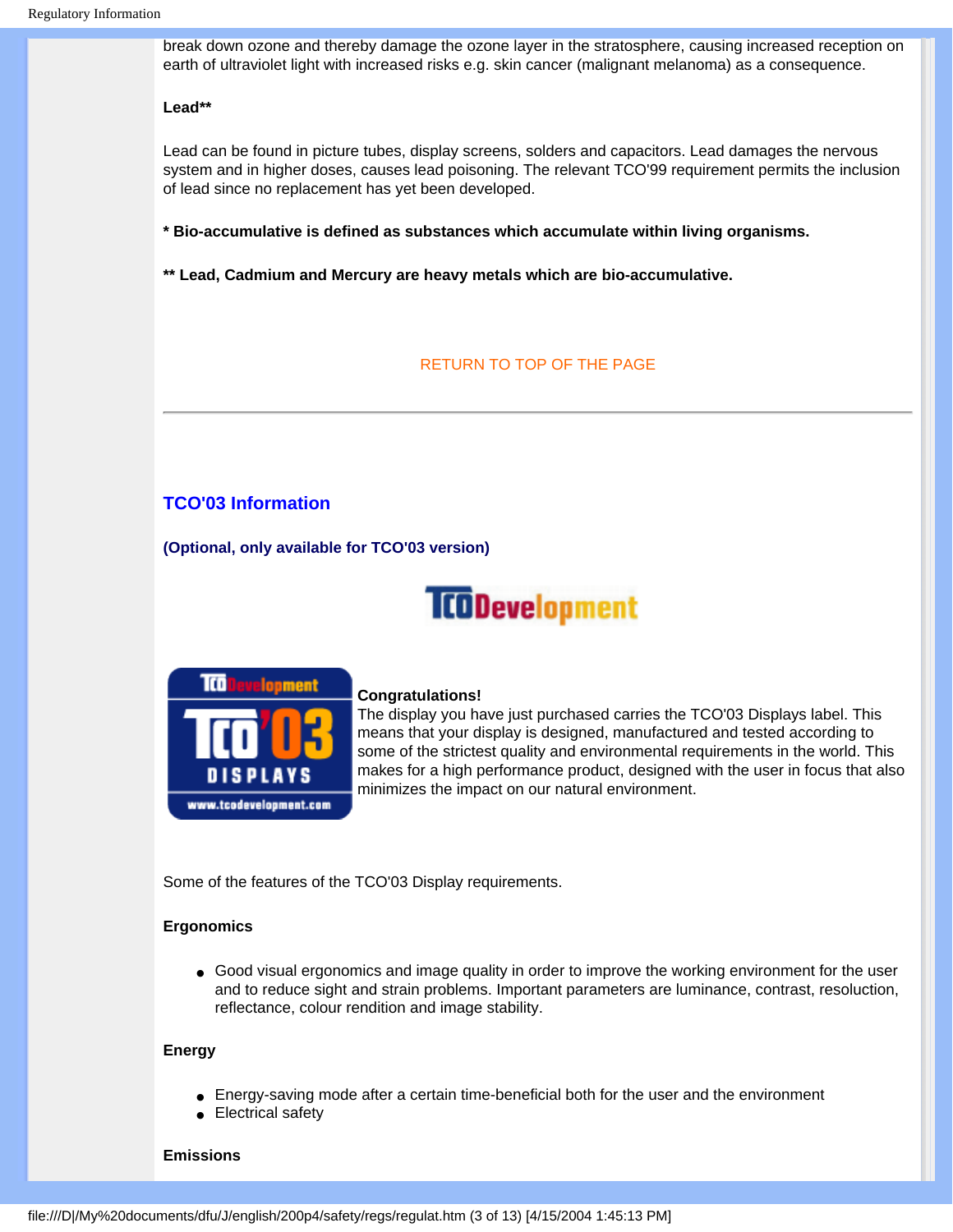- Electromagnetic fields
- Noise emissions

#### **Ecology**

- The product must be prepared for recycling and the manufacturer must have a certified environmental management system such as EMAS or ISO 14 000
- Restrictions on
	- ❍ chlorinated and brominated flame retardants and polymers
	- o heavy metals such as cadmium, mercury and lead.

The requirements included in this label have been developed by TCO Development in co-operation with scientists, experts, users as well as manufacturers all over the world. Since the end of the 1980s TCO has been involved in influencing the development of IT equipment in a more user-friendly direction. Our labelling system started with displays in 1992 and is now requested by users and IT-manufacturers all over the world.

> For more information, please visit **[www.tcodevelopment.com](http://www.tcodevelopment.com/)**

#### RETURN TO TOP OF THE PAGE

#### **Recycling Information for Customers**

Philips establishes technically and economically viable objectives to optimize the environmental performance of the organization's product, service and activities.

From the planning, design and production stages, Philips emphasizes the important of making products that can easily be recycled. At Philips, end-of-life management primarily entails participation in national take-back initiatives and recycling programs whenever possible, preferably in cooperation with competitors.

There is currently a system of recycling up and running in the European countries, such as The Netherlands, Belgium, Norway, Sweden and Denmark.

In U.S.A., Philips Consumer Electronics North America has contributed funds for the Electronic Industries Alliance (EIA) Electronics Recycling Project and state recycling initiatives for end-of-life electronics products from household sources. In addition, the Northeast Recycling Council (NERC) - a multi-state non-profit organization focused on promoting recycling market development - plans to implement a recycling program.

In Asia Pacific, Taiwan, the products can be taken back by Environment Protection Administration (EPA) to follow the IT product recycling management process, detail can be found in web site [www.epa.gov.tw](http://www.epa.gov.tw/)

For help and service, please contact [Consumers Information Center](#page-75-0) or [F1rst Choice Contact Information](#page-74-0) [Center](#page-74-0) in each country or the following team of Environmental specialist can help.

Mr. Job Chiu - Environment manager Philips Electronics Industries (Taiwan) Ltd, Monitor Business Unit E-mail: [job.chiu@philips.com](mailto:job.chiu@philips.com) Tel: +886 (0) 3 454 9839

Mr. Maarten ten Houten - Senior Environmental Consultant Philips Consumer Electronics E-mail: [marten.ten.houten@philips.com](mailto:marten.ten.houten@philips.com)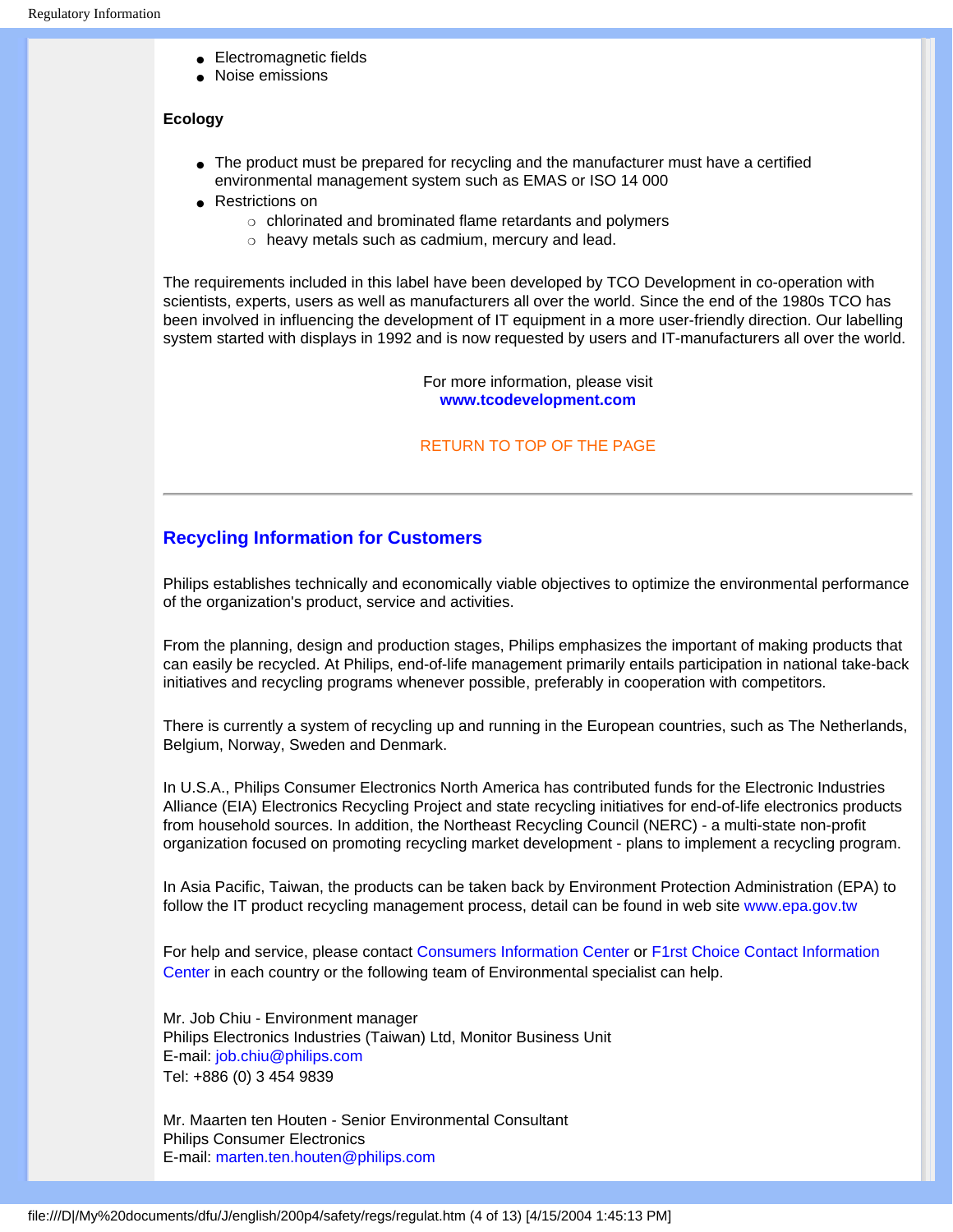#### Tel: +31 (0) 40 27 33402

Mr. Delmer F. Teglas Philips Consumer Electronics North America E-mail: [butch.teglas@philips.com](mailto:butch.teglas@philips.com) Tel: +1 865 521 4322

#### RETURN TO TOP OF THE PAGE

#### **CE Declaration of Conformity**

Philips Consumer Electronics declare under our responsibility that the product is in conformity with the following standards

- EN60950:2000 (Safety requirement of Information Technology Equipment)
- EN55022:1998 (Radio Disturbance requirement of Information Technology Equipment)
- EN55024:1998 (Immunity requirement of Information Technology Equipment)
- EN61000-3-2:1995 (Limits for Harmonic Current Emission)
- EN61000-3-3:1995 (Limitation of Voltage Fluctuation and Flicker)
- following provisions of directives applicable
- 73/23/EEC (Low Voltage Directive)
- 89/336/EEC (EMC Directive)
- 93/68/EEC (Amendment of EMC and Low Voltage Directive)

and is produced by a manufacturing organization on ISO9000 level.

The product also comply with the following standards

- ISO9241-3, ISO9241-7, ISO9241-8 (Ergonomic requirement for Visual Display)
- ISO13406-2 (Ergonomic requirement for Flat panels)
- GS EK1-2000 (GS specification)
- prEN50279:1998 (Low Frequency Electric and Magnetic fields for Visual Display)
- MPR-II (MPR:1990:8/1990:10 Low Frequency Electric and Magnetic fields)

- TCO'95, TCO'99, TCO'03 (Requirement for Environment Labelling of Ergonomics, Energy, Ecology and Emission, TCO: Swedish Confederation of Professional Employees) for TCO versions

#### RETURN TO TOP OF THE PAGE

#### **Energy Star Declaration**

#### **PHILIPS 200P4**

This monitor is equipped with a function for saving energy which supports the VESA Display Power Management Signaling (DPMS) standard. This means that the monitor must be connected to a computer which supports VESA DPMS to fulfill the requirements in the NUTEK specification 803299/94. Time settings are adjusted from the system unit by software.

NUTEK VESA State LED Indicator Power Consumption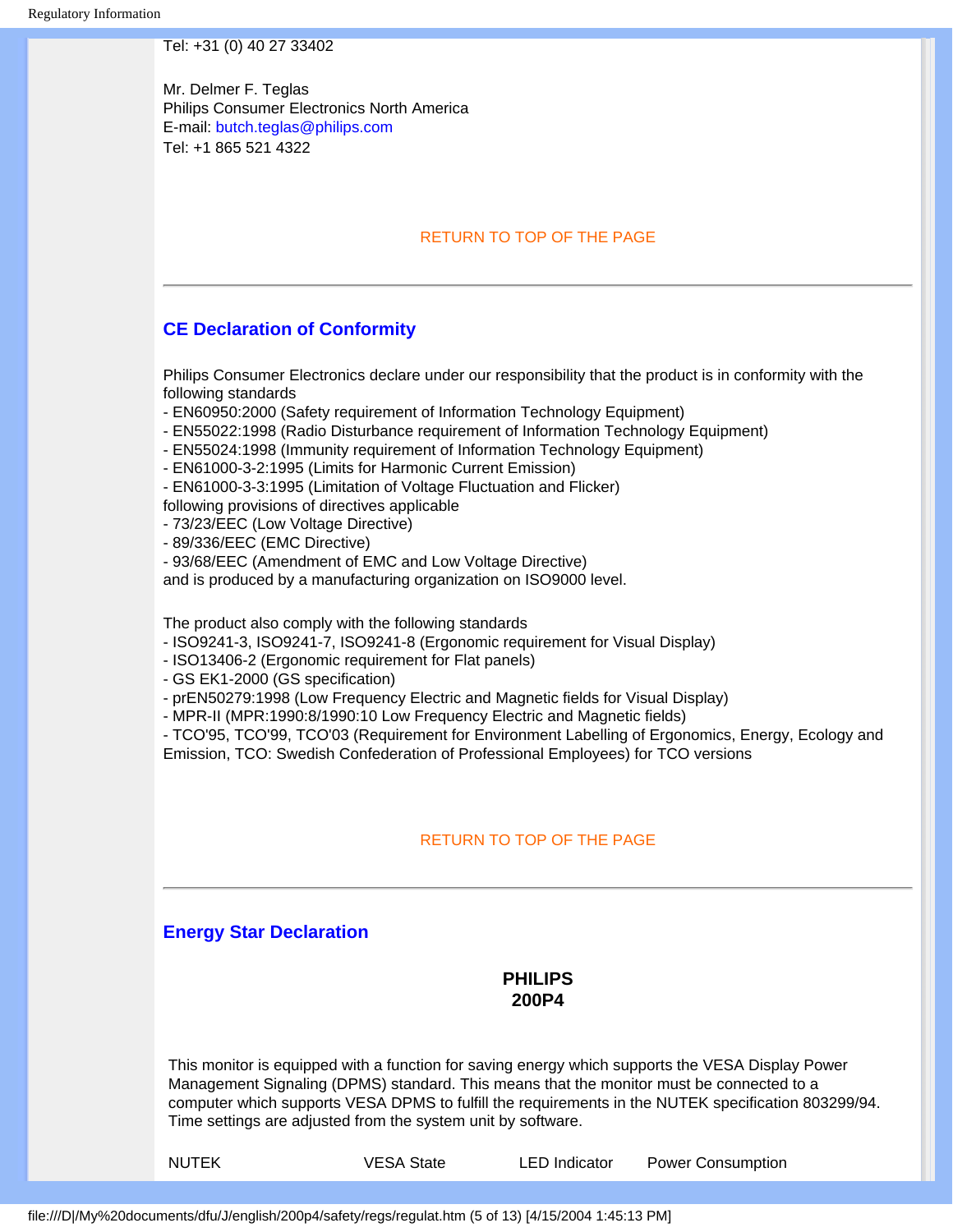| Normal operation                          | ON   | Green | < 65 W  |
|-------------------------------------------|------|-------|---------|
| Power Saving<br>Alternative 2<br>One step | OFF. | Amber | < 1.5 W |



As an ENERGY STAR<sup>®</sup> Partner, PHILIPS has determined that this product meets the ENERGY STAR<sup>®</sup> guidelines for energy efficiency.



We recommend you switch off the monitor when it is not in use for quite a long time.

#### RETURN TO TOP OF THE PAGE

### **Federal Communications Commission (FCC) Notice (U.S. Only)**



This equipment has been tested and found to comply with the limits for a Class B digital device, pursuant to Part 15 of the FCC Rules. These limits are designed to provide reasonable protection against harmful interference in a residential installation. This equipment generates, uses and can radiate radio frequency energy and, if not installed and used in accordance with the instructions, may cause harmful interference to radio communications. However, there is no guarantee that interference will not occur in a particular installation. If this equipment does cause harmful interference to radio or television reception, which can be determined by turning the equipment off and on, the user is encouraged to try to correct the interference by one or more of the following measures:

- Reorient or relocate the receiving antenna.
- Increase the separation between the equipment and receiver.
- Connect the equipment into an outlet on a circuit different from that to which the receiver is connected.
- Consult the dealer or an experienced radio/TV technician for help.



Changes or modifications not expressly approved by the party responsible for compliance could void the user's authority to operate the equipment.

Use only RF shielded cable that was supplied with the monitor when connecting this monitor to a computer device.

To prevent damage which may result in fire or shock hazard, do not expose this appliance to rain or excessive moisture.

THIS CLASS B DIGITAL APPARATUS MEETS ALL REQUIREMENTS OF THE CANADIAN INTERFERENCE-CAUSING EQUIPMENT REGULATIONS.

#### RETURN TO TOP OF THE PAGE

#### **Commission Federale de la Communication (FCC Declaration)**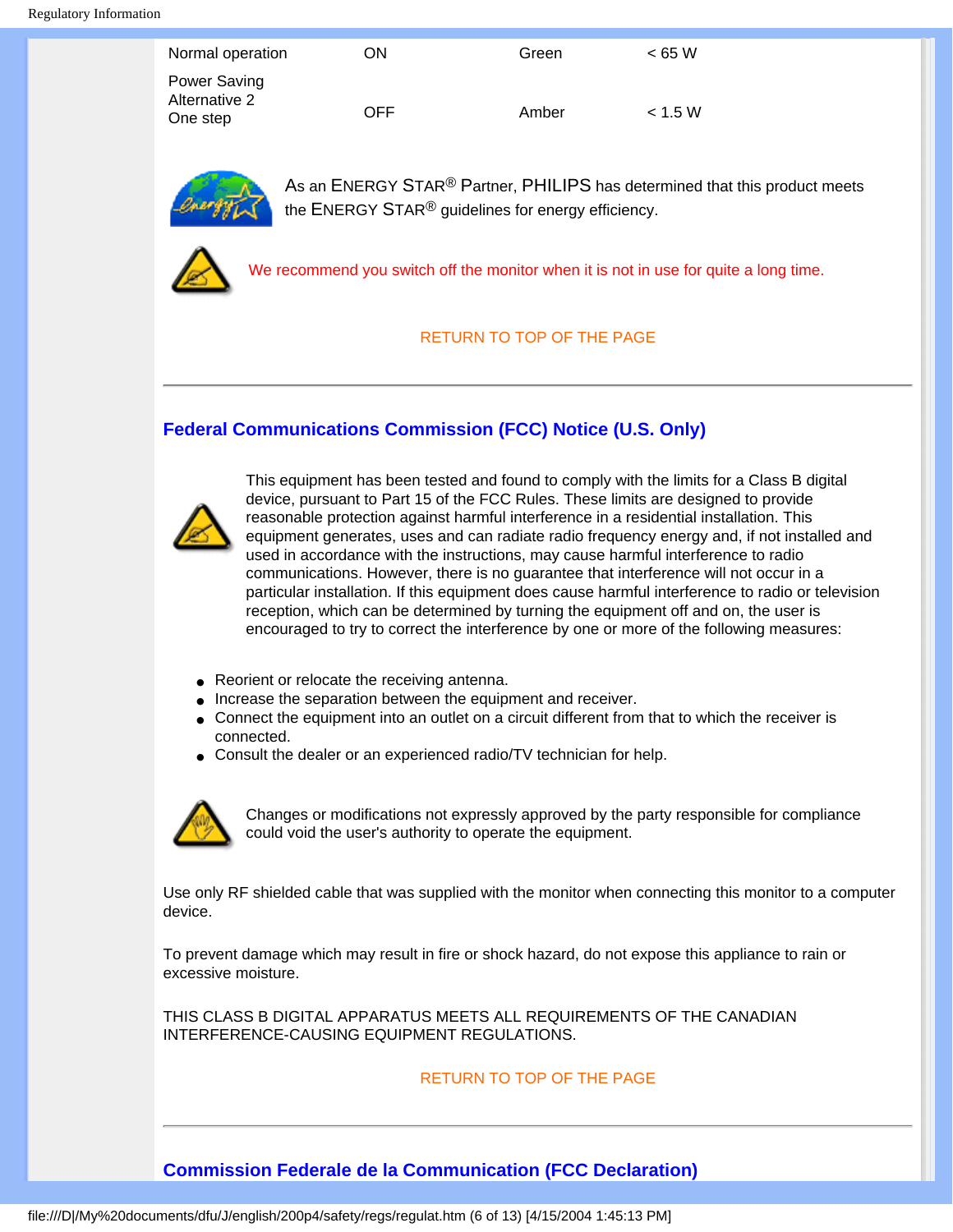

Cet équipement a été testé et déclaré conforme auxlimites des appareils numériques de class B,aux termes de l'article 15 Des règles de la FCC. Ces limites sont conçues de façon à fourir une protection raisonnable contre les interférences nuisibles dans le cadre d'une installation résidentielle. CET appareil produit, utilise et peut émettre des hyperfréquences qui, si l'appareil n'est pas installé et utilisé selon les consignes données, peuvent causer des interférences nuisibles aux communications radio. Cependant, rien ne peut garantir l'absence d'interférences dans le cadre d'une installation particulière. Si cet appareil est la cause d'interférences nuisibles pour la réception des signaux de radio ou de télévision, ce qui peut être décelé en fermant l'équipement, puis en le remettant en fonction, l'utilisateur pourrait essayer de corriger la situation en prenant les mesures suivantes:

- Réorienter ou déplacer l'antenne de réception.
- Augmenter la distance entre l'équipement et le récepteur.
- Brancher l'équipement sur un autre circuit que celui utilisé par le récepteur.
- Demander l'aide du marchand ou d'un technicien chevronné en radio/télévision.



Toutes modifications n'ayant pas reçu l'approbation des services compétents en matière de conformité est susceptible d'interdire à l'utilisateur l'usage du présent équipement.

N'utiliser que des câbles RF armés pour les connections avec des ordinateurs ou périphériques.

CET APPAREIL NUMERIQUE DE LA CLASSE B RESPECTE TOUTES LES EXIGENCES DU REGLEMENT SUR LE MATERIEL BROUILLEUR DU CANADA.

#### RETURN TO TOP OF THE PAGE

#### **EN 55022 Compliance (Czech Republic Only)**

This device belongs to category B devices as described in EN 55022, unless it is specifically stated that it is a Class A device on the specification label. The following applies to devices in Class A of EN 55022 (radius of protection up to 30 meters). The user of the device is obliged to take all steps necessary to remove sources of interference to telecommunication or other devices.

Pokud není na typovém štítku počítače uvedeno, že spadá do do třídy A podle EN 55022, spadá automaticky do třídy B podle EN 55022. Pro zařízení zařazená do třídy A (chranné pásmo 30m) podle EN 55022 platí následující. Dojde-li k rušení telekomunikačních nebo jiných zařízení je uživatel povinnen provést taková opatřgní, aby rušení odstranil.

#### RETURN TO TOP OF THE PAGE

#### **VCCI Notice (Japan Only)**

This is a Class B product based on the standard of the Voluntary Control Council for Interference (VCCI) for Information technology equipment. If this equipment is used near a radio or television receiver in a domestic environment, it may cause radio Interference. Install and use the equipment according to the instruction manual.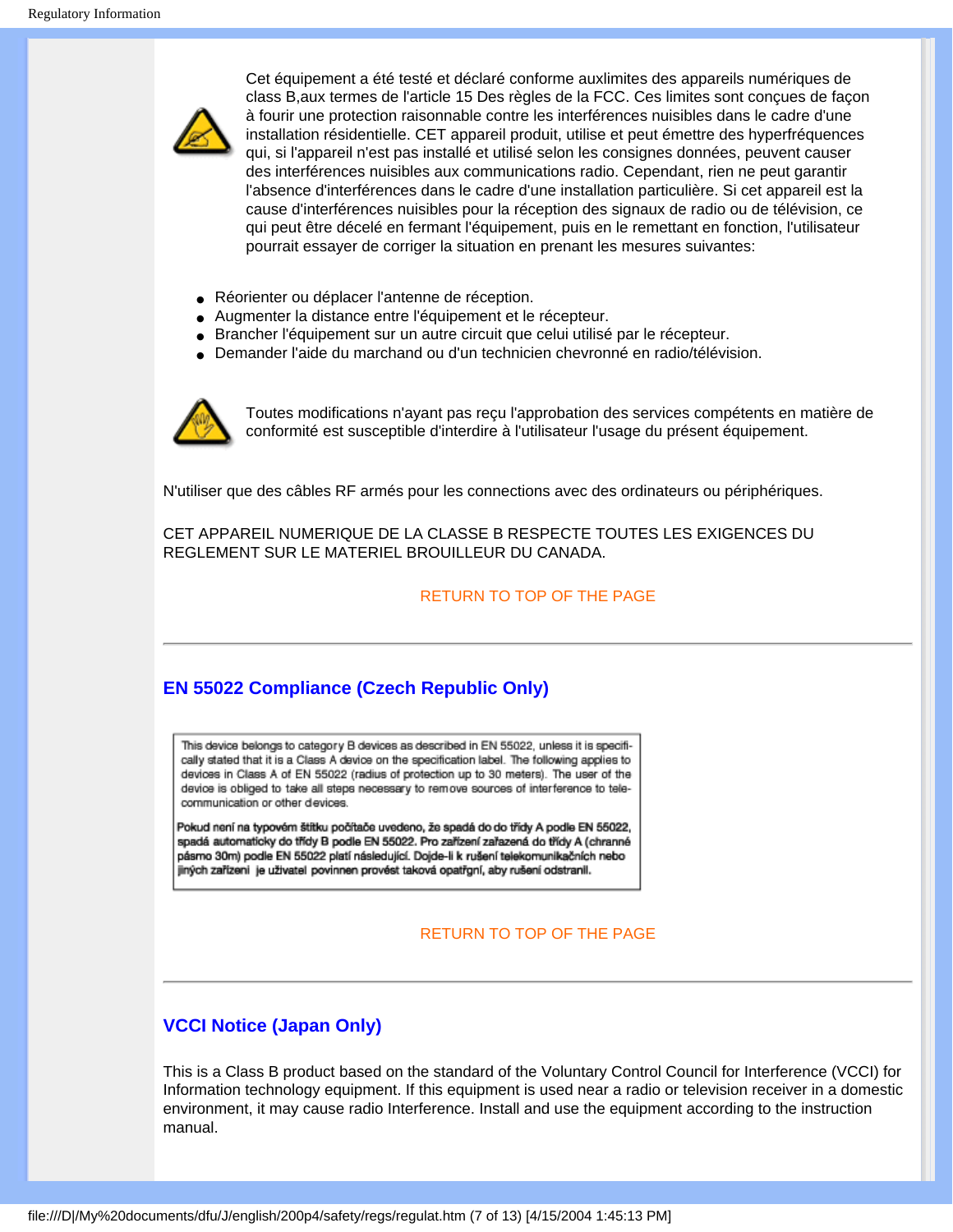

この装置は、情報処理装置等電波障害自主規制協議会 (VCCI) の基準<br>に基づくクラス 8 情報技術装置です。この装置は家庭環境で使用すること<br>を目的としていますが、この装置がラジオやテレビジョン受信機に近接して<br>使 用 さ れ る と 、 受 信 障 害 を 引 き 起 こ す こ と が あ り ま す 。<br>取扱説明書に従って正しい取り扱いをして下さい。

#### **RETURN TO TOP OF THE PAGE**

#### **MIC Notice (South Korea Only)**

Class B Device

| 장치 종류 | 사용자 안내문                                                               |
|-------|-----------------------------------------------------------------------|
|       | B급 기기 이 장치는 가정용으로 전자파 적합등록을 한 장치로서 주거지역<br>에서는 물론 모든 지역에서 사용할 수 있습니다. |
|       |                                                                       |



Please note that this device has been approved for non-business purposes and may be used in any environment, including residential areas.

#### **RETURN TO TOP OF THE PAGE**

#### **Polish Center for Testing and Certification Notice**

The equipment should draw power from a socket with an attached protection circuit (a three-prong socket). All equipment that works together (computer, monitor, printer, and so on) should have the same power supply source.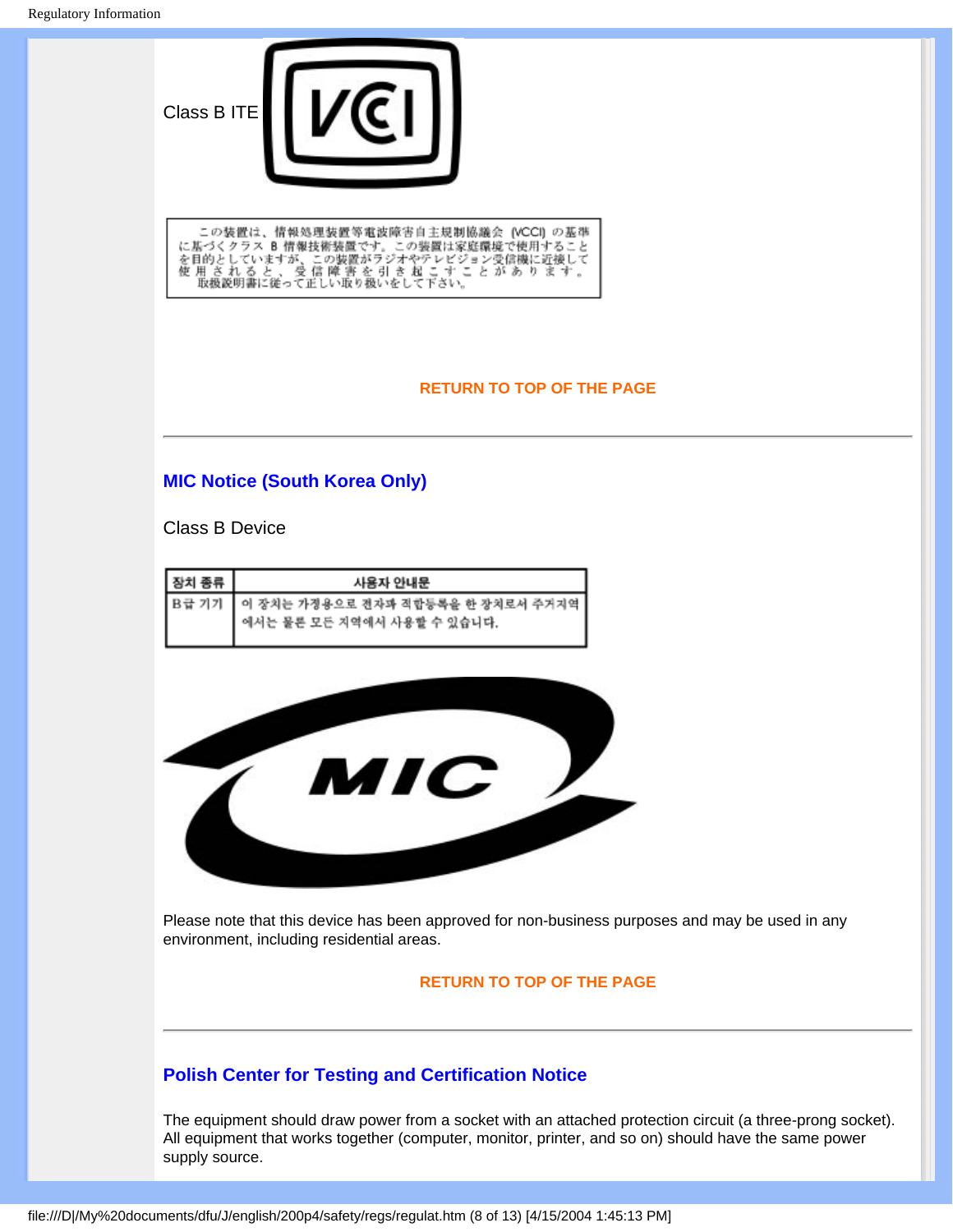The phasing conductor of the room's electrical installation should have a reserve short-circuit protection device in the form of a fuse with a nominal value no larger than 16 amperes (A).

To completely switch off the equipment, the power supply cable must be removed from the power supply socket, which should be located near the equipment and easily accessible.

A protection mark "B" confirms that the equipment is in compliance with the protection usage requirements of standards PN-93/T-42107 and PN-89/E-06251.

#### Wymagania Polskiego Centrum Badań i Certyfikacji

Urządzenie powinno być zasilane z gniazda z przyłączonym obwodem ochronnym (gniazdo z kołkiem). Współpracujące ze sobą urządzenia (komputer, monitor, drukarka) powinny być zasilane z tego samego zródła.

Instalacja elektryczna pomieszczenia powinna zawierać w przewodzie fazowym rezerwową ochronę przed zwarciami, w postaci bezpiecznika o wartości znamionowej nie większej niż 16A (amperów). W celu całkowitego wyłączenia urządzenia z sieci zasilania, należy wyjąć wtyczkę kabla zasilającego z gniazdka, które powinno znajdować się w pobliżu urządzenia i być łatwo dostępne.

Znak bezpieczeństwa "B" potwierdza zgodność urządzenia z wymaganiami bezpieczeństwa użytkowania zawartymi w PN-93/T-42107 i PN-89/E-06251.

#### Pozostałe instrukcje bezpieczeństwa

- Nie należy używać wtyczek adapterowych lub usuwać kołka obwodu ochronnego z wtyczki. Ježeli konieczne jest użycie przedłużacza to należy użyć przedłużacza 3-żyłowego z prawidłowo połączonym przewodem ochronnym.
- System komputerowy należy zabezpieczyć przed nagłymi, chwilowymi wzrostami lub spadkami napięcia, używając eliminatora przepięć, urządzenia dopasowującego lub bezzakłóceniowego źródła zasilania.
- Należy upewnić się, aby nic nie leżało na kablach systemu komputerowego, oraz aby kable nie były umieszczone w miejscu, gdzie można byłoby na nie nadeptywać lub potykać się o nie.
- Nie należy rozlewać napojów ani innych płynów na system komputerowy.
- Nie należy wpychać żadnych przedmiotów do otworów systemu komputerowego, gdyż może to spowodować pożar lub porażenie prądem, poprzez zwarcie elementów wewnętrznych.
- System komputerowy powinien znajdować się z dala od grzejników i źródeł ciepła. Ponadto, nie należy blokować otworów wentylacyjnych. Należy unikać kładzenia lużnych papierów pod komputer oraz umieszczania komputera w ciasnym miejscu bez możliwości cyrkulacji powietrza wokół niego.

#### RETURN TO TOP OF THE PAGE

#### **North Europe (Nordic Countries) Information**

Placering/Ventilation

#### **VARNING:**

FÖRSÄKRA DIG OM ATT HUVUDBRYTARE OCH UTTAG ÄR LÄTÅTKOMLIGA, NÄR DU STÄLLER DIN UTRUSTNING PÅPLATS.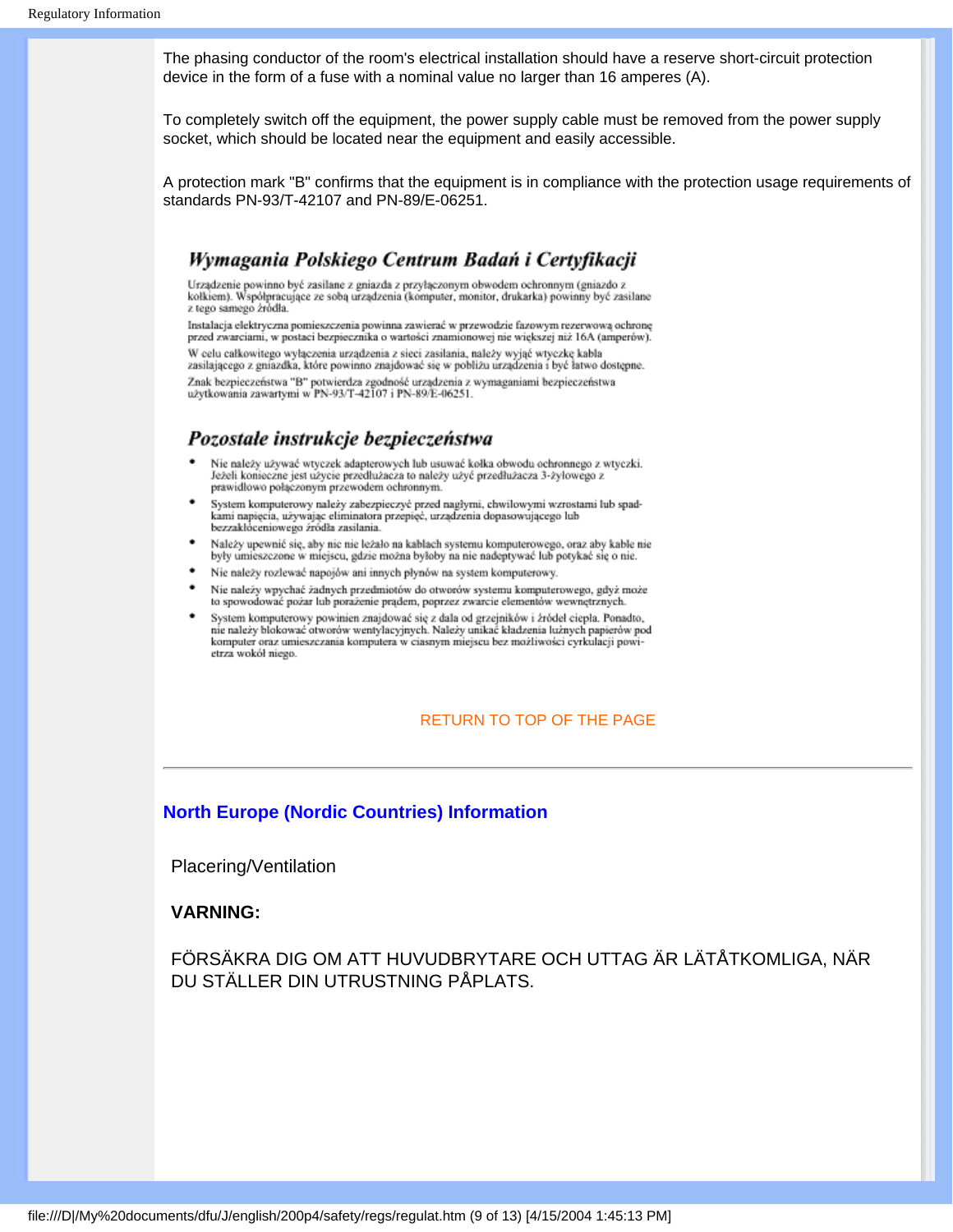Placering/Ventilation

#### **ADVARSEL:**

SØRG VED PLACERINGEN FOR, AT NETLEDNINGENS STIK OG STIKKONTAKT ER NEMT TILGÆNGELIGE.

Paikka/Ilmankierto

**VAROITUS:** 

SIJOITA LAITE SITEN, ETTÄ VERKKOJOHTO VOIDAAN TARVITTAESSA HELPOSTI IRROTTAA PISTORASIASTA.

Plassering/Ventilasjon

#### **ADVARSEL:**

NÅR DETTE UTSTYRET PLASSERES, MÅ DU PASSE PÅ AT KONTAKTENE FOR STØMTILFØRSEL ER LETTE Å NÅ.

#### RETURN TO TOP OF THE PAGE

#### **BSMI Notice (Taiwan Only)**

符合乙類資訊產品之標準

#### RETURN TO TOP OF THE PAGE

#### **Ergonomie Hinweis (nur Deutschland)**

Der von uns gelieferte Farbmonitor entspricht den in der "Verordnung über den Schutz vor Schäden durch Röntgenstrahlen" festgelegten Vorschriften.

Auf der Rückwand des Gerätes befindet sich ein Aufkleber, der auf die Unbedenklichkeit der Inbetriebnahme hinweist, da die Vorschriften über die Bauart von Störstrahlern nach Anlage III ¤ 5 Abs. 4 der Röntgenverordnung erfüllt sind.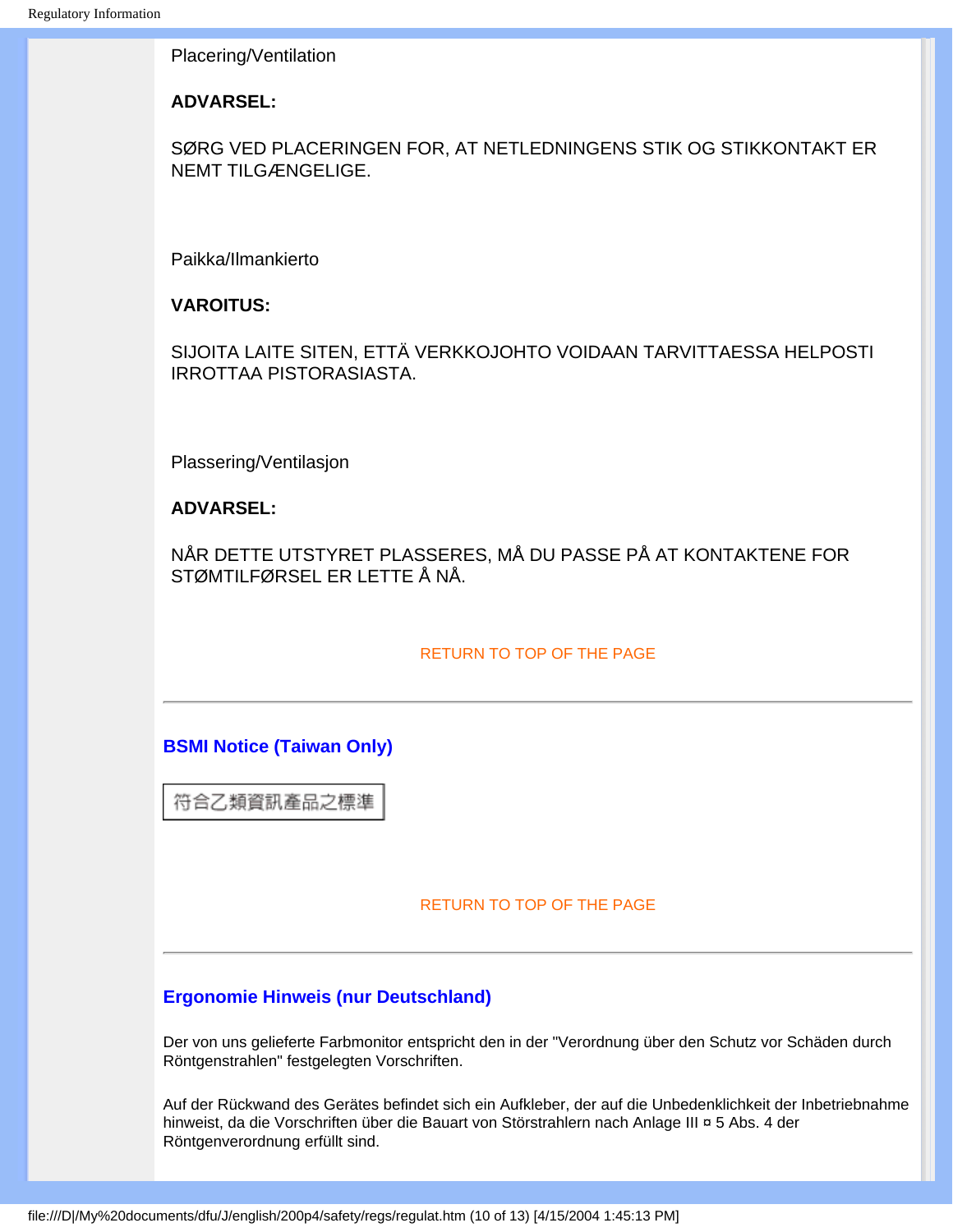Damit Ihr Monitor immer den in der Zulassung geforderten Werten entspricht, ist darauf zu achten, daß

- 1. Reparaturen nur durch Fachpersonal durchgeführt werden.
- 2. nur original-Ersatzteile verwendet werden.
- 3. bei Ersatz der Bildröhre nur eine bauartgleiche eingebaut wird.

Aus ergonomischen Gründen wird empfohlen, die Grundfarben Blau und Rot nicht auf dunklem Untergrund zu verwenden (schlechte Lesbarkeit und erhöhte Augenbelastung bei zu geringem Zeichenkontrast wären die Folge).

Der arbeitsplatzbezogene Schalldruckpegel nach DIN 45 635 beträgt 70dB (A) oder weniger.



**ACHTUNG:** BEIM AUFSTELLEN DIESES GERÄTES DARAUF ACHTEN, DAß NETZSTECKER UND NETZKABELANSCHLUß LEICHT ZUGÄNGLICH SIND.

#### RETURN TO TOP OF THE PAGE

#### **End-of-Life Disposal**

Your new monitor contains materials that can be recycled and reused. Specialized companies can recycle your product to increase the amount of reusable materials and to minimize the amount to be disposed of.

Please find out about the local regulations on how to dispose of your old monitor from your local Philips dealer.

#### **(For customers in Canada and U.S.A.)**

This product may contain lead and/or mercury. Dispose of in accordance to local-state and federal regulations.

For additional information on recycling contact [www.eia.org](http://www.eia.org/) (Consumer Education Initiative)

#### RETURN TO TOP OF THE PAGE

#### **Information for UK only**

#### **WARNING - THIS APPLIANCE MUST BE EARTHED.**

#### **Important:**

This apparatus is supplied with an approved moulded 13A plug. To change a fuse in this type of plug proceed as follows:

1. Remove fuse cover and fuse.

2. Fit new fuse which should be a BS 1362 5A,A.S.T.A. or BSI approved type.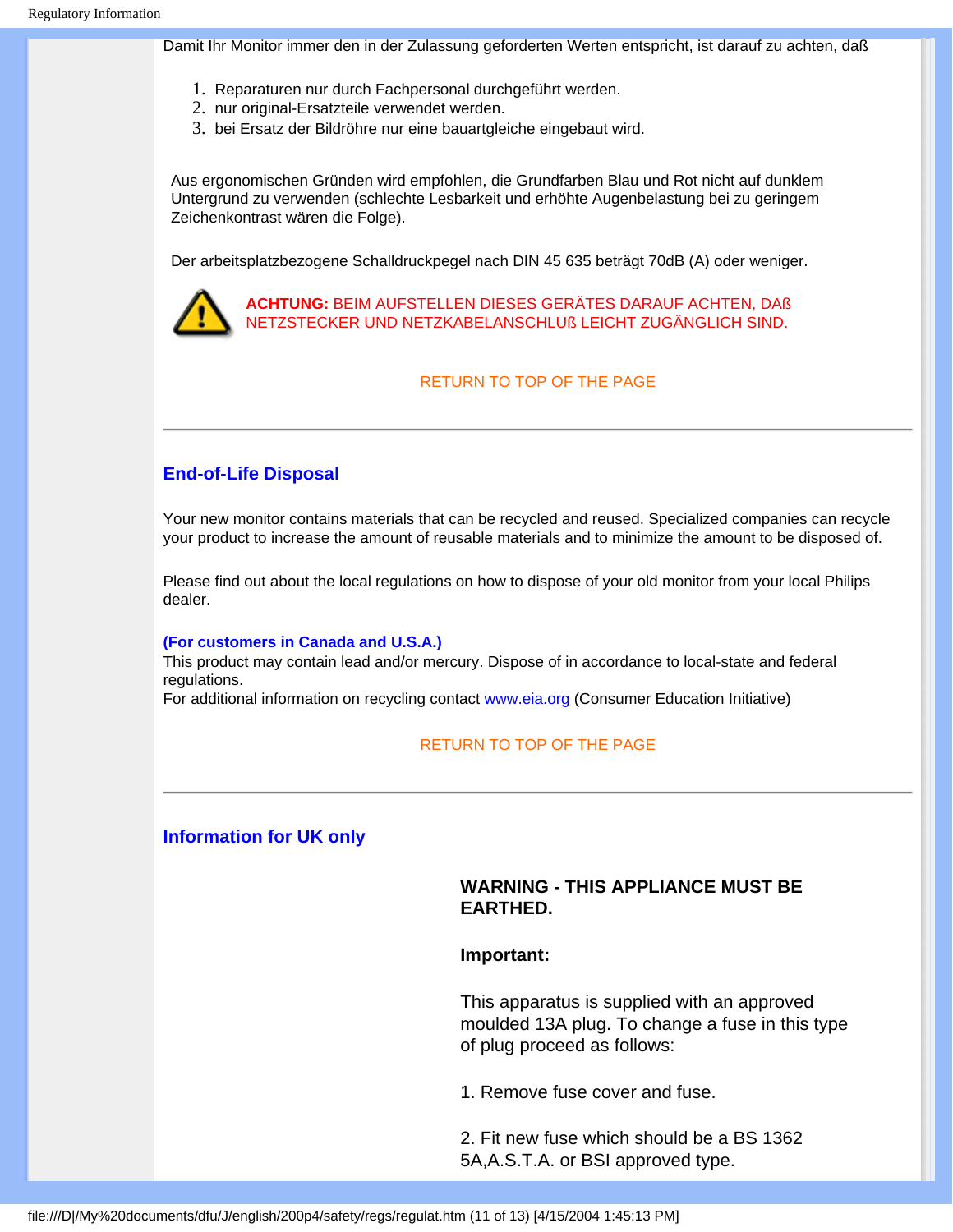

3. Refit the fuse cover.

If the fitted plug is not suitable for your socket outlets, it should be cut off and an appropriate 3 pin plug fitted in its place.

If the mains plug contains a fuse, this should have a value of 5A. If a plug without a fuse is used, the fuse at the distribution board should not be greater than 5A.

Note: The severed plug must be destroyed to avoid a possible shock hazard should it be inserted into a 13A socket elsewhere.

### **How to connect a plug**

The wires in the mains lead are coloured in accordance with the following code:

BLUE - "NEUTRAL" ("N")

BROWN - "LIVE" ("L")

GREEN & YELLOW - "EARTH" ("E")

1. The GREEN AND YELLOW wire must be connected to the terminal in the plug which is marked with the letter "E" or by the Earth symbol

 $\frac{1}{\sqrt{2}}$  or coloured GREEN or GREEN AND YELLOW.

2. The BLUE wire must be connected to the terminal which is marked with the letter "N" or coloured BLACK.

3. The BROWN wire must be connected to the terminal which marked with the letter "L" or coloured RED.

Before replacing the plug cover, make certain that the cord grip is clamped over the sheath of the lead - not simply over the three wires.

#### RETURN TO TOP OF THE PAGE

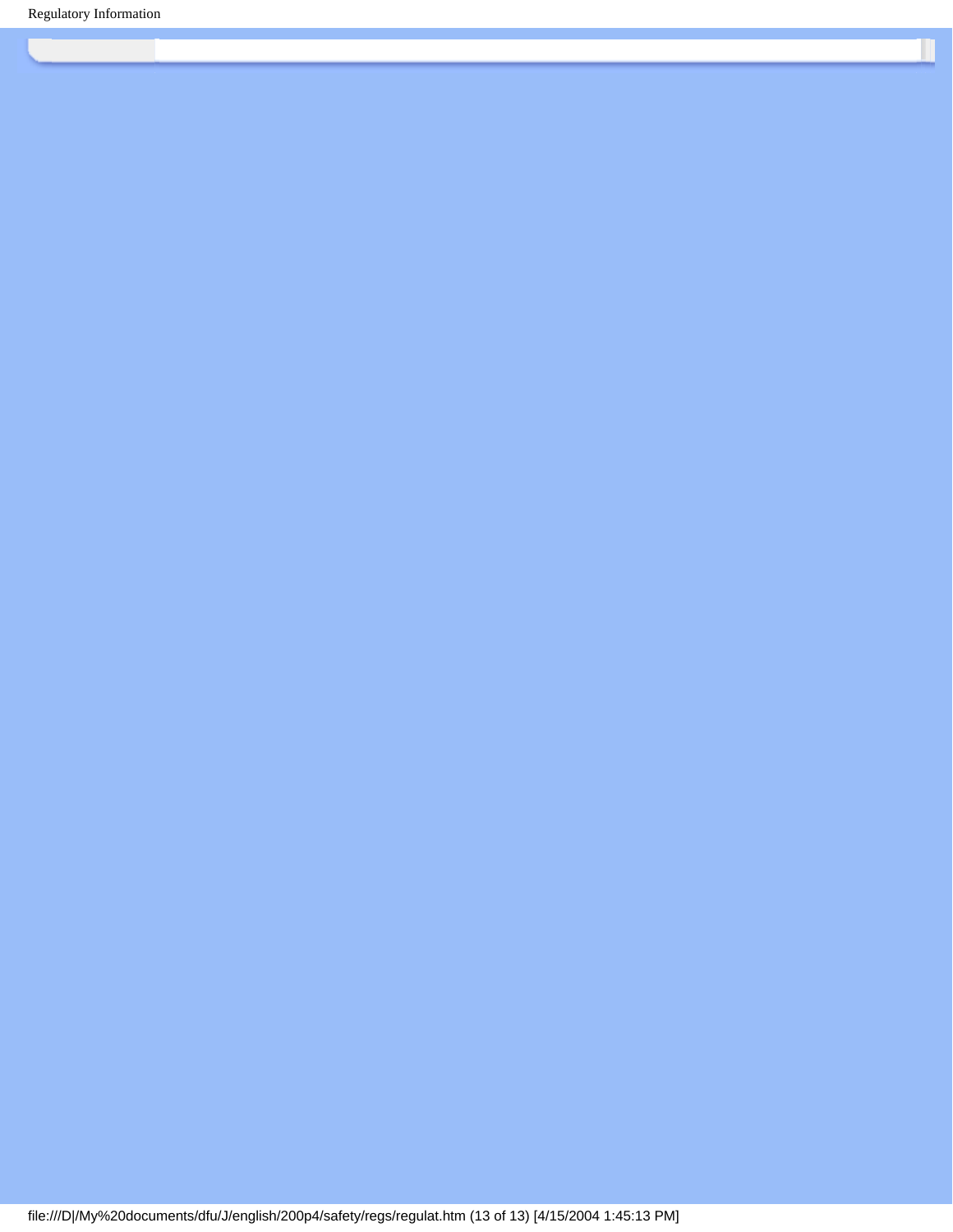## <span id="page-54-3"></span><span id="page-54-2"></span><span id="page-54-1"></span><span id="page-54-0"></span>[•](#page-54-0) [Safety and](#page-1-0)  **[Troubleshooting](#page-1-0)** [•](#page-54-0) [FAQs](#page-31-1) [•](#page-54-0) [Troubleshooting](#page-38-0) [•](#page-54-0) [Regulatory](#page-41-0) **[Information](#page-41-0)** [•](#page-54-0)[Information](#page-54-1)  [for Users in the](#page-54-1)  [U.S](#page-54-1) [•](#page-54-0)[Information](#page-54-2)  [for Users](#page-54-2) [Outside the U.S](#page-54-2) *For units set at 230 V:*  **Other Related Information Information for Users in the U. S.** *For units set at 115 V :*  Use a UL Listed Cord Set consisting of a minimum 18 AWG, Type SVT or SJT three conductor cord a maximum of 15-feet long and a parallel blade, grounding type attachment plug rated 15 A, 125 V. Use a UL Listed Cord Set consisting of a minimum 18 AWG, Type SVT or SJT three conductor cord a maximum of 15-feet long and a tandem blade, grounding type attachment plug rated 15 A, 250 V. **Information for Users outside the U.S.** *For units set at 230 V:* Use a Cord Set consisting of a minimum 18 AWG cord and grounding type attachment plug rated 15 A, 250 V. The Cord Set should have the appropriate safety approvals for the country in which the equipment will be installed and / or be marked HAR. [RETURN TO TOP OF THE PAGE](#page-54-3)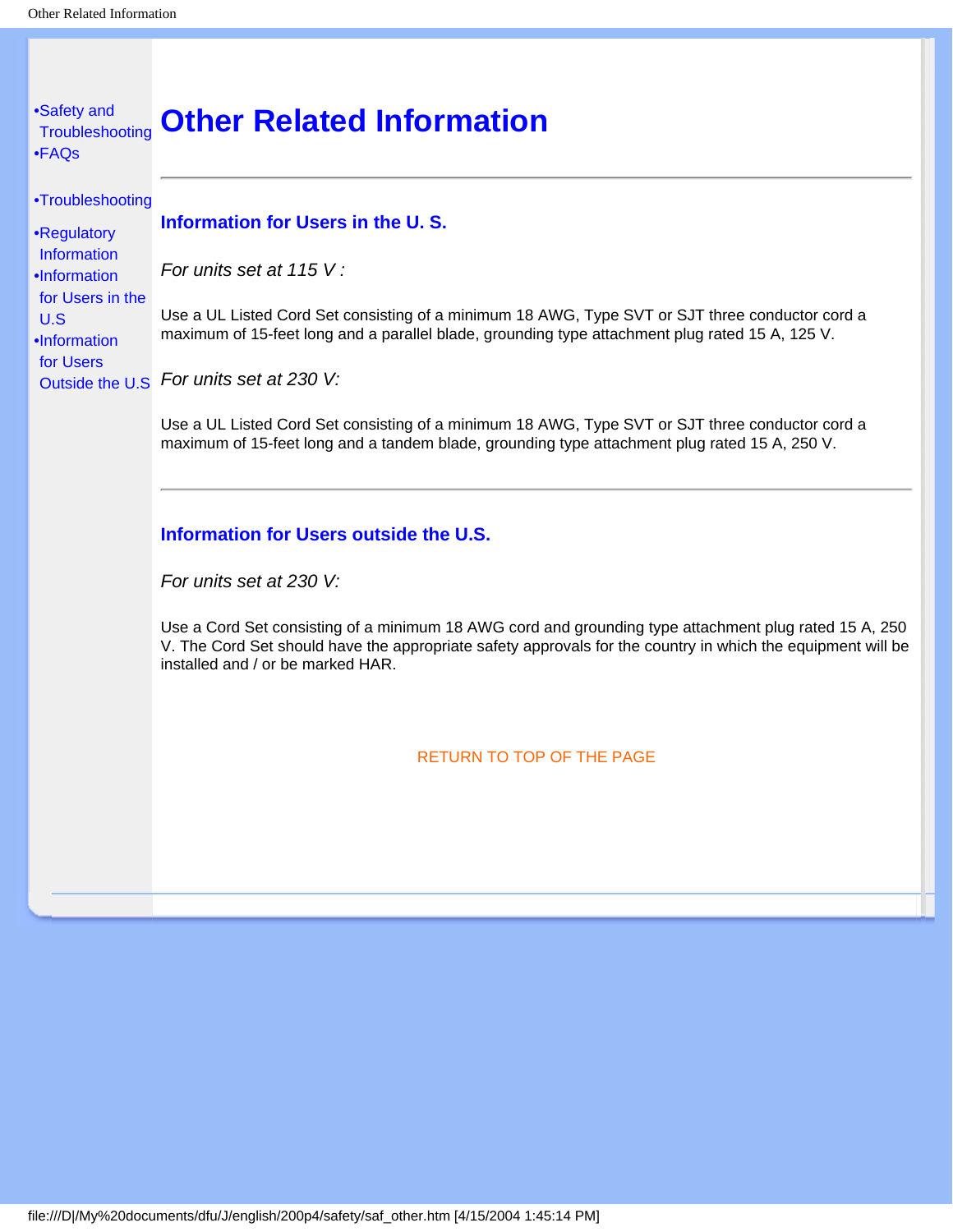#### <span id="page-55-1"></span><span id="page-55-0"></span>[•](#page-55-0) [Product](#page-5-0) **[Features](#page-5-0)** [•](#page-55-0)[Technical](#page-5-1)  **[Specifications](#page-5-1)** [•](#page-55-0)[Resolution &](#page-7-0) [Preset Modes](#page-7-0) **Philips' Flat Panel Monitors Pixel Defect Policy** [•](#page-55-0)[Automatic](#page-8-0) [Power Saving](#page-8-0) Philips strives to deliver the highest quality products. We use some of the industry's most advanced [•](#page-55-0)[Physical](#page-9-0) **[Specification](#page-9-0)** [•](#page-55-0)[Pin](#page-10-0)  **[Assignment](#page-10-0)** [•](#page-55-0)[Product](#page-11-0) **[Views](#page-11-0) Philips Pixel Defect Policy** manufacturing processes and practice stringent quality control. However, pixel or sub pixel defects on the TFT LCD panels used in flat panel monitors are sometimes unavoidable. No manufacturer can guarantee that all panels will be free from pixel defects, but Philips guarantees that any monitor with an unacceptable number of defects will be repaired or replaced under warranty. This notice explains the different types of pixel defects and defines acceptable defect levels for each type. In order to qualify for repair or replacement under warranty, the number of pixel defects on a TFT LCD panel must exceed these acceptable levels. For example, no more than 0.0004% of the sub pixels on a 15" XGA monitor may be defective. Furthermore, Philips sets even higher quality standards for certain types or combinations of pixel defects that are more noticeable than others. This policy is valid worldwide.



#### Pixels and Sub pixels

A pixel, or picture element, is composed of three sub pixels in the primary colors of red, green and blue. Many pixels together form an image. When all sub pixels of a pixel are lit, the three colored sub pixels together appear as a single white pixel. When all are dark, the three colored sub pixels together appear as a single black pixel. Other combinations of lit and dark sub pixels appear as single pixels of other colors.

#### Types of Pixel Defects

Pixel and sub pixel defects appear on the screen in different ways. There are two categories of pixel defects and several types of sub pixel defects within each category.

Bright Dot Defects Bright dot defects appear as pixels or sub pixels that are always lit or 'on'. These are the types of bright dot defects: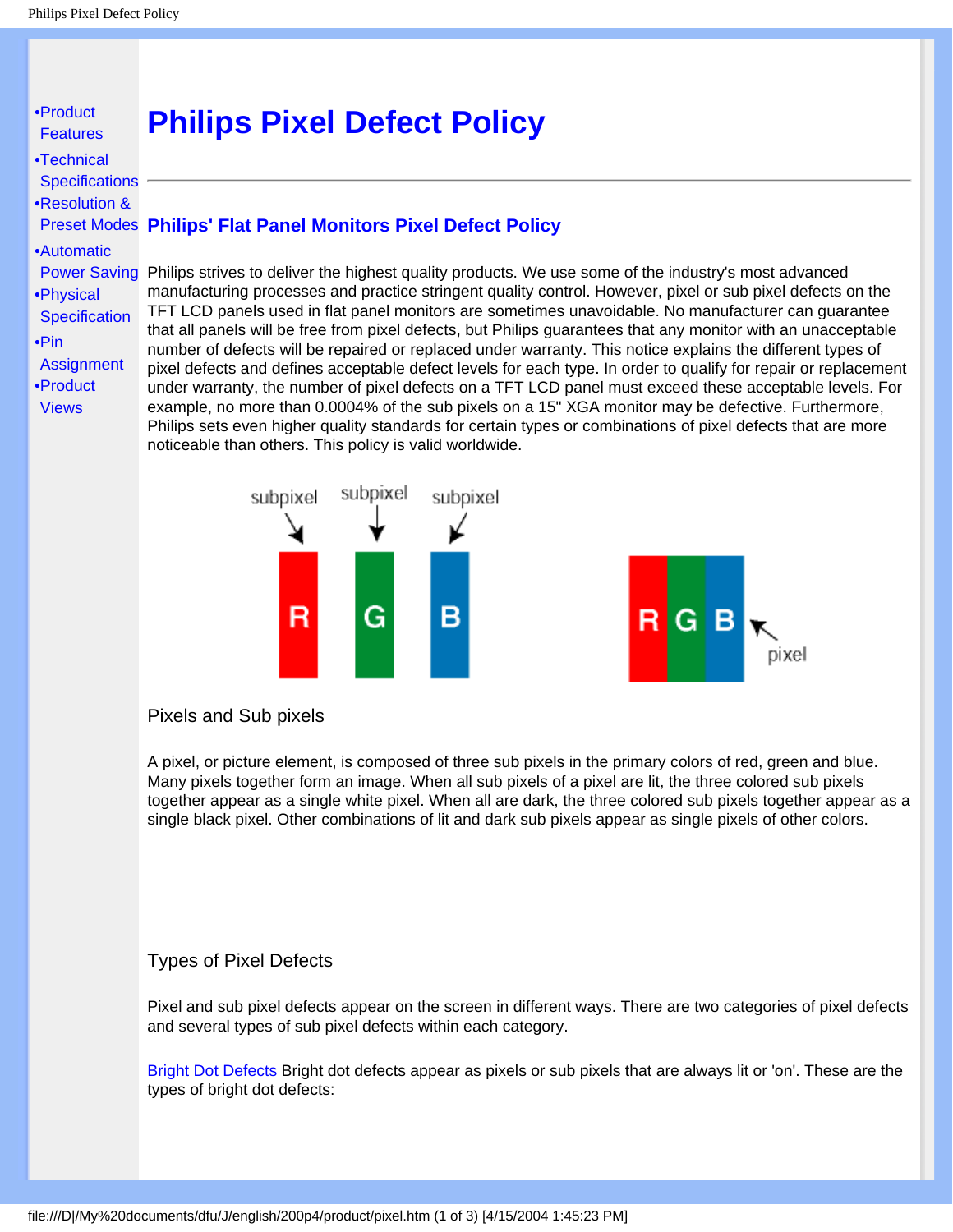

Black Dot Defects Black dot defects appear as pixels or sub pixels that are always dark or 'off'. These are the types of black dot defects:





One dark sub pixel Two or three adjacent dark sub pixels

#### Proximity of Pixel Defects

Because pixel and sub pixels defects of the same type that are near to one another may be more noticeable, Philips also specifies tolerances for the proximity of pixel defects.

#### Pixel Defect Tolerances

In order to qualify for repair or replacement due to pixel defects during the warranty period, a TFT LCD panel in a Philips flat panel monitor must have pixel or sub pixel defects exceeding the tolerances listed in the following tables.

| <b>BRIGHT DOT DEFECTS</b> | <b>ACCEPTABLE LEVEL</b> |
|---------------------------|-------------------------|
| MODEL                     | 200P4/200S4             |
| 1 lit subpixel            | 4 or fewer              |
| 2 adjacent lit subpixels  | 2 or fewer              |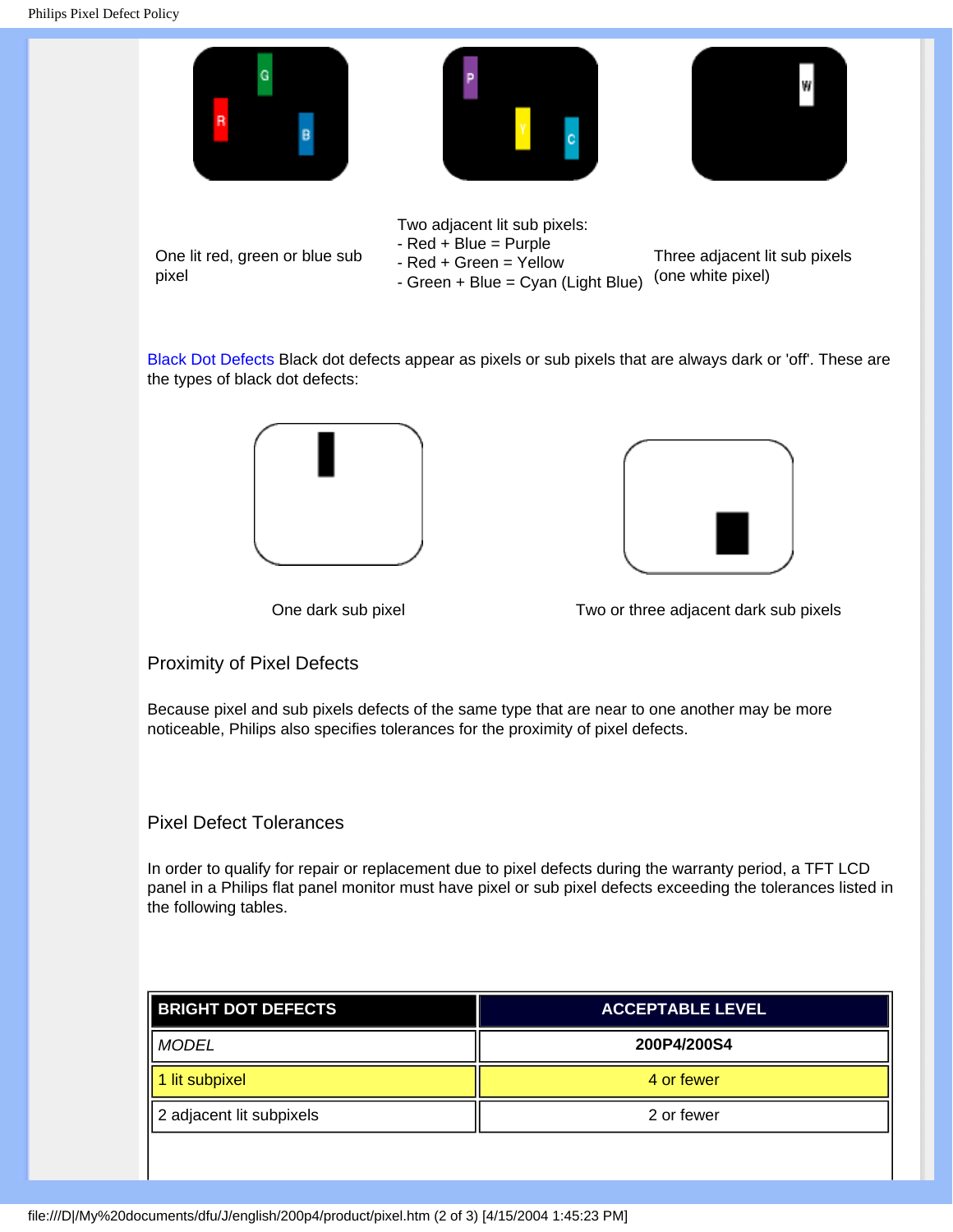| 3 adjacent lit subpixels (one white pixel) |               |
|--------------------------------------------|---------------|
| Distance between two bright dot defects*   | 15 mm or more |
| Total bright dot defects of all types      | 4 or fewer    |

| <b>BLACK DOT DEFECTS</b>                | <b>ACCEPTABLE LEVEL</b> |
|-----------------------------------------|-------------------------|
| <b>MODEL</b>                            | 200P4/200S4             |
| 1 dark subpixel                         | 4 or fewer              |
| 2 adjacent dark subpixels               | 2 or fewer              |
| 3 adjacent dark subpixels               | 0                       |
| Distance between two black dot defects* | 15 mm or more           |
| Total black dot defects of all types    | 4 or fewer              |

| <b>TOTAL DOT DEFECTS</b>                       | <b>ACCEPTABLE LEVEL</b> |
|------------------------------------------------|-------------------------|
| II MODEL                                       | 200P4/200S4             |
| Total bright or black dot defects of all types | 5 or fewer              |

*Note:* 

*\* 1 or 2 adjacent sub pixel defects = 1 dot defect*

*All Philips monitors are ISO13406-2 Compliant*

[RETURN TO TOP OF THE PAGE](#page-55-1)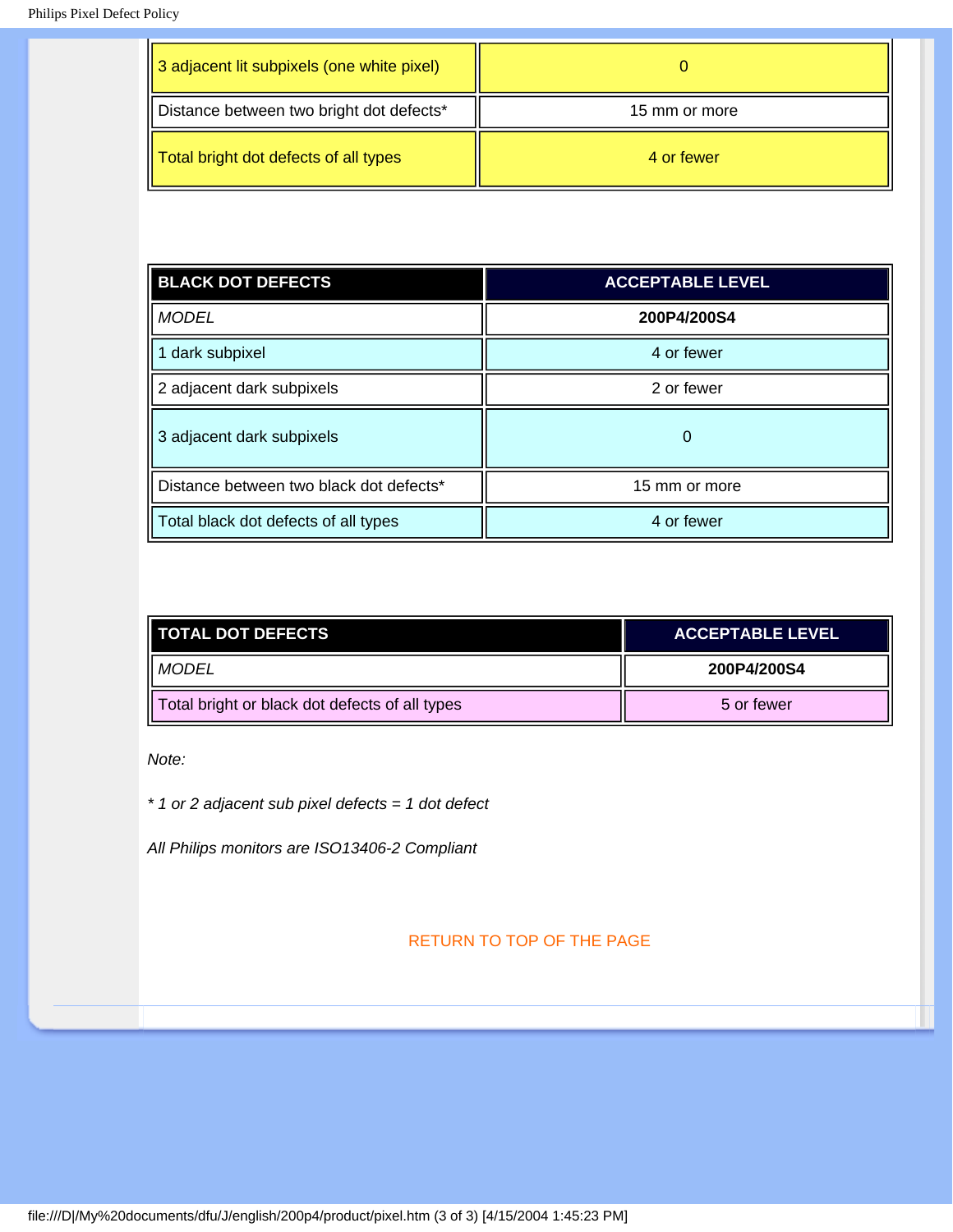<span id="page-58-0"></span>

### **Connect to PC**

Connect the power cord, DVI and audio cable to the back of the monitor firmly. (Philips has pre-connected VGA cable for the first installation.)



file:///D|/My%20documents/dfu/J/english/200p4/install/connect.htm (1 of 4) [4/15/2004 1:45:29 PM]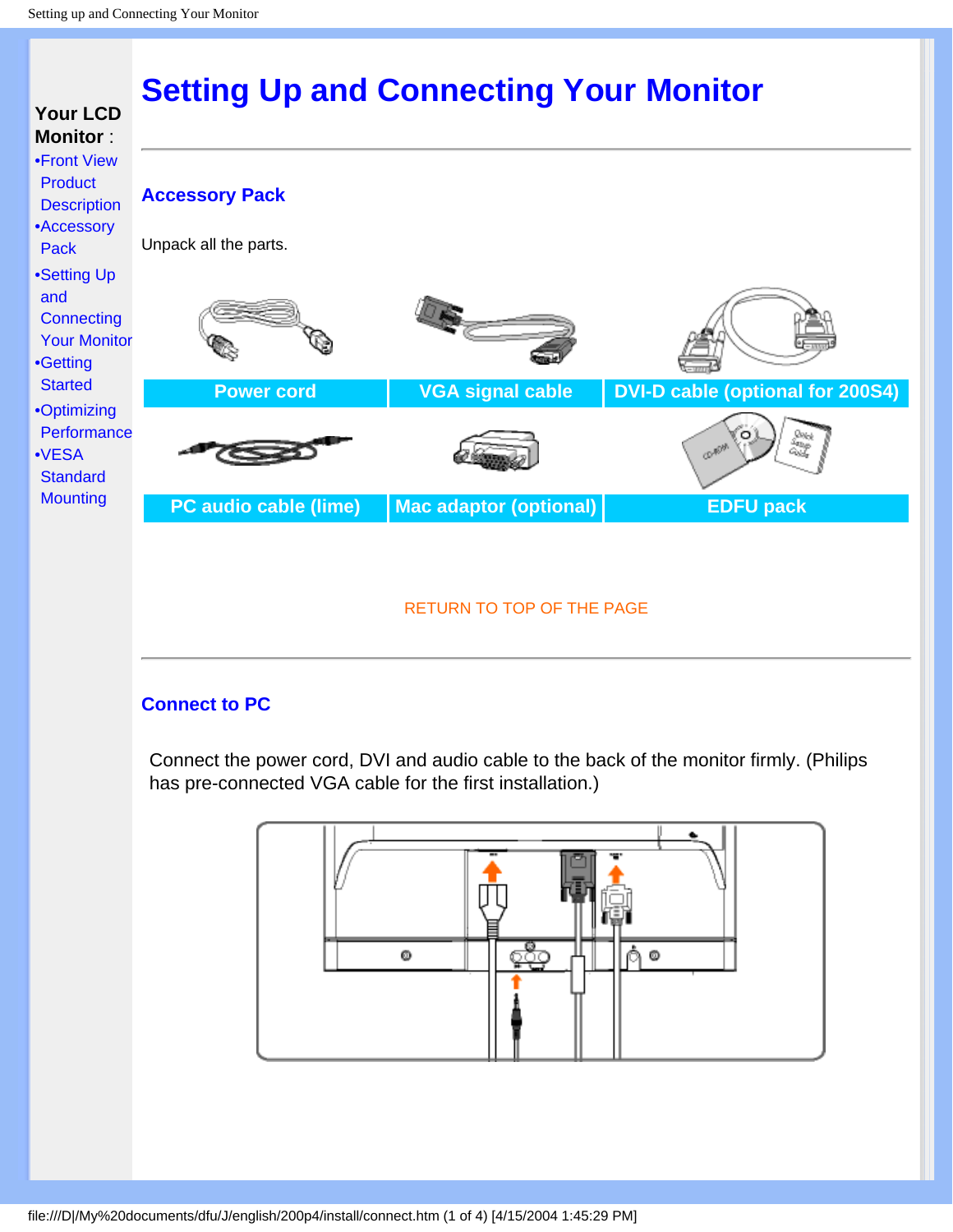If you use an Apple MacintoshTM, you need to connect the special Mac adapter to one end of the monitor signal cable.





Connect the cables to the back of your computer by following these steps:

- (a) Turn off your computer and unplug its power cord.
- (b) Connect the VGA or DVI cable to the video connector.
- (c) Connect the audio cable.
- (d) Plug the power cord of the computer and the monitor into a nearby outlet.
- (e) Turn on your computer and monitor. If the monitor displays an image, installation is complete.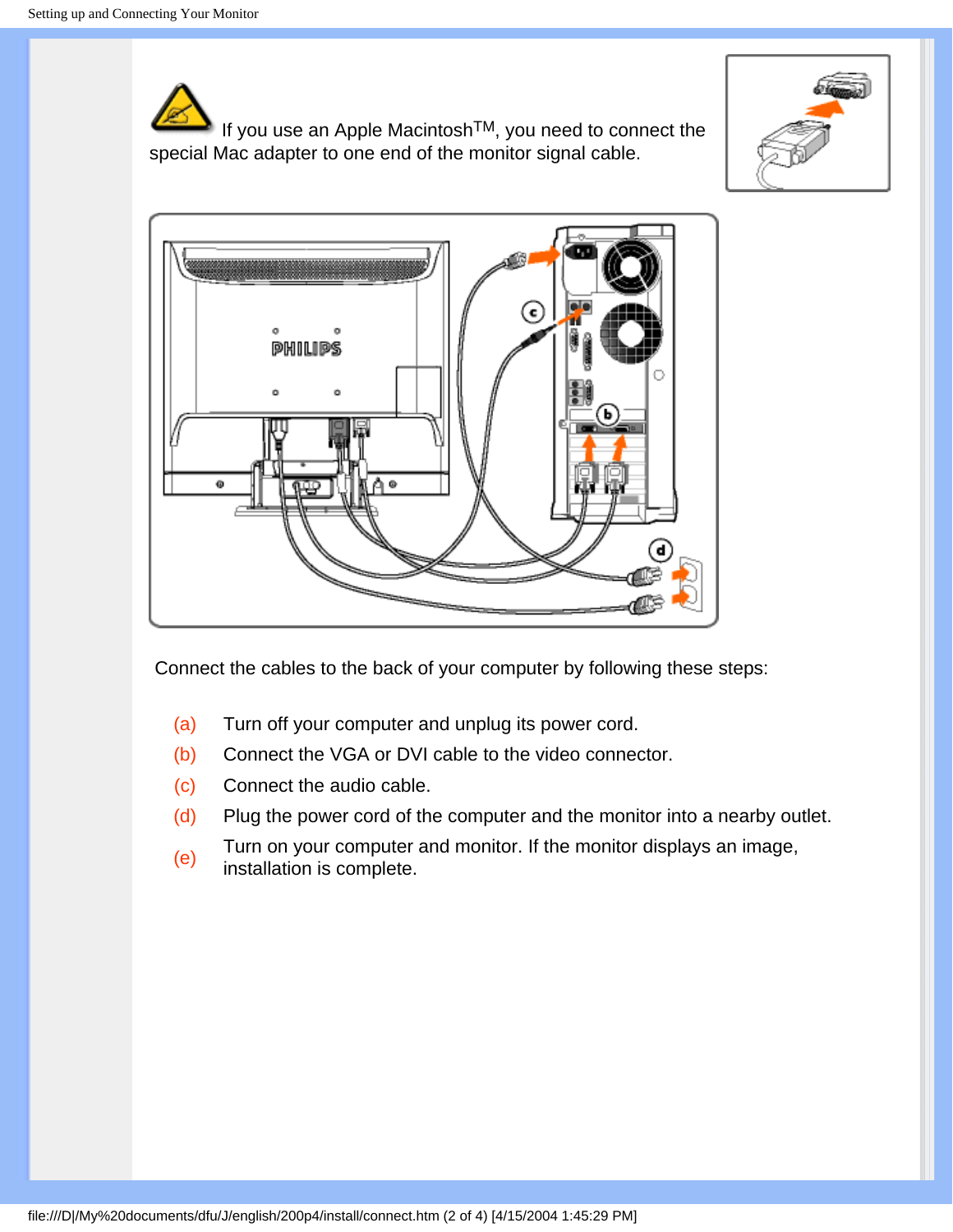### **Connect to DVD/VCR/VCD**



### **Connect to Earphone**

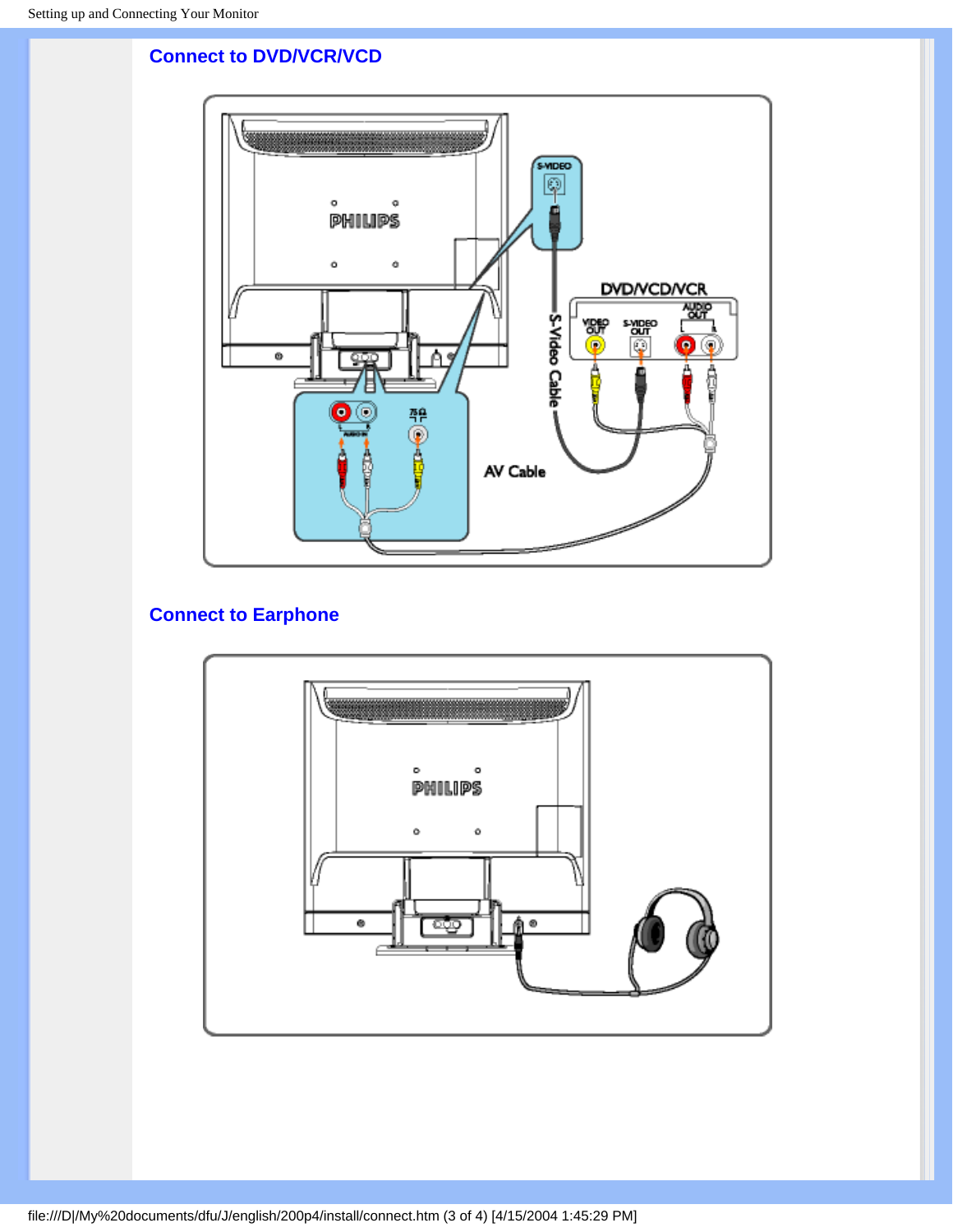Setting up and Connecting Your Monitor

RETURN TO TOP OF THE PAGE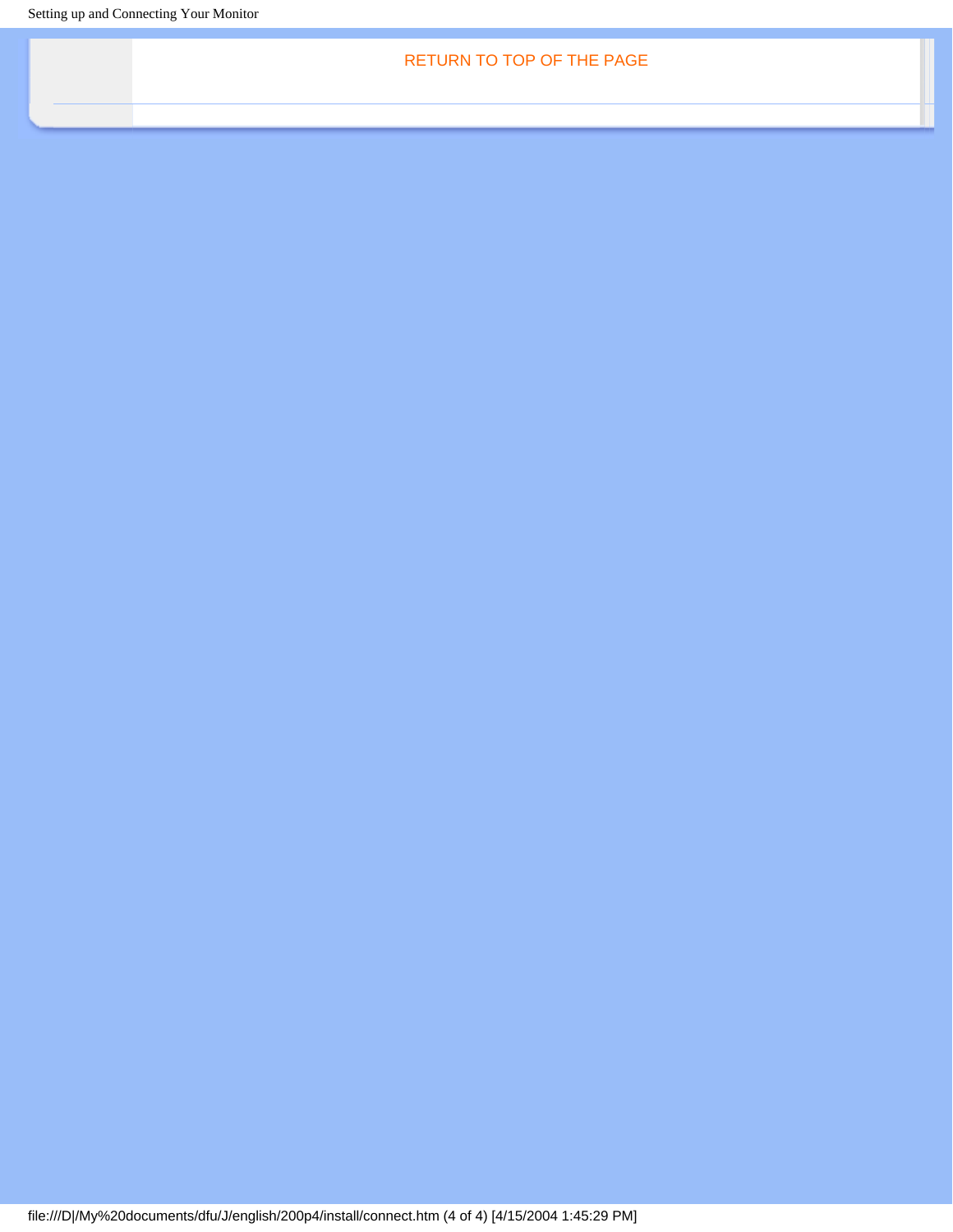## **VESA Standard Mounting**

### <span id="page-62-0"></span>**Your LCD Monitor** :

- [•](#page-62-0)[Front View](#page-13-0) [Product](#page-13-0)  **[Description](#page-13-0)** [•](#page-62-0) Accessory
- Pack
- [•](#page-62-0) Setting up and connecting your monitor
- [•](#page-62-0) [Getting](#page-64-0) **[Started](#page-64-0)**
- [•](#page-62-0) [Optimizing](#page-15-0)  **[Performance](#page-15-0)**

**1)** Place monitor face down on a safe surface.



**3)** Remove the base cover.



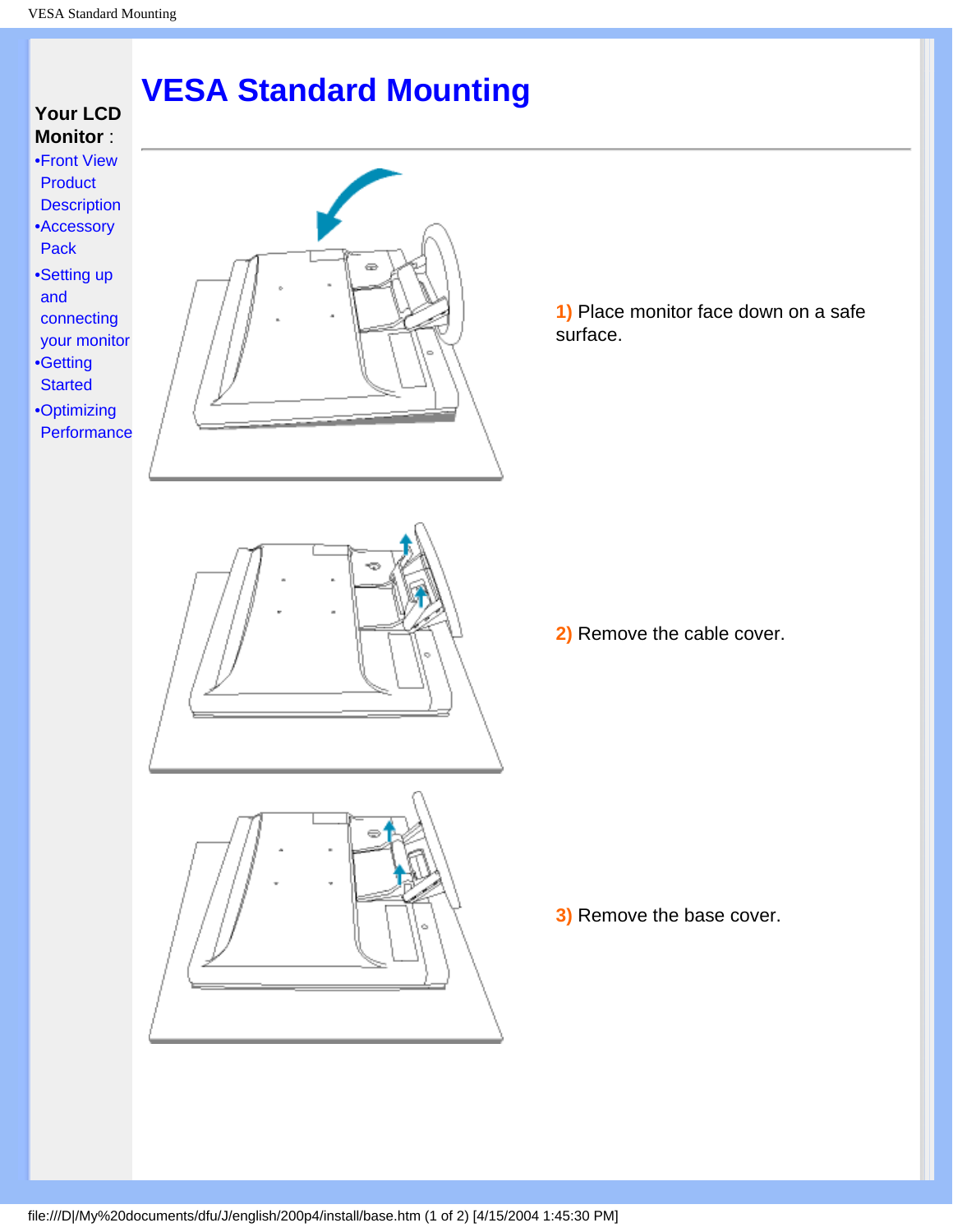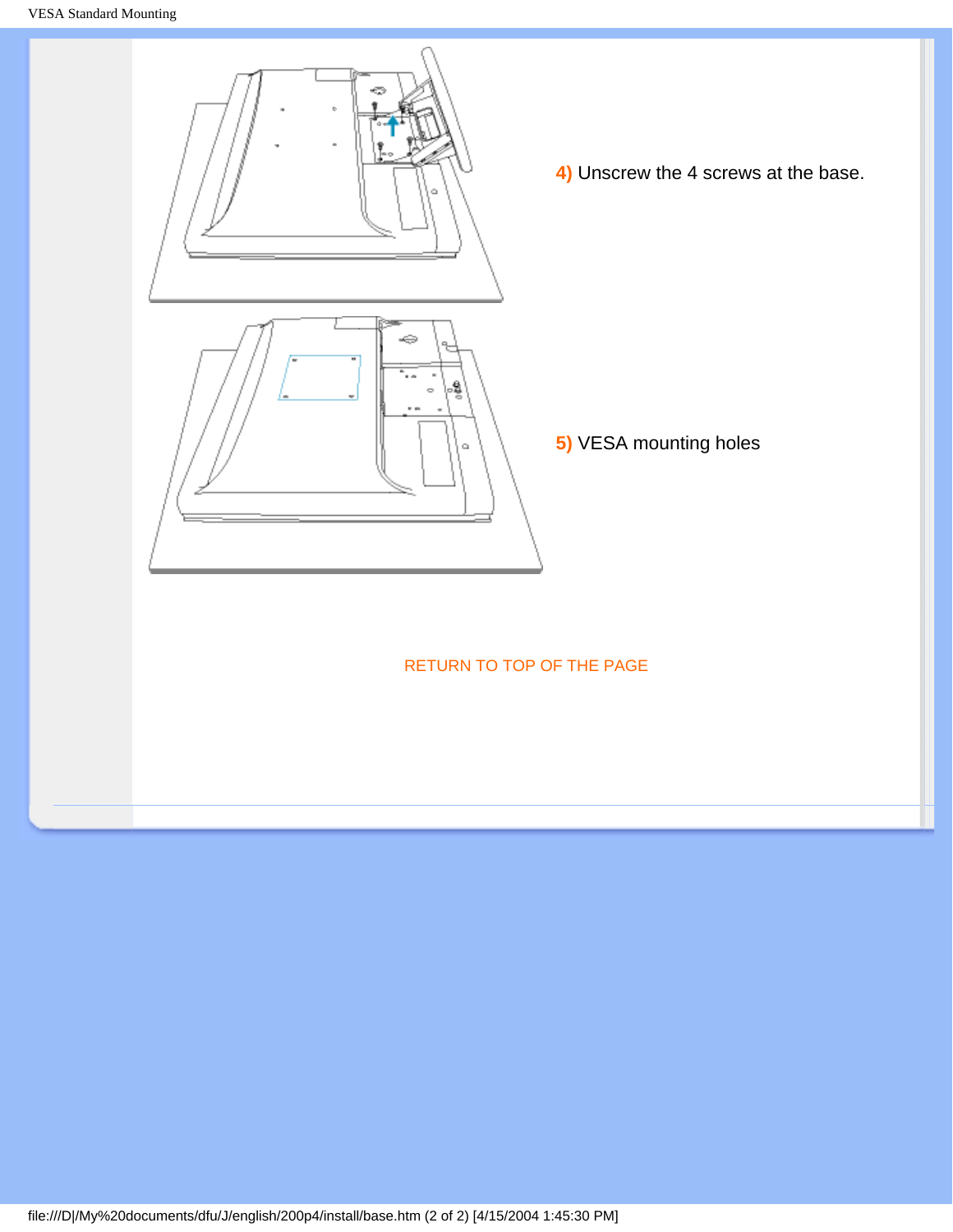#### <span id="page-64-0"></span>**Your LCD Monitor** : **Getting Started**

Getting Started

[•](#page-64-0)[Front View](#page-13-0)  **[Product](#page-13-0) [Description](#page-13-0)** [•](#page-64-0) Setting Up and **Connecting** Your Monitor **Use the information file ( .inf) for Windows® 95/98/2000/Me/XP or later**

[•](#page-64-0) Getting **Started** 

[•](#page-64-0) [Optimizing](#page-15-0)

**[Performance](#page-15-0)** 

The built-in VESA DDC2B feature in Philips Monitors supports Plug & Play requirements for Windows® 95/98/2000/Me/XP. This information file ( .inf) should be installed in order that your Philips monitor can be enabled from the 'Monitor' dialog box in Windows® 95/98/2000/Me/XP and the Plug & Play application can be activated. The installation procedure based on Windows® '95 OEM Release 2 , 98 , Me, XP and 2000 is specified as follows.

**For Windows® 95**

- 1. Start Windows® '95
- 2. Click on the 'Start' button, point to 'Settings', and then click on 'Control Panel'.
- 3. Double click on the 'Display' Icon.
- 4. Select the 'Settings' tab then click on 'Advanced...'.
- 5. Select the 'Monitor' button, point to 'Change...' then click on 'Have Disk...'.
- 6. Click on the 'Browse...' button, select the appropriate drive F: ( CD-ROM Drive) then click on the 'OK' button.
- 7. Click on the 'OK' button then select your monitor model and click on 'OK'.
- 8. Click on the 'Close' button.

#### **For Windows® 98**

- 1. Start Windows® 98
- 2. Click on the 'Start' button, point to 'Settings', and then click on 'Control Panel'.
- 3. Double click on the 'Display' Icon.
- 4. Select the 'Settings' tab then click on 'Advanced...'.
- 5. Select the 'Monitor' button, point to 'Change...' then click on 'Next'
- 6. Select 'Display a list of all the drivers in a specific location, so you can choose the driver you want.' then click on 'Next' and then click on 'Have Disk...'.
- 7. Click on the 'Browse...' button, select the appropriate drive F: ( CD-ROM Drive) then click on the 'OK' button.
- 8. Click on the 'OK' button then select your monitor model and click on the 'Next' button.
- 9. Click on the 'Finish' button then the 'Close' button.

#### **For Windows® Me**

- 1. Start Windows® Me
- 2. Click on the 'Start' button, point to 'Settings', and then click on 'Control Panel'.
- 3. Double click on the 'Display' Icon.
- 4. Select the 'Settings' tab then click on 'Advanced...'.
- 5. Select the 'Monitor' button, then click on 'Change...' button.
- 6. Select 'Specify the location of the driver(Advanced)' and click on the 'Next' button.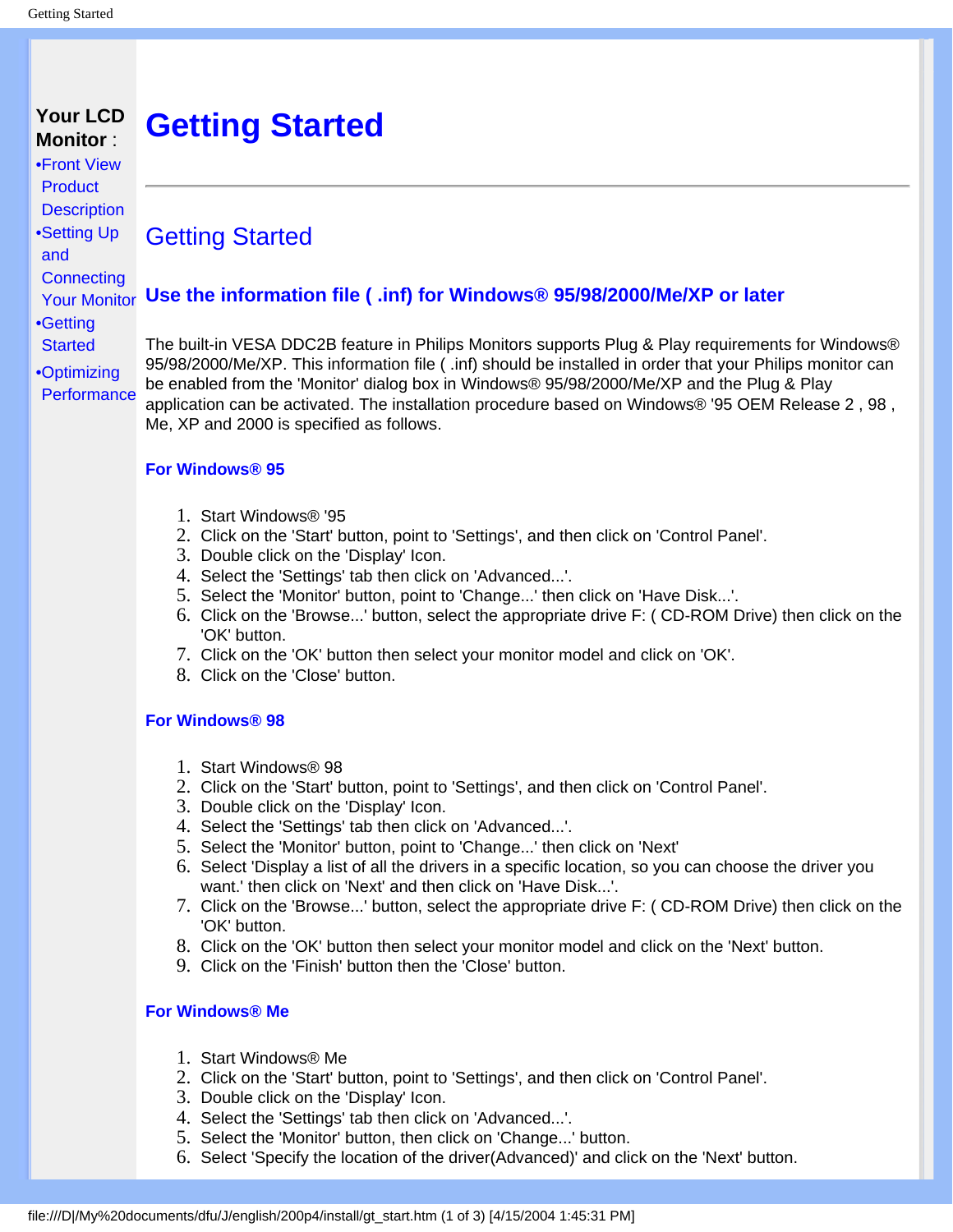- 7. Select 'Display a list of all the drivers in a specific location, so you can choose the driver you want', then click on 'Next' and then click on 'Have Disk...'.
- 8. Click on the 'Browse...' button, select the appropriate drive F: ( CD-ROM Drive) then click on the 'OK' button.
- 9. Click on the 'OK' button, select your monitor model and click on the 'Next' button.
- 10. Click on 'Finish' button then the 'Close' button.

#### **For Windows® 2000**

- 1. Start Windows® 2000
- 2. Click on the 'Start' button, point to 'Settings', and then click on 'Control Panel'.
- 3. Double click on the 'Display' Icon.
- 4. Select the 'Settings' tab then click on 'Advanced...'.
- 5. Select 'Monitor'

- If the 'Properties' button is inactive, it means your monitor is properly configured. Please stop installation.

- If the 'Properties' button is active. Click on 'Properties' button. Please follow the steps given below.

- 6. Click on 'Driver' and then click on 'Update Driver...' then click on the 'Next' button.
- 7. Select 'Display a list of the known drivers for this device so that I can choose a specific driver', then click on 'Next' and then click on 'Have disk...'.
- 8. Click on the 'Browse...' button then select the appropriate drive F: ( CD-ROM Drive).
- 9. Click on the 'Open' button, then click on the 'OK' button.
- 10. Select your monitor model and click on the 'Next' button.
- 11. Click on the 'Finish' button then the 'Close' button. If you can see the 'Digital Signature Not Found' window, click on the 'Yes' button.

#### **For Windows® XP**

- 1. Start Windows® XP
- 2. Click on the 'Start' button and then click on 'Control Panel'.
- 3. Select and click on the category 'Printers and Other Hardware'
- 4. Click on the 'Display' Item.
- 5. Select the 'Settings' tab then click on the 'Advanced' button.
- 6. Select 'Monitor' tab - If the 'Properties' button is inactive, it means your monitor is properly configured. Please stop installation.

- If the 'Properties' button is active, click on 'Properties' button. Please follow the steps below.

- 7. Click on the 'Driver' tab and then click on 'Update Driver...' button.
- 8. Select the 'Install from a list or specific location [advanced]' radio button and then click on the 'Next' button.
- 9. Select the 'Don't Search. I will choose the driver to install' radio button. Then click on the 'Next' button.
- 10. Click on the 'Have disk...' button, then click on the 'Browse...' button and then select the appropriate drive F: (CD-ROM Drive).
- 11. Click on the 'Open' button, then click the 'OK' button.
- 12. Select your monitor model and click on the 'Next' button. - If you can see the 'has not passed Windows® Logo testing to verify its compatibility with Windows® XP' message, please click on the 'Continue Anyway' button.
- 13. Click on the 'Finish' button then the 'Close' button.
- 14. Click on the 'OK' button and then the 'OK' button again to close the Display\_Properties dialog box.

If your Windows® 95/98/2000/Me/XP version is different or you need more detailed installation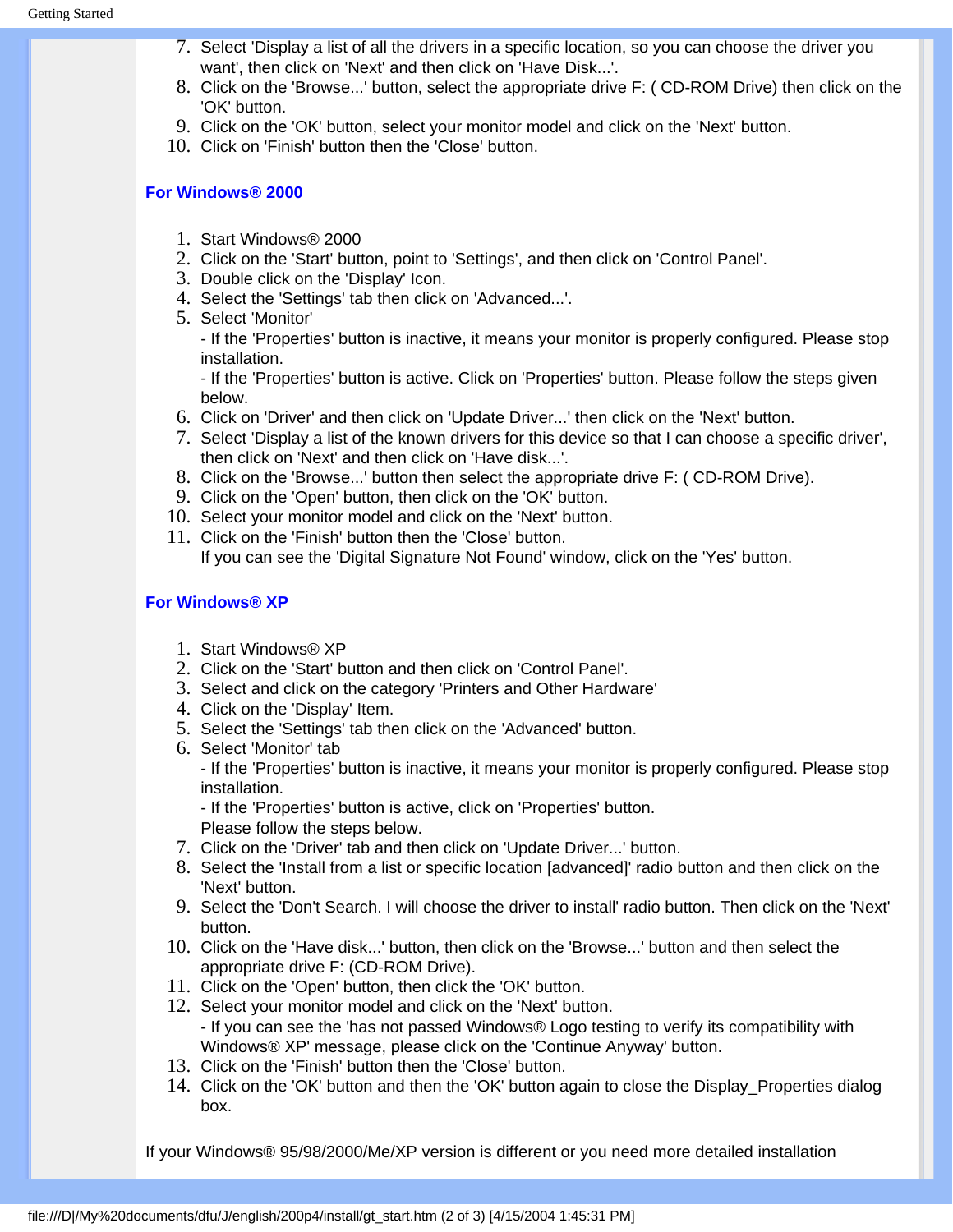Getting Started

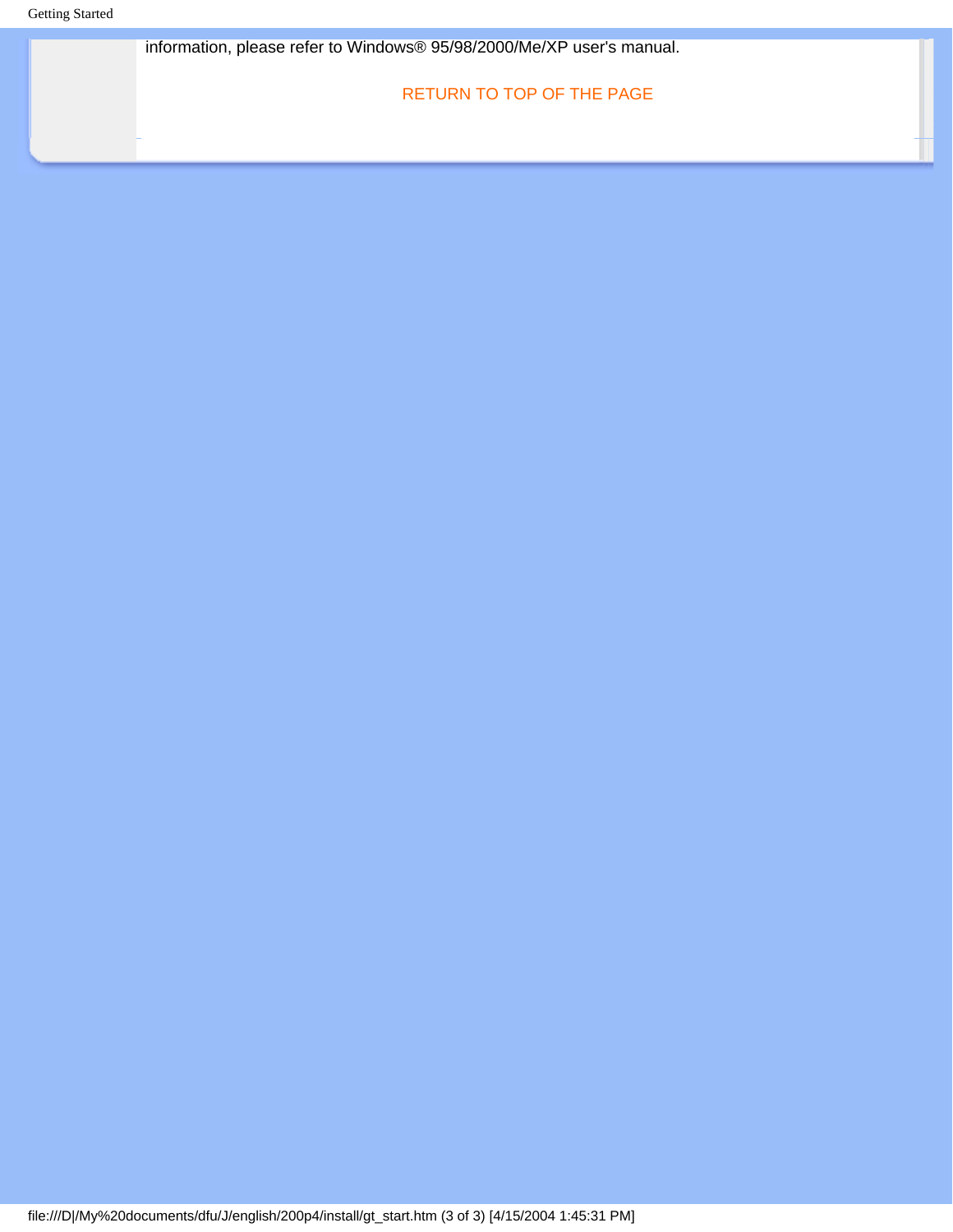## **Your Philips F1rst Choice Warranty**

#### **Thank you for purchasing this Philips monitor.**



All Philips monitors are designed and manufactured to high standards and deliver highquality performance, ease of use and ease of installation. Should you encounter any difficulties while installing or using this product, please contact the Philips helpdesk directly to benefit from your Philips F1rst Choice Warranty. This three-year service warranty entitles you to a swap model on-site if your monitor turns out to be faulty or defective. Philips aims at a swap within 48 hours of your call being received.

#### **What is covered?**

The Philips F1rst Choice Warranty applies within Andorra, Austria, Belgium, Cyprus, Denmark, France, Germany, Greece, Finland, Ireland, Italy, Liechtenstein, Luxembourg, Monaco, the Netherlands, Norway, Portugal, Sweden, Switzerland, Spain and the United Kingdom and only for monitors originally designed, manufactured, approved and/or authorized for usage within these countries.

Warranty coverage begins as from the day you buy your monitor. *For three years thereafter,* your monitor will be swapped by at least an equivalent monitor in case of defects provided for under the warranty coverage.

The swap monitor remains yours and Philips keeps the defective/original monitor. For the swap monitor the warranty period remains equal to that of your original monitor, being 36 months as from the purchase date of your original monitor.

#### **What is excluded?**

The Philips F1rst Choice Warranty applies provided the product is handled properly for its intended use, in accordance with its operating instructions and upon presentation of the original invoice or cash receipt, indicating the date of purchase, dealer's name and model and production number of the product.

The Philips F1rst Choice Warranty may not apply if:

- The documents have been altered in any way or made illegible;
- The model or production number on the product has been altered, deleted, removed or made illegible;
- Repairs or product modifications and alterations have been executed by unauthorized service organizations or persons;
- Damage is caused by accidents including but not limited to lightning, water or fire, misuse or neglect;
- Reception problems caused by signal conditions or cable or antenna systems outside the unit;
- Defects caused by abuse or misuse of the monitor;
- Product requires modification or adaptation to enable it to comply with local or national technical standards, which apply in countries for which the product was not originally designed, manufactured, approved and/or authorized. Therefore always check whether a product can be used in a specific country.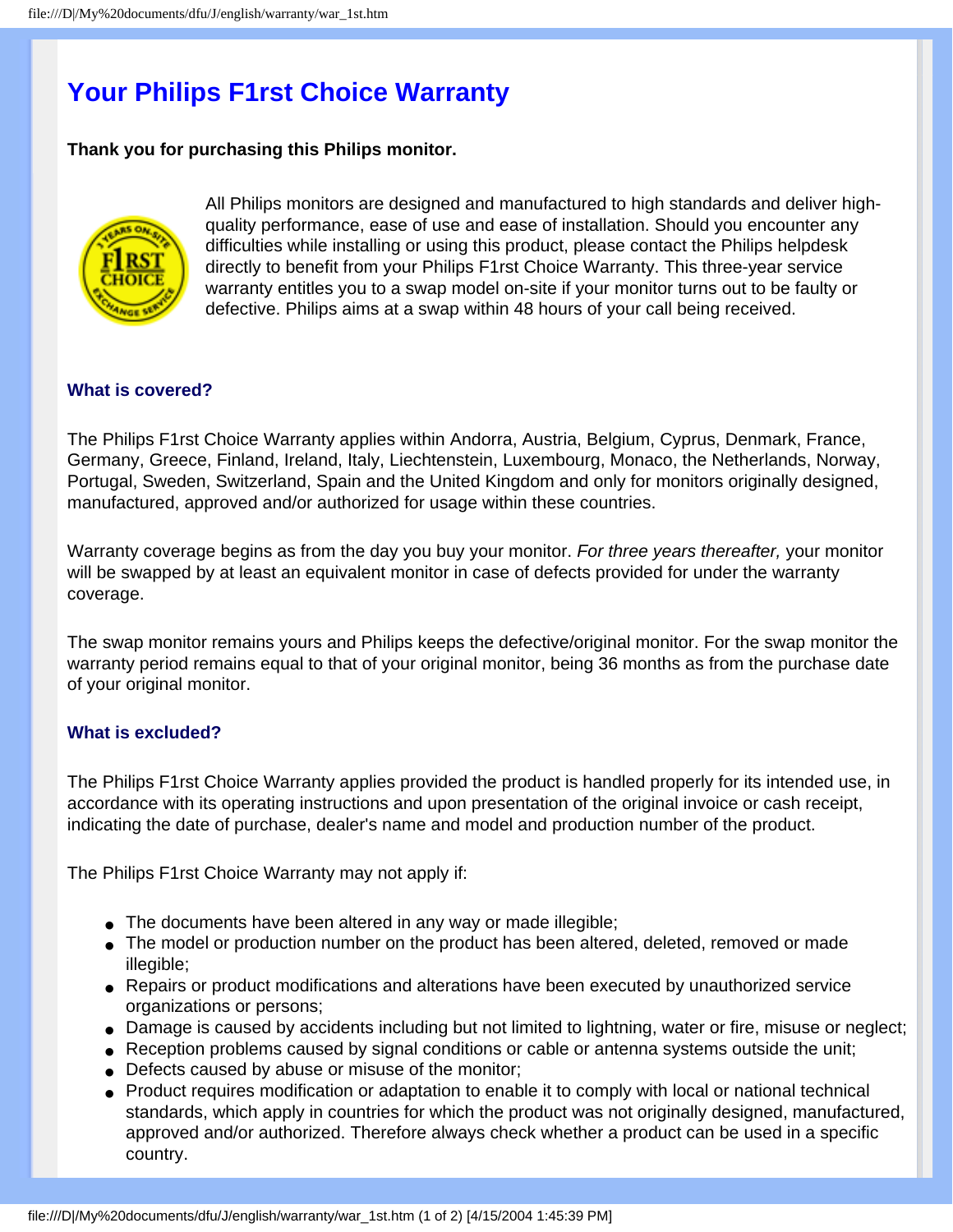● Note that products that are not originally designed, manufactured, approved and/or authorized for usage within the Philips F1rst Choice countries, do not apply to the Philips F1rst Choice Warranty. In these cases the Philips global warranty terms are valid.

#### **Just a phone call away**

In order to avoid unnecessary inconvenience, we advise you to read the operating instructions carefully before contacting the Philips helpdesk.

To solve your problem quickly, please prepare the following details before contacting the Philips helpdesk:

- Philips type number
- Philips serial number
- Purchase date (copy of purchase may be required)
- PC environment Processor:
	- ❍ 286/386/486/Pentium Pro/Internal memory
	- ❍ Operating system (Windows, DOS, OS/2, MAC)
	- ❍ Fax/Modem/Internet program?
- Other cards installed

Having the following information available will also help speed up the process:

- Your proof of purchase indicating: date of purchase, dealer name, model and product serial number.
- The full address to which the faulty monitor has to be collected and the swap model should be delivered.

Philips' customer help desks are located worldwide. You can contact Philips Monday - Friday from 08.00 - 20.00 hrs Central European Time (CET) and on Saturdays and Sundays from 10.00 to 18.00 hrs CET by using one of the helpdesk telephone numbers. Click here to access the [F1rst Choice Contact Information.](#page-74-0) Or you can reach us via:

Website: *[http://www.philips.com](http://www.philips.com/)*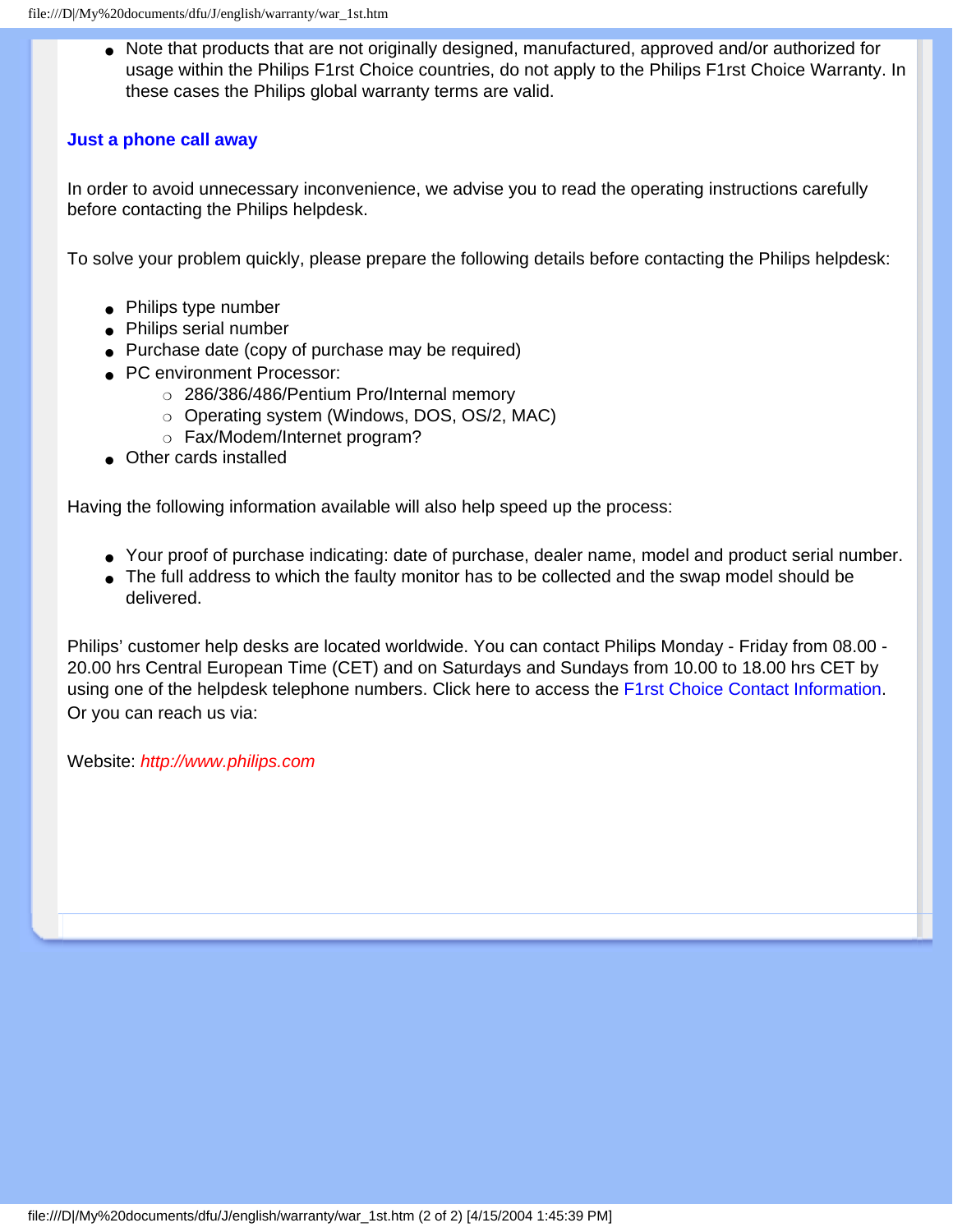## **Your International Guarantee**

Dear Customer,

Thank you for purchasing this Philips product which has been designed and manufactured to the highest quality standards.

If, unfortunately, something should go wrong with this product Philips guarantees free of charge labor and replacement parts irrespective of the country where it is repaired during a period of 12 months from date of purchase. This international Philips guarantee complements the existing national guarantee obligations to you of dealers and Philips in the country of purchase and does not affect your statutory rights as a customer.

The Philips guarantee applies provided the product is handled properly for its intended use, in accordance with its operating instructions and upon presentation of the original invoice or cash receipt, indicating the date of purchase, dealer's name and model and production number of the product.

The Philips guarantee may not apply if:

- the documents have been altered in any way or made illegible;
- the model or production number on the product has been altered, deleted, removed or made illegible;
- repairs or product modifications and alterations have been executed by unauthorized service organizations or persons;
- damage is caused by accidents including but not limited to lightning, water or fire, misuse or neglect.

Please note that the product is not defective under this guarantee in the case where modifications become necessary in order for the product to comply with local or national technical standards which apply in countries for which the product was not originally designed and/or manufactured. Therefore always check whether a product can be used in a specific country.

In case your Philips product is not working correctly or is defective, please contact your Philips dealer. In the event you require service whilst in another country a dealer address can be given to you by the Philips Consumer Help Desk in that country, the telephone and fax number of which can be found in the relevant part of this booklet.

In order to avoid unnecessary inconvenience, we advise you to read the operating instructions carefully before contacting your dealer. If you have questions which your dealer cannot answer or any related question please contact the [Philips Consumer Information Centers](#page-75-0) or via:

Website: *[http://www.philips.com](http://www.philips.com/)*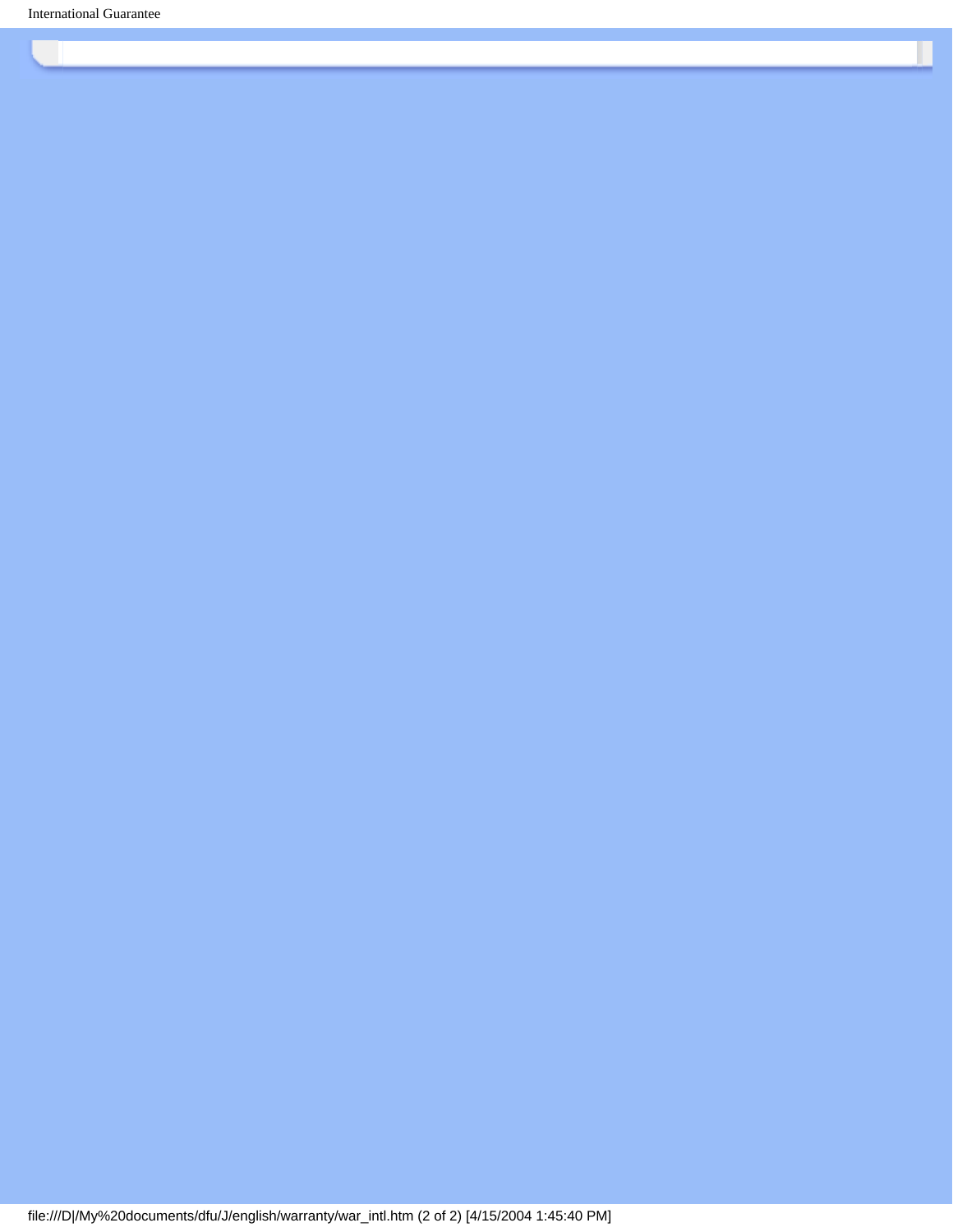# **LIMITED WARRANTY (Computer Monitor)**

**Click here to access the [Warranty Registration Card.](file:///D|/My%20documents/dfu/J/english/download/card.pdf)**

### **Three Years Free Labor / Three Years Free Service on Parts / One Year Exchange\***

*\*Product will be exchanged with a new or renewed to original specifications unit within two business days for the first year. This product must be shipped in at your expense for service during years two and three.*

#### WHO IS COVERED?

You must have proof of purchase to receive warranty service. A sales receipt or other document showing that you purchased the product is considered proof of purchase. Attach it to this owner's manual and keep both nearby.

#### WHAT IS COVERED?

Warranty coverage begins the day you buy your product. *For three years thereafter,* all parts will be repaired or replaced, and labor is free. *After three years from the day of purchase,* you pay for the replacement or repair of all parts, and for all labor charges.

All parts, including repaired and replaced parts, are covered only for the original warranty period. When the warranty on the original product expires, the warranty on all replaced and repaired products and parts also expires.

#### **WHAT IS EXCLUDED?**

Your warranty does not cover:

- labor charges for installation or setup of the product, adjustment of customer controls on the product, and installation or repair of antenna systems outside of the product.
- product repair and/or part replacement because of misuse, accident, unauthorized repair or other cause not within the control of Philips Consumer Electronics.
- reception problems caused by signal conditions or cable or antenna systems outside the unit.
- a product that requires modification or adaptation to enable it to operate in any country other than the country for which it was designed, manufactured, approved and/or authorized, or repair of products damaged by these modifications.
- incidental or consequential damages resulting from the product. (Some states do not allow the exclusion of incidental or consequential damages, so the above exclusion may not apply to you.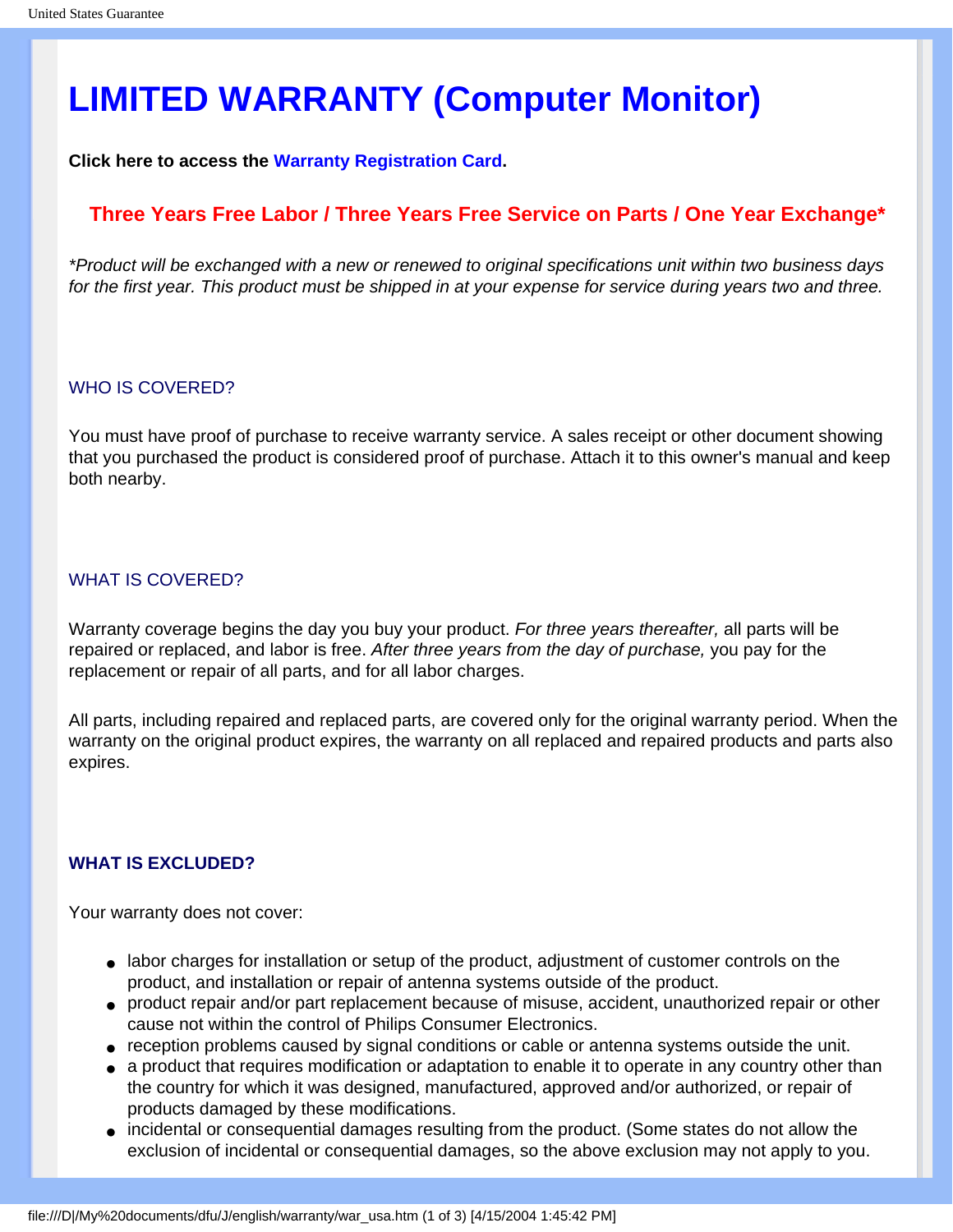- This includes, but is not limited to, prerecorded material, whether copyrighted or not copyrighted.)
- a product used for commercial or institutional purposes.

## **Where IS SERVICE AVAILABLE?**

Warranty service is available in all countries where the product is officially distributed by Philips Consumer Electronics. In countries where Philips Consumer Electronics does not distribute the product, the local Philips service organization will attempt to provide service (although there may be a delay if the appropriate spare parts and technical manual(s) are not readily available).

## **Where CAN I GET MORE INFORMATION?**

For more information, contact the Philips Customer Care Center by calling (877) 835-1838 (U.S.A. customers only) or *(402) 536-4171*.

## *Before Requesting Service...*

Please check your owner's manual before requesting service. Adjustments of the controls discussed there may save you a service call.

# **TO GET WARRANTY SERVICE IN U.S.A., PUERTO RICO OR U.S. VIRGIN ISLANDS...**

Contact the Philips Customer Care Center phone number listed below for product assistance and procedures for servicing:

*Philips Customer Care Center* 

## *(877) 835-1838 or (402) 536-4171*

*(In U.S.A., Puerto Rico and U.S. Virgin Islands, all implied warranties, including implied warranties of merchantability and fitness for a particular purpose, are limited in duration to the duration of this express warranty. But, because some states do not allow limitations on how long an implied warranty may last, this limitation may not apply to you.)*

# **TO GET WARRANTY SERVICE IN CANADA...**

Please contact Philips at:

*(800) 479-6696*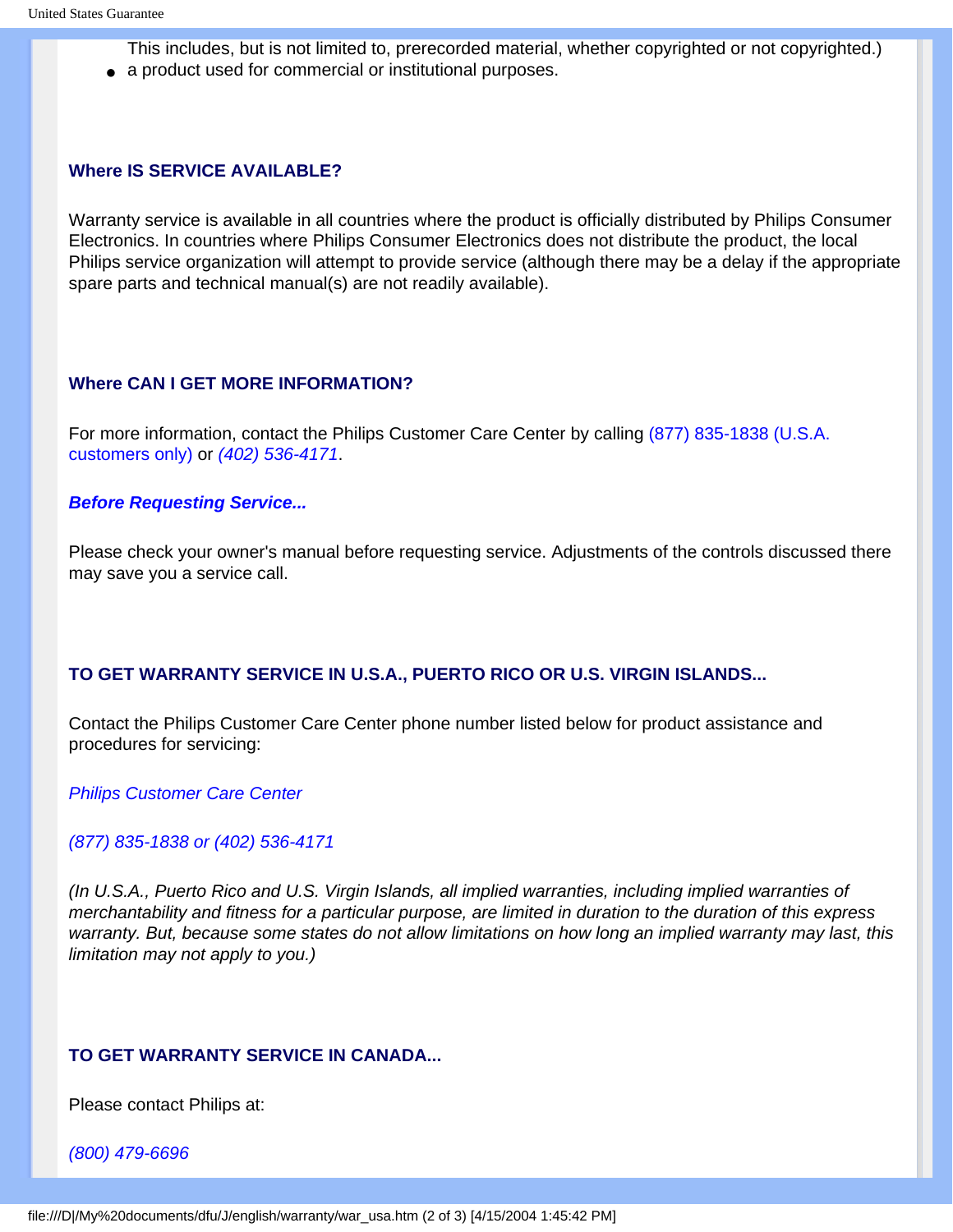Three years free parts and three years free labor will be provided at Philips Canada depot or any one of its authorized service centers.

(In Canada, this warranty is given in lieu of all other warranties. No other warranties are expressed or implied, including any implied warranties of merchantability or fitness for a particular purpose. Philips is not liable under any circumstances for any direct, indirect, special, incidental or consequential damages, howsoever incurred, even if notified of the possibility of such damages.)

**REMEMBER... Please record the model and serial numbers found on the product below.** 

| $MODFI$ #<br>- ' ' ' |  |  |
|----------------------|--|--|
|                      |  |  |
|                      |  |  |
| <b>SERIAL#</b>       |  |  |

*This warranty gives you specific legal rights. You may have other rights which vary from state/province to state/province.*

Philips Customer Care Center, P. O. Box 2976, Longview, TX 75601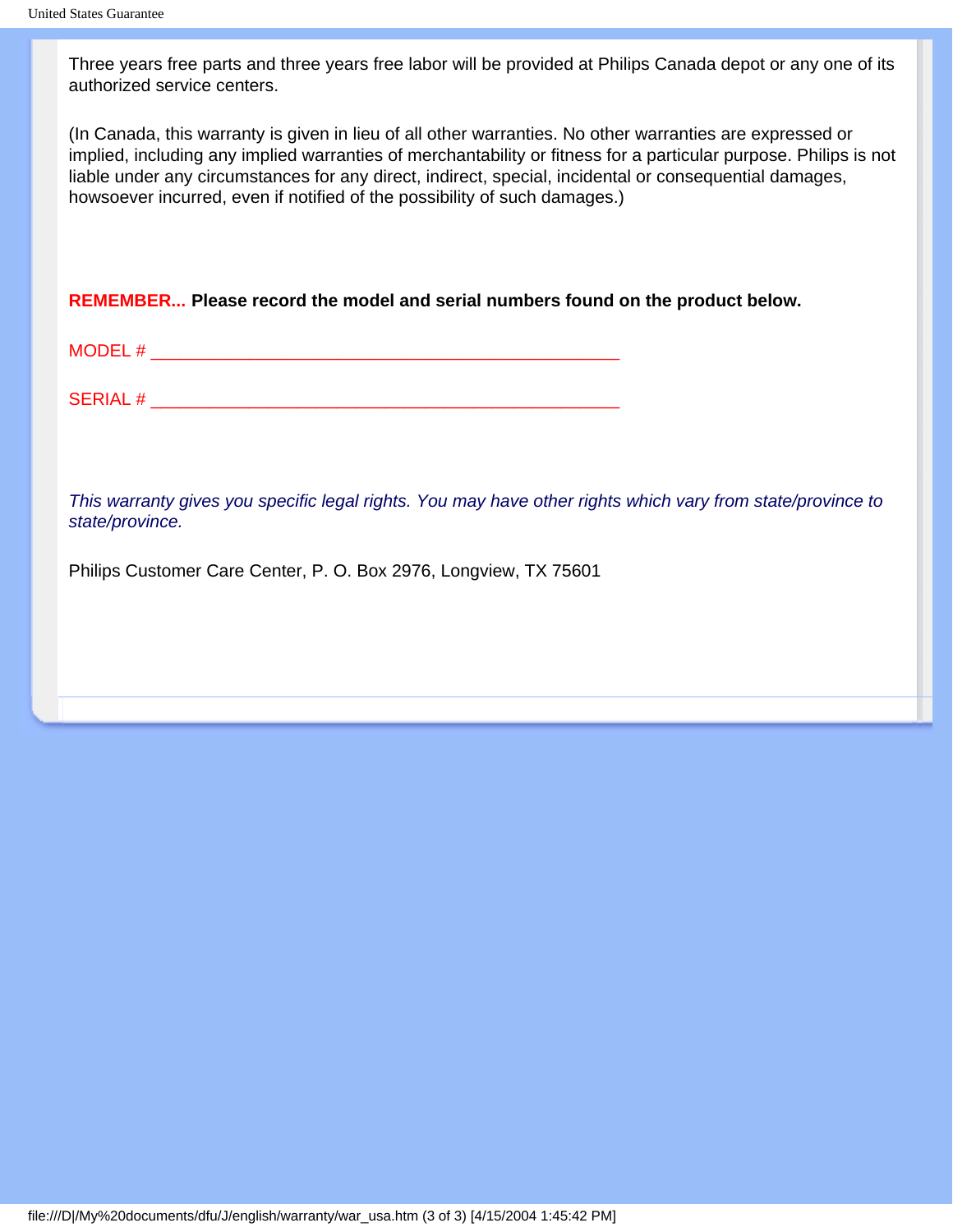# **F1rst Choice Contact Information**

# Telephone numbers:

| Austria        | 01 546 575 603  | Luxembourg         | 026 84 3000    |
|----------------|-----------------|--------------------|----------------|
| Belgium        | 02 275 0701     | <b>Netherlands</b> | 053 482 9800   |
| Cyprus (Greek) | 800 92256       | Norway             | 22 70 82 50    |
| <b>Denmark</b> | 35 25 87 61     | Portugal           | 0800 831 363   |
| France         | 03 8717 0033    | Sweden             | 08 632 0016    |
| Germany        | 0696 698 4712   | Switzerland        | 02 23 10 21 16 |
| Greece         | 00800 3122 1223 | Spain              | 09 17 45 62 46 |
| Finland        | 09 2290 1908    | United Kingdom     | 0207 949 0069  |
| Ireland        | 01 601 1161     |                    |                |
| Italy          | 02 48 27 11 53  |                    |                |

| Luxembourg     | 026 84 3000    |  |  |
|----------------|----------------|--|--|
| Netherlands    | 053 482 9800   |  |  |
| Norway         | 22 70 82 50    |  |  |
| Portugal       | 0800 831 363   |  |  |
| Sweden         | 08 632 0016    |  |  |
| Switzerland    | 02 23 10 21 16 |  |  |
| Spain          | 09 17 45 62 46 |  |  |
| United Kingdom | 0207 949 0069  |  |  |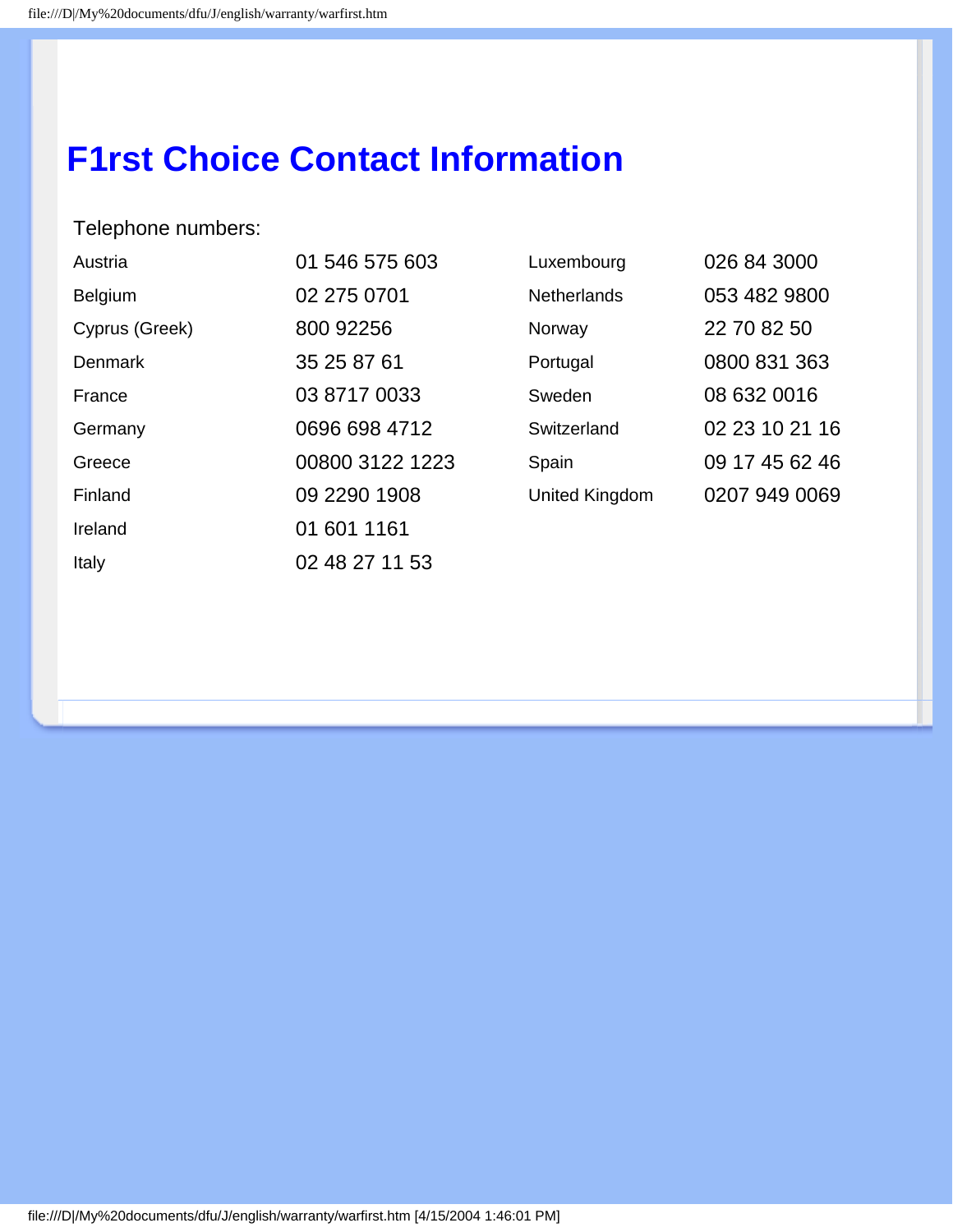# <span id="page-75-2"></span>**Consumer Information Centers**

[Antilles](#page-76-0) • [Argentina](#page-76-1) • [Australia](#page-78-0) • [Bangladesh](#page-79-0) • [Brasil](#page-77-0) • [Canada](#page-78-1) • [Chile](#page-77-1) • [China](#page-79-1) • [Colombia](#page-77-2) • [Czech Republic](#page-75-0) • [Dubai](#page-83-0) • [Egypt](#page-83-1) • [Hong Kong](#page-80-0) • [Hungary](#page-75-1) • [India](#page-80-1) • [Indonesia](#page-80-2) • [Korea](#page-81-0) • [Malaysia](#page-81-1) • [Mexico](#page-77-3) • [Morocco](#page-82-0) • [New Zealand](#page-79-2) • [Pakistan](#page-81-2) • [Paraguay](#page-77-4) • [Peru](#page-78-2) • [Philippines](#page-81-3) • [Poland](#page-75-2) • [Russia](#page-76-2) • [Singapore](#page-82-1) • [Slovakia](#page-75-3) • [Slovenia](#page-76-3) • [South Africa](#page-82-2) • [Taiwan](#page-82-3) • [Thailand](#page-82-4) • [Turkey](#page-76-4) • [Uruguay](#page-78-3) • [Venezuela](#page-78-4)

# Eastern Europe

#### <span id="page-75-0"></span>CZECH REPUBLIC

Xpectrum Lužná 591/4 CZ - 160 00 Praha 6 Phone: 800 100 697 Email:info@xpectrum.cz www.xpectrum.cz

#### <span id="page-75-1"></span>**HUNGARY**

Serware Szerviz Vizimolnár u. 2-4 HU - 1031 Budapest Phone: +36 1 2426331 Email: inbox@serware.hu www.serware.hu

#### <span id="page-75-3"></span>**SLOVAKIA**

Datalan Servisne Stredisko Puchovska 8 SK - 831 06 Bratislava Phone: +421 2 49207155 Email: servis@datalan.sk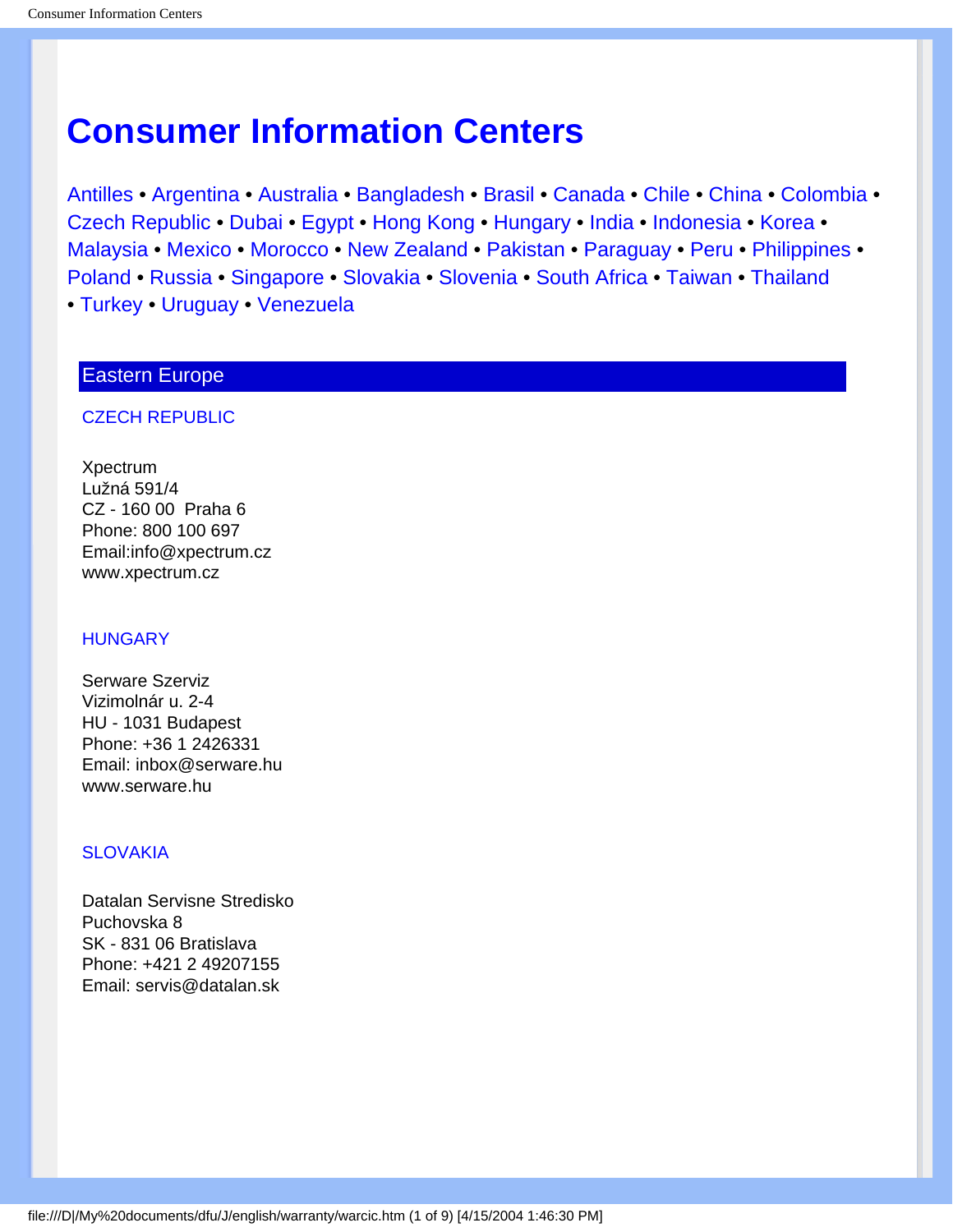# <span id="page-76-3"></span>**SLOVENIA**

PC HAND Brezovce 10 SI - 1236 Trzin Phone: +386 1 530 08 24 Email: servis@pchand.si

# POLAND

**Zolter** ul.Zytnia 1 PL - 05-500 Piaseczno Phone:+48 22 7501766 Email: servmonitor@zolter.com.pl www.zolter.com.pl

## <span id="page-76-2"></span>RUSSIA

Phone: +7 095 961-1111 Phone: 8-800-200-0880 Web-site: www.philips.ru

## <span id="page-76-4"></span>**TURKEY**

Türk Philips Ticaret A.S. Yukari Dudullu Org.San.Bolgesi 2.Cadde No:22 34776-Umraniye/Istanbul Phone: (0800)-261 33 02

# <span id="page-76-0"></span>Latin America

## ANTILLES

<span id="page-76-1"></span>Philips Antillana N.V. Kaminda A.J.E. Kusters 4 Zeelandia, P.O. box 3523-3051 Willemstad, Curacao Phone: (09)-4612799 Fax : (09)-4612772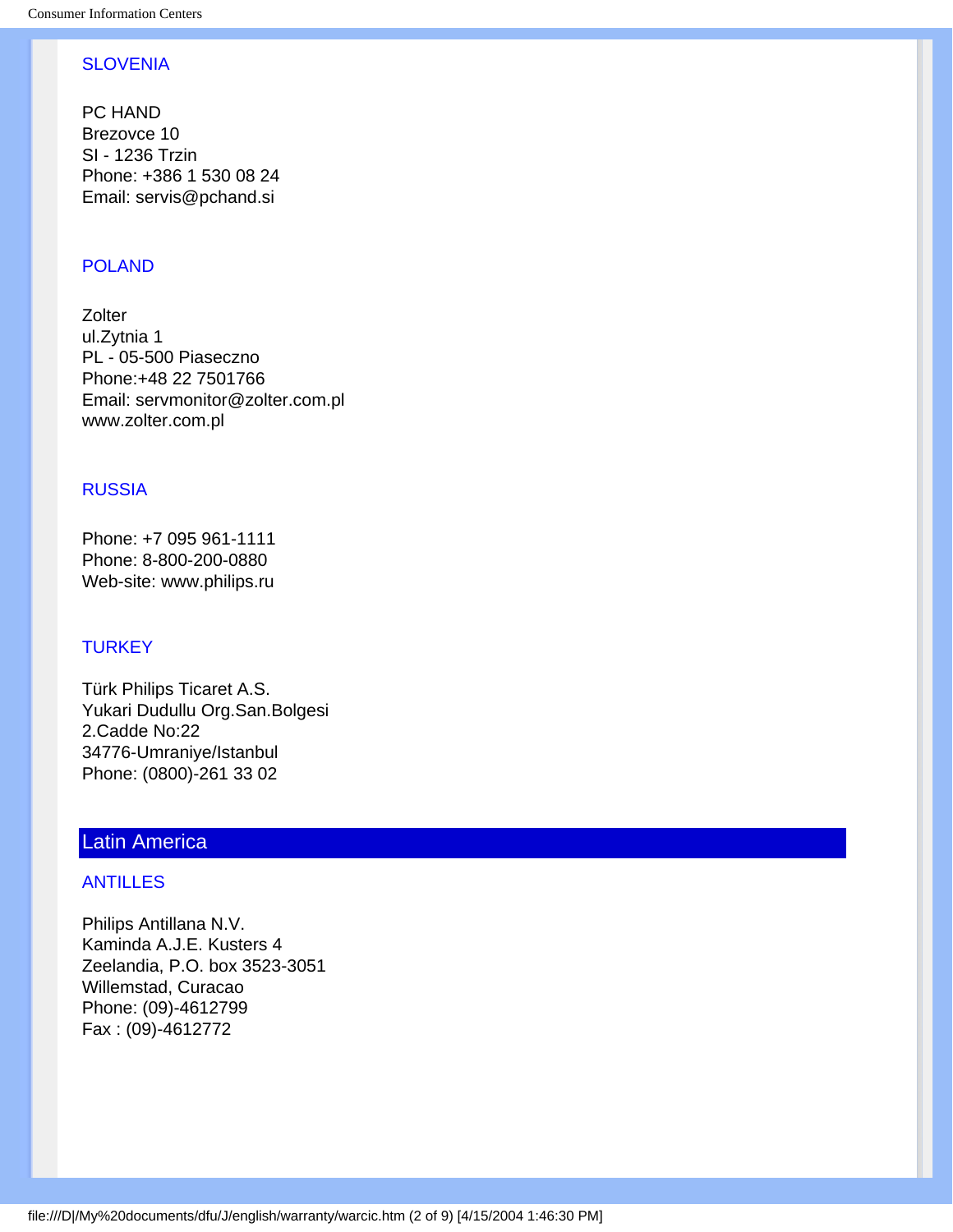## ARGENTINA

Philips Antillana N.V. Vedia 3892 Capital Federal CP: 1430 Buenos Aires Phone: (011)-4544 2047

## <span id="page-77-0"></span>**BRASIL**

Philips da Amazônia Ind. Elet. Ltda. Av. Luis Carlos Berrini, 1400 - Sao Paulo -SP Phone: 0800-701-0203

## <span id="page-77-1"></span>CHILE

Philips Chilena S.A. Avenida Santa Maria 0760 P.O. box 2687Santiago de Chile Phone: (02)-730 2000 Fax : (02)-777 6730

## <span id="page-77-2"></span>**COLOMBIA**

Industrias Philips de Colombia S.A.-Division de Servicio CARRERA 15 Nr. 104-33 Bogota, Colombia Phone:(01)-8000 111001 (toll free) Fax : (01)-619-4300/619-4104

#### <span id="page-77-3"></span>**MEXICO**

<span id="page-77-4"></span>Consumer Information Centre Norte 45 No.669 Col. Industrial Vallejo C.P.02300, -Mexico, D.F. Phone: (05)-3687788 / 9180050462 Fax : (05)-7284272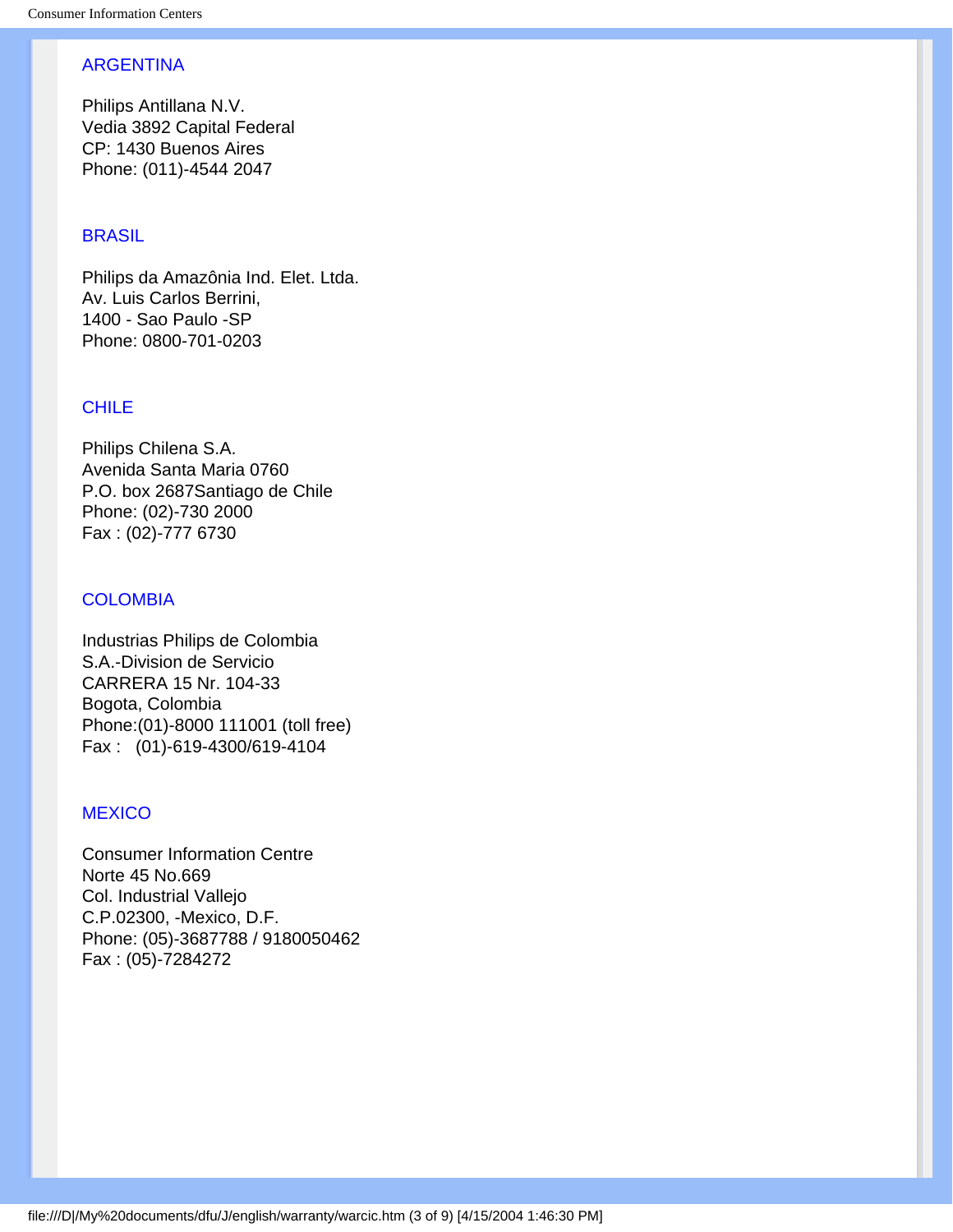## PARAGUAY

Philips del Paraguay S.A. Avenida Artigas 1513 Casilla de Correos 605 Asuncion Phone: (021)-211666 Fax : (021)-213007

## <span id="page-78-2"></span>**PERU**

Philips Peruana S.A. Customer Desk Comandante Espinar 719 Casilla 1841 Limab18 Phone: (01)-2136200 Fax : (01)-2136276

#### <span id="page-78-3"></span>URUGUAY

Ind.Philips del Uruguay S.A. Luis Alberto de Herrera 1248 Customer Help Desk 11300 Montevideo Phone: (02)-6281111 Fax : (02)-6287777

## <span id="page-78-4"></span>VENEZUELA

Industrias Venezolanas Philips S.A. Apartado Postal 1167 Caracas 1010-A Phone: (02) 2377575 Fax : (02) 2376420

# **Canada**

## <span id="page-78-1"></span>**CANADA**

Philips Electronics Ltd. 281 Hillmount Road Markham, Ontario L6C 2S3 Phone: (800) 479-6696

# Pacific

<span id="page-78-0"></span>file:///D|/My%20documents/dfu/J/english/warranty/warcic.htm (4 of 9) [4/15/2004 1:46:30 PM]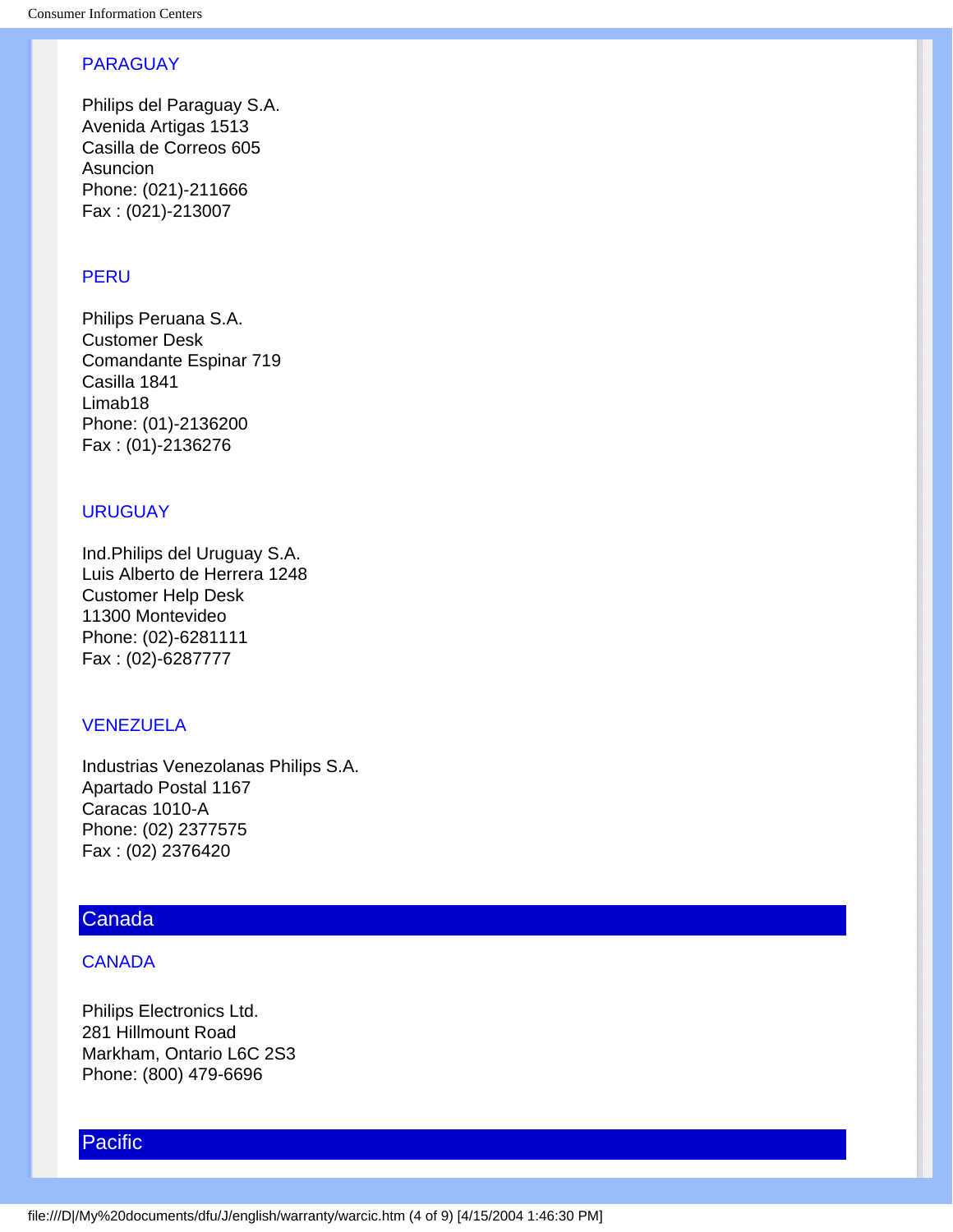# AUSTRALIA

Philips Consumer Service. Customer Information Centre. 3 Figtree Drive Homebush Bay NSW 2140 Phone: CIC: 1300-363 391 PCE Service: 1300-361 392 (toll free) Fax : +61 2 9947 0063

# <span id="page-79-2"></span>NEW ZEALAND

Philips New Zealand Ltd. Consumer Help Desk 2 Wagener Place, Mt.Albert P.O. box 1041 Auckland Phone: 0800 477 999 (toll free) Fax : 0800 288 588 (toll free)

# <span id="page-79-0"></span>Asia

#### BANGLADESH

Philips Service Centre 100 Kazi Nazrul Islam Avenue Kawran Bazar C/A Dhaka-1215 Phone: (02)-812909 Fax : (02)-813062

## <span id="page-79-1"></span>**CHINA**

BEIJING Beijing Authorized Service Centre. Consumer Information Centre Building 6, West Street Chong Wen Men, Beijing, Jin Bang Co. Led. 100051 BEIJING

**GUANGZHOU** Philips Authorized Service Centre 801 Dong Feng Road East Guangzhou 510080

SHANGHAI Philips Service Logistic Centre Consumer Information Centre P.O.Box 002-027, Nextage Department Store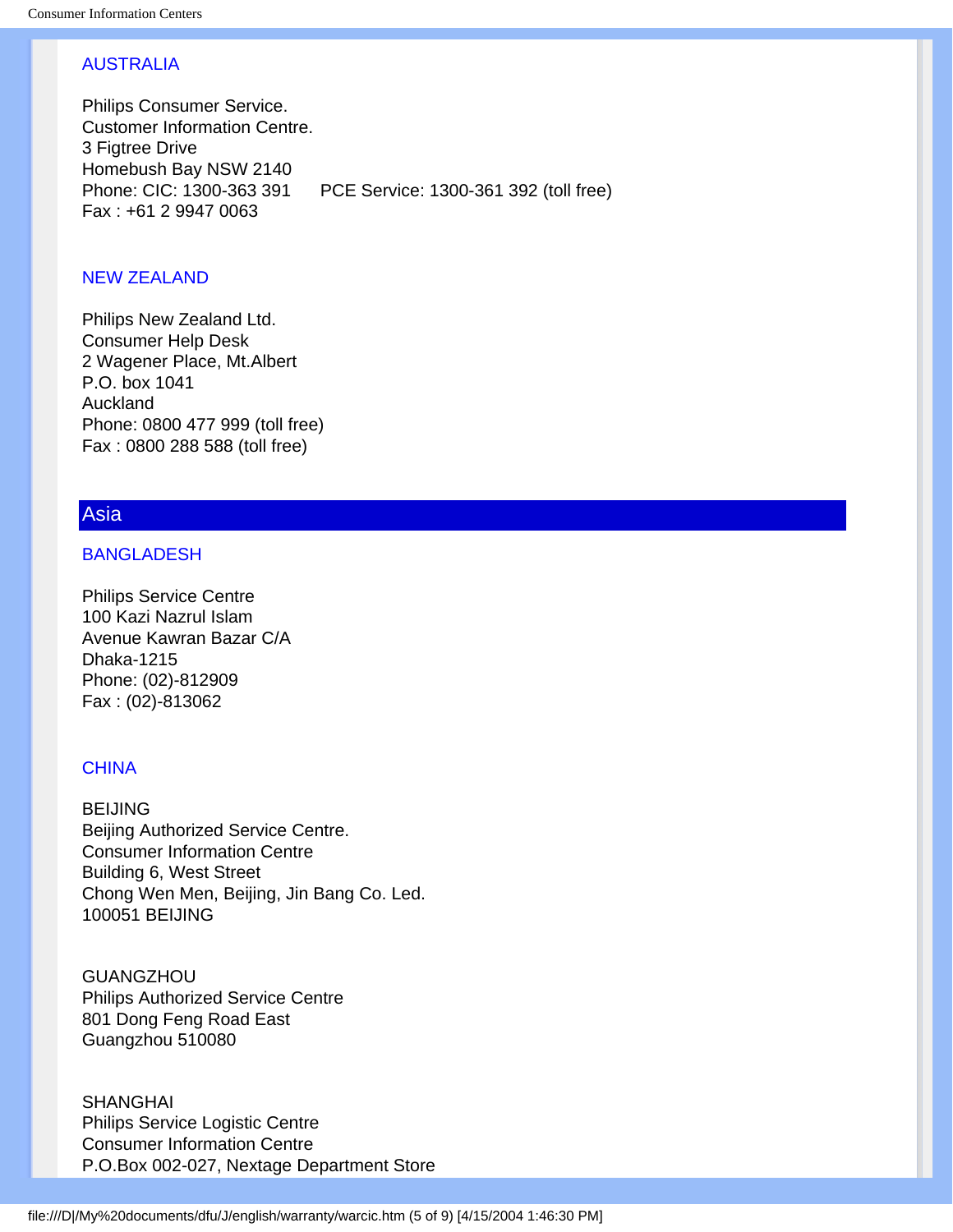Puding New District 200002 SHANGHAI

Philips Authorized Service Centre Consumer Information Centre 148 Fu Jian Road M 200001 Shanghai

<span id="page-80-0"></span>Phone: 800 820 5128 (toll free) Fax: 21-656 10647

## HONG KONG

Philips Hong Kong Limited Consumer Information Centre 16/F Hopewell Centre 17 Kennedy Road, WANCHAI Phone: 2619 9663 Fax : 2481 5847

## <span id="page-80-1"></span>INDIA

Phone: 91-20-712 2048 ext: 2765 Fax: 91-20-712 1558

BOMBAY Philips India Customer Relation Centre Bandbox House 254-D Dr. A Besant Road, Worli Bombay 400 025

**CALCUTTA** Customer Relation Centre 7 justice Chandra Madhab Road Calcutta 700 020

MADRAS Customer Relation Centre 3, Haddows Road Madras 600 006

<span id="page-80-2"></span>NEW DELHI Customer Relation Centre 68, Shivaji Marg New Dehli 110 015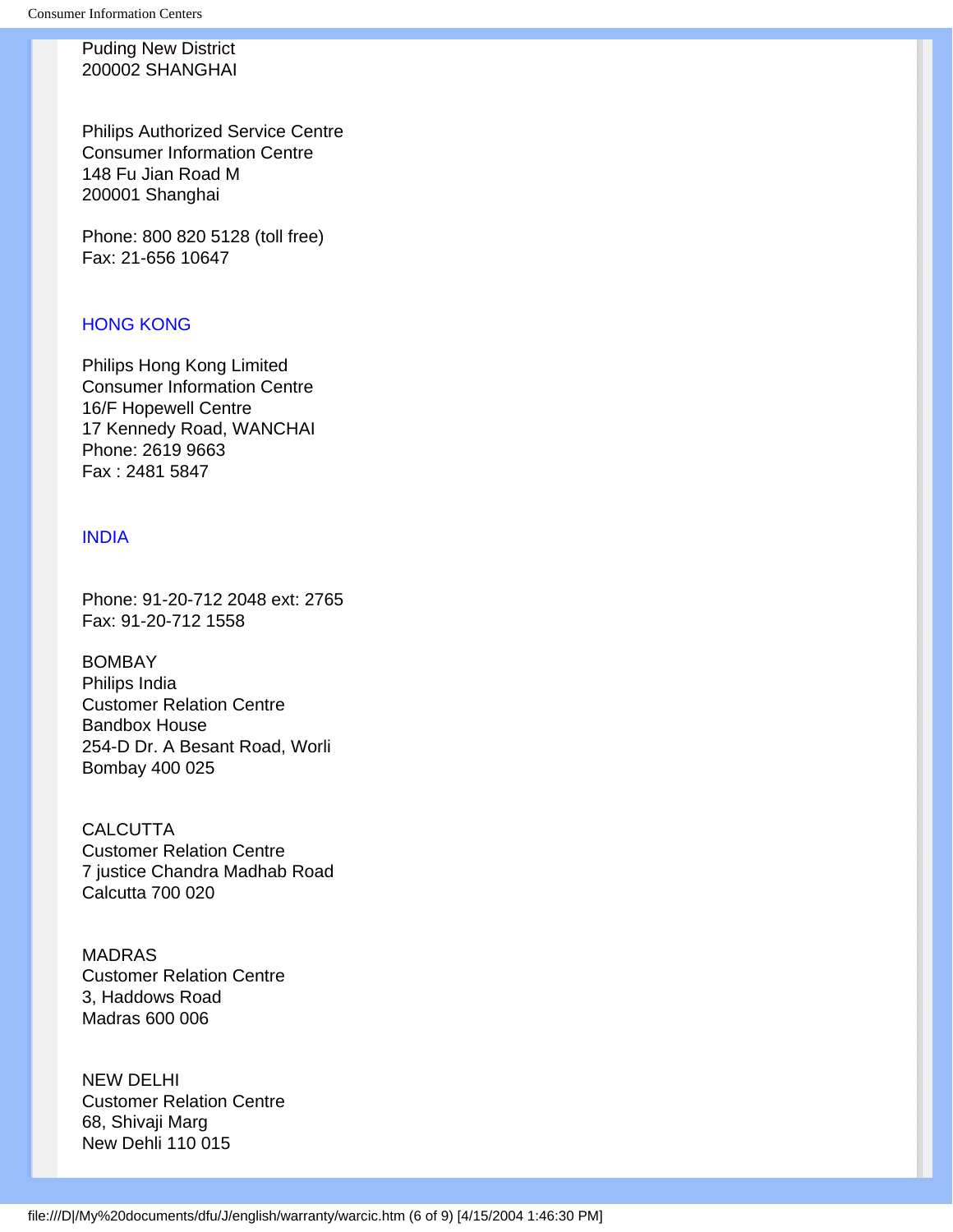# **INDONESIA**

Philips Group of Companies in Indonesia Consumer Information Centre Jl.Buncit Raya Kav. 99-100 12510 Jakarta Phone: (021)-794 0040 / 798 4255 ext: 1612 Fax : (021)-794 7511 / 794 7539

# <span id="page-81-0"></span>**KOREA**

Philips Korea Ltd. Philips House C.P.O. box 3680 260-199, Itaewon-Dong. Yongsan-Ku, Seoul 140-202 Phone:080-600-6600 (Local toll free) Fax : (02)-709-1245

## <span id="page-81-1"></span>MALAYSIA

Philips Malaysia Sdn. Berhad Service Dept. No.51,sect.13 Jalan University. 46200 Petaling Jaya, Selagor. P.O.box 12163 50768 Kuala Lumpur. Phone: (03)-7950 5501/02 Fax : (03)-7954 8504

## <span id="page-81-2"></span>PAKISTAN

KARACHI Philips Electrical Ind. of Pakistan Consumer Information Centre F-54, S.I.T.E, P.O.Box 7101 75730 KARACHI

Philips Consumer Service Centre 168-F, Adamjee Road Rawalpindi Cantt

<span id="page-81-3"></span>Phone: (021)-7731927 Fax : (021)-7721167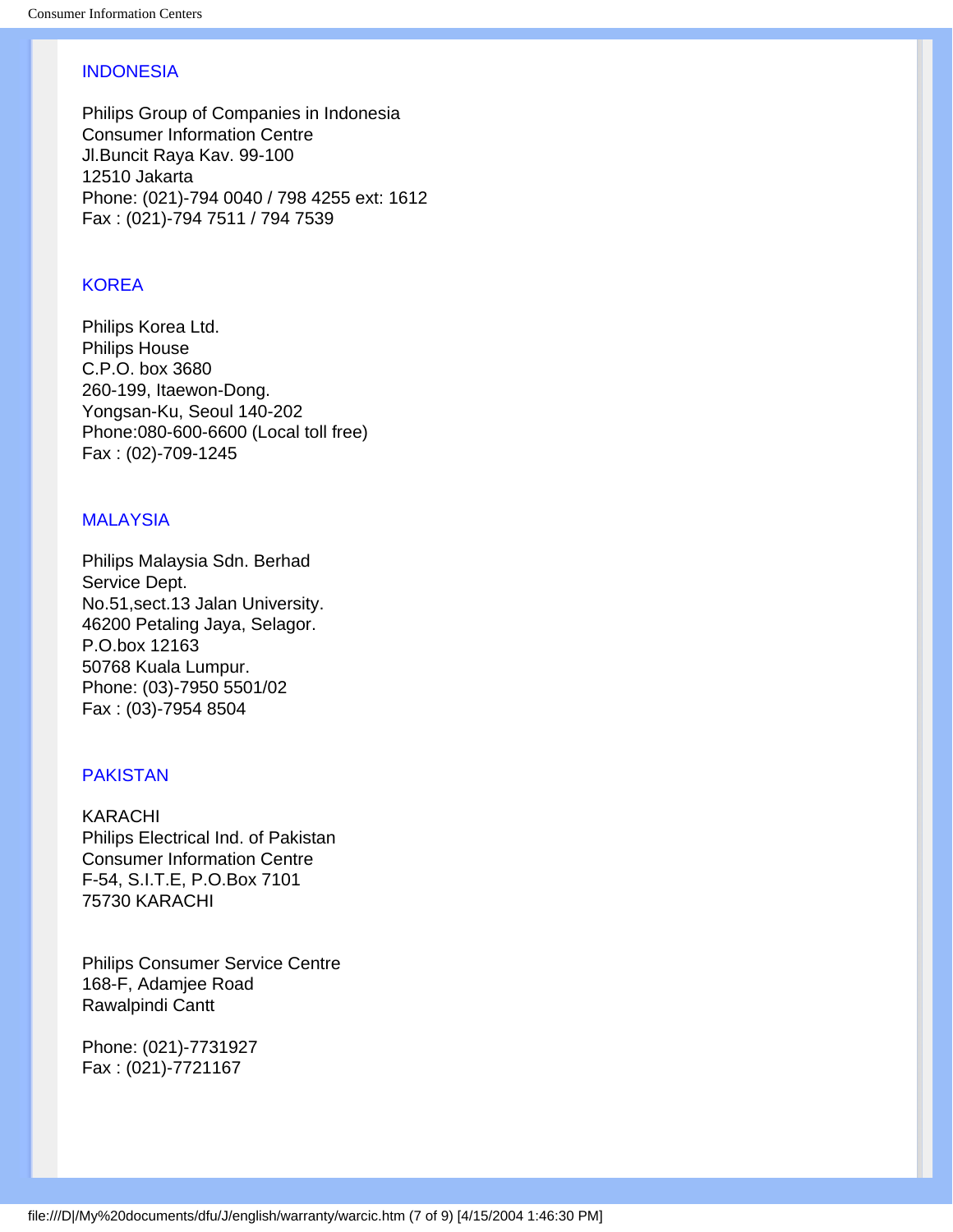## PHILIPPINES

Philips Electronics and Lighting Inc. 106 Valero St., Salcedo Village Makati, Metro Manilla. Phone: (02)-888 05 72 Domestic toll free: 1-800-10-PHILIPS or 1-800-10-744 5477 Fax : (02)-888 05 71

## <span id="page-82-1"></span>**SINGAPORE**

Philips Singapore Private Ltd. Consumer Service Dept. Lorong 1,Toa Payoh., P.O. box 340 Singapore 1231 Phone: 6882 3999 Fax : 6250 8037

## <span id="page-82-3"></span>TAIWAN

Philips Taiwan Ltd. Consumer Information Centre 13F, No. 3-1 Yuan Qu St., Nan Gang Dist., Taipei 115, Taiwan Phone: 0800-231-099 Fax : (02)-3789-2641

### <span id="page-82-4"></span>THAILAND

Philips Electronics (Thailand) Ltd. Philips Service Centre 209/2 Sanpavut Road, Bangna, Bangkok 10260 Phone : (02)-652 8652 Fax : (02)-614 3531

# <span id="page-82-0"></span>**Africa**

## **MOROCCO**

<span id="page-82-2"></span>Philips Electronique Maroc 304,BD Mohamed V Casablanca Phone: (02)-302992 Fax : (02)-303446